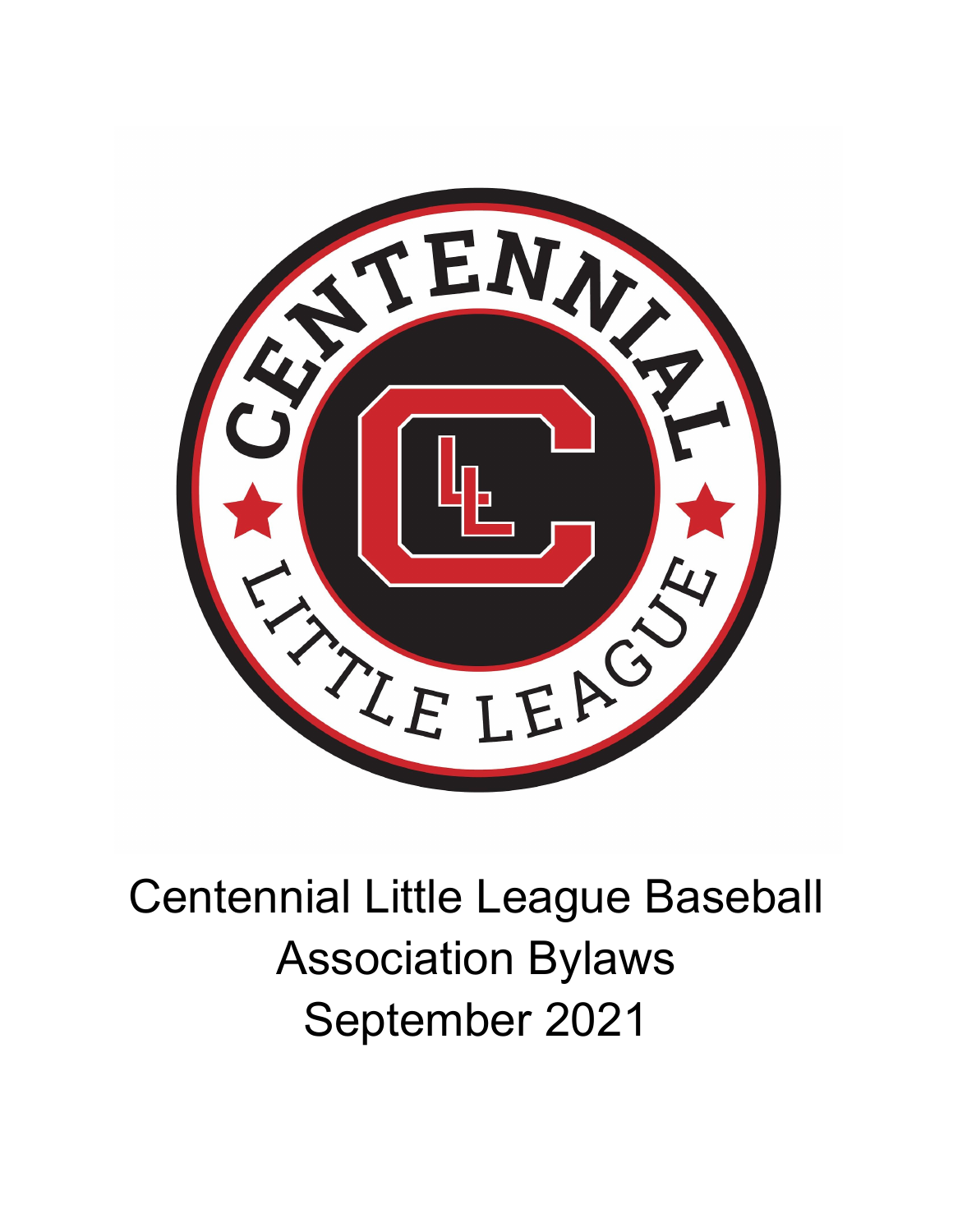#### **Table of Contents**

| <b>ARTICLE 1 - ASSOCIATION DETAILS</b>                    | 6              |
|-----------------------------------------------------------|----------------|
| <b>SECTION 1 - ASSOCIATION NAME</b>                       | $6\phantom{1}$ |
| <b>SECTION 2 - VISION STATEMENT</b>                       | 6              |
| <b>SECTION 3 - MISSION STATEMENT</b>                      | $6\phantom{1}$ |
| <b>SECTION 4 - AFFILIATION</b>                            | $6\phantom{1}$ |
| <b>SUBSECTION 1 - CHARTER</b>                             | $6\phantom{1}$ |
| SUBSECTION 2 - RULES AND REGULATIONS                      | $\,6\,$        |
| <b>SUBSECTION 3 - HOUSE LEAGUE RULES</b>                  | $\overline{7}$ |
| <b>SECTION 5 - LEAGUE ID NUMBER</b>                       | $\overline{7}$ |
| <b>SECTION 6 - CORPORATE ACCESS NUMBER</b>                | $\overline{7}$ |
| <b>ARTICLE 2 - MEMBERSHIP</b>                             | 8              |
| <b>SECTION 1 - ELIGIBILITY</b>                            | 8              |
| <b>SECTION 2 - CLASSES</b>                                | 8              |
| A) PLAYER MEMBERS.                                        | 8              |
| B) REGULAR MEMBERS.                                       | 8              |
| C) VOLUNTEER MEMBERS                                      | 8              |
| SECTION 3 - CONDUCT AND DISCIPLINE                        | 9              |
| <b>ARTICLE 3 - DUES</b>                                   | 10             |
| SECTION 1 - REGULAR AND VOLUNTEER MEMBERS DUES            | 10             |
| <b>SECTION 2 - PLAYER MEMBERS DUES</b>                    | 10             |
| <b>ARTICLE 4 - MEETINGS</b>                               | 11             |
| <b>SECTION 1 - GENERAL MEETINGS.</b>                      | 11             |
| SECTION 2 - SPECIAL MEETINGS.                             | 11             |
| <b>SECTION 3 - QUORUMS</b>                                | 11             |
| <b>SECTION 4 - VOTING</b>                                 | 12             |
| <b>SECTION 5 - RULES OF ORDER</b>                         | 12             |
| <b>ARTICLE 5 - BOARD OF DIRECTORS</b>                     | 13             |
| <b>SECTION 1 - BOARD OF DIRECTORS</b>                     | 13             |
| SECTION 2 - ANNUAL ELECTIONS AND TERM OF OFFICE           | 14             |
| <b>SECTION 3 - VACANCIES</b>                              | 15             |
| SECTION 4 - MEETINGS AND NOTICES                          | 15             |
| SECTION 5 - DUTIES AND POWERS.                            | 15             |
| SECTION 6 - BOARD OF DIRECTOR MEETING QUORUMS             | 16             |
| <b>ARTICLE 6 - OFFICERS, EXECUTIVE, DUTIES AND POWERS</b> | 17             |
| <b>SECTION 1 - APPOINTMENT</b>                            | 17             |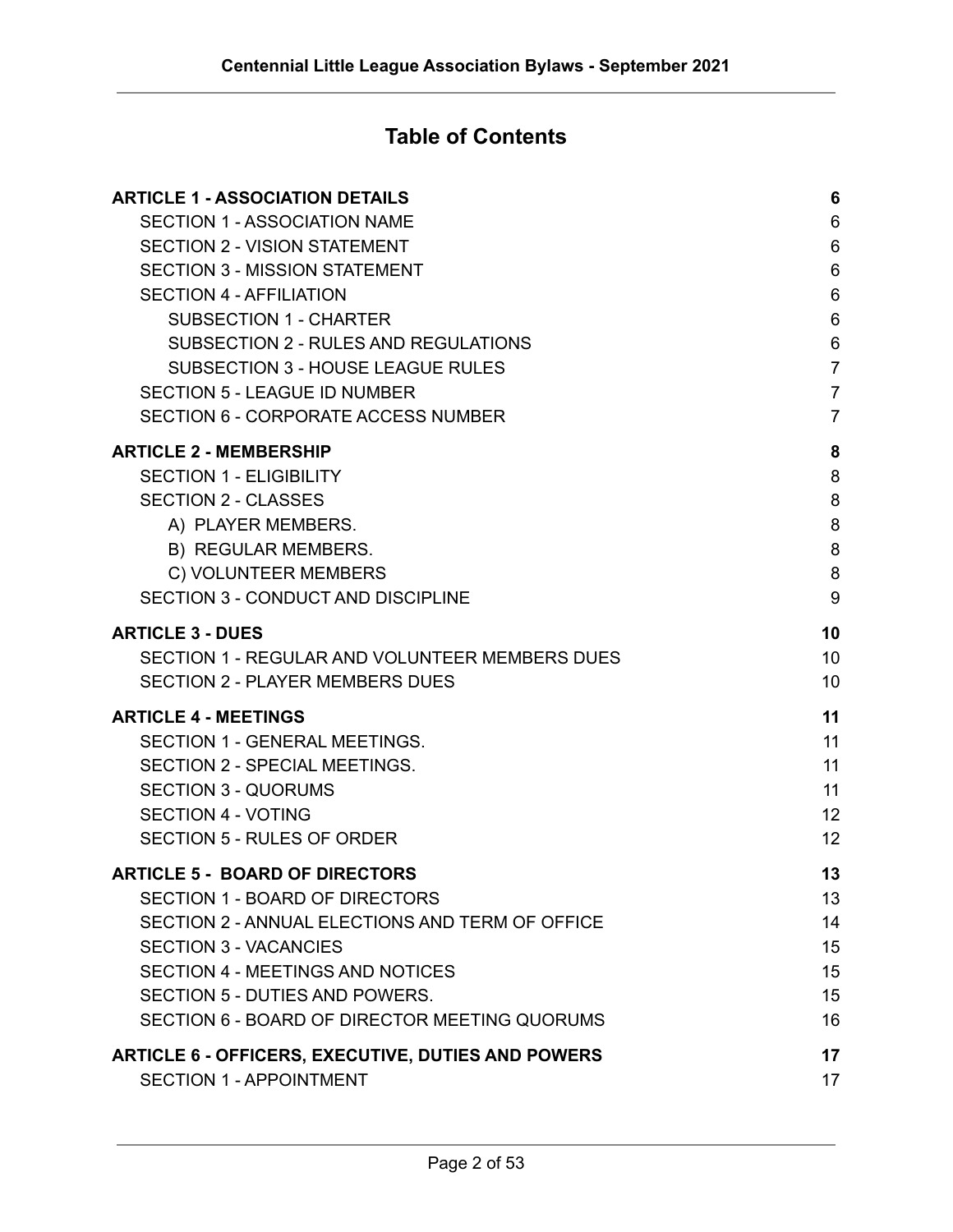| <b>SECTION 2 - OFFICERS</b>                                                                     | 17 |
|-------------------------------------------------------------------------------------------------|----|
| <b>SECTION 3 - EXECUTIVE</b>                                                                    | 17 |
| <b>SECTION 4 - PRESIDENT</b>                                                                    | 18 |
| <b>SECTION 5 - EXECUTIVE VICE PRESIDENT</b>                                                     | 19 |
| <b>SECTION 6 - TREASURER</b>                                                                    | 20 |
| <b>SECTIONS 7 - REGISTRAR</b>                                                                   | 20 |
| <b>SECTION 8 - PAST PRESIDENT</b>                                                               | 21 |
| <b>SECTION 9 - UMPIRE IN CHIEF.</b>                                                             | 21 |
| <b>SECTION 10 - EQUIPMENT MANAGER</b>                                                           | 22 |
| <b>SECTION 11 - SECRETARY</b>                                                                   | 23 |
| <b>SECTION 12 - PLAYER AGENT</b>                                                                | 24 |
| <b>ARTICLE 7 - COORDINATOR, ADMINISTRATOR AND MANAGER POSITIONS DUTIES AND</b><br><b>POWERS</b> | 25 |
| SECTION 1 - President Coordinators, Administrators and Managers                                 | 25 |
| Sub-Section A - League Administrator                                                            | 25 |
| Sub-section B - Grants Coordinator                                                              | 26 |
| <b>SECTION 2 - Executive Vice President Coordinators and Managers</b>                           | 26 |
| Sub-Section A - Player Development Manager                                                      | 26 |
| Sub-Section B - Evaluations Coordinator                                                         | 26 |
| Sub-Section C - Coaches Development Coordinator                                                 | 26 |
| Sub-Section D - Marketing & Media Manager                                                       | 27 |
| Sub-Section E - Tournament Coordinator                                                          | 27 |
| Section 3 - Treasurer Coordinators and Managers                                                 | 27 |
| Sub-Section A - Photo Day Coordinator                                                           | 27 |
| Sub-Section B - Web Store Coordinator                                                           | 27 |
| Sub-section C - Concession Manager                                                              | 28 |
| Sub-section D - Casino and Fundraising Coordinator                                              | 28 |
| Section 4 - Registrar Coordinators and Managers                                                 | 28 |
| Sub-Section A - Web Manager                                                                     | 28 |
| Sub-Section B - Volunteer Coordinator                                                           | 29 |
| Section 5 - Umpire in Charge Coordinators and Managers                                          | 29 |
| Sub Section A - Umpire Scheduler                                                                | 29 |
| Section 6 - Equipment Manager Coordinators and Managers                                         | 29 |
| Sub-Section A - Assistant Equipment Manager                                                     | 29 |
| Section 7 - Player Agent Coordinators and Managers                                              | 29 |
| Sub-Section A - Divisional Coordinators                                                         | 29 |
| Sub-Section B - League Scheduler                                                                | 31 |
| <b>ARTICLE 8 - COACHES AND UMPIRES</b>                                                          | 31 |
| <b>SECTION 1 - APPOINTMENTS</b>                                                                 | 31 |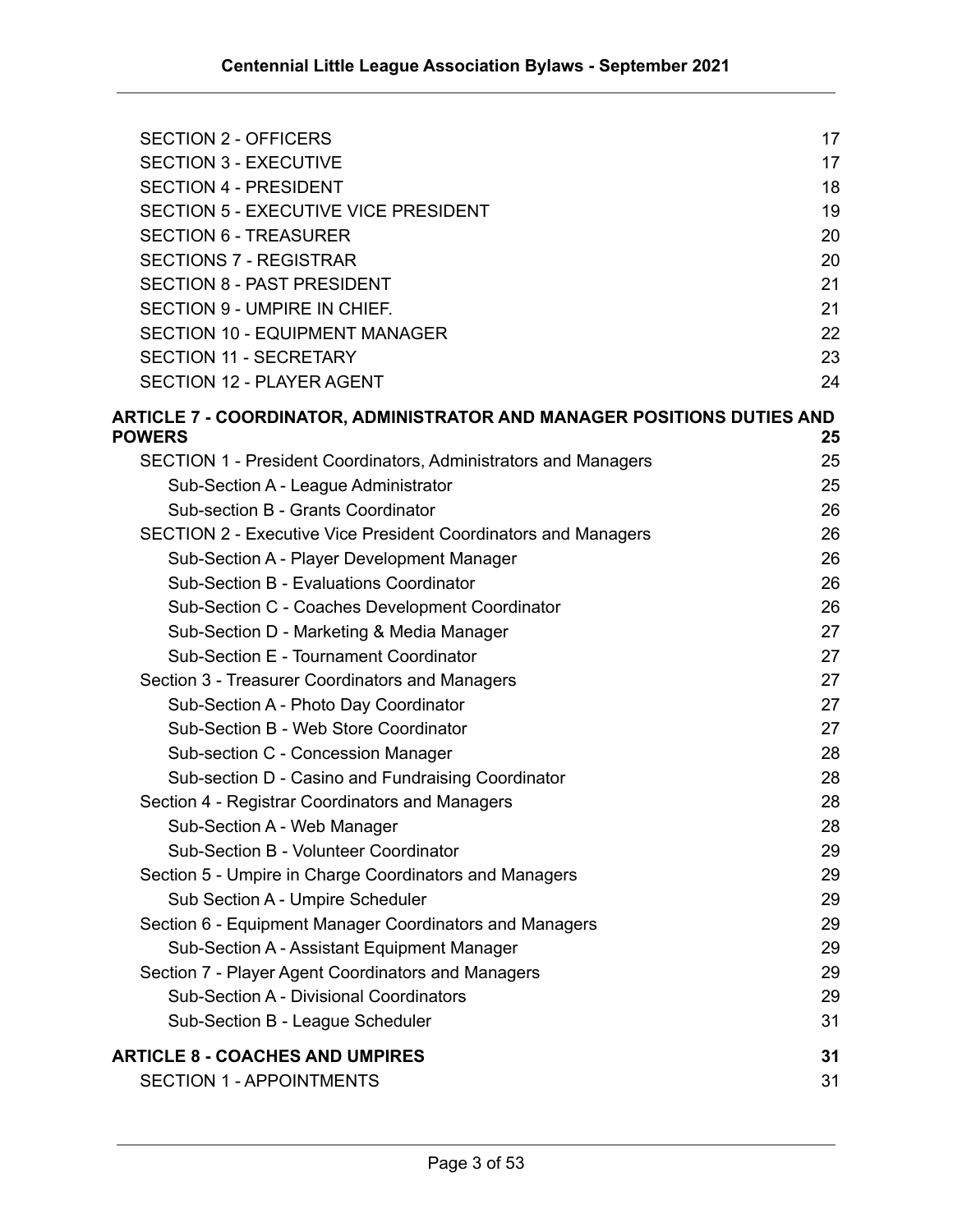| <b>SECTION 2 - COACHES AND UMPIRES</b>                                                                                | 32 |
|-----------------------------------------------------------------------------------------------------------------------|----|
| <b>ARTICLE 9 - AMENDMENTS</b>                                                                                         | 33 |
| <b>SECTION 1 - BYLAW AMENDMENTS</b>                                                                                   | 33 |
| SECTION 2 - AMENDMENTS TO LITTLE LEAGUE BASEBALL                                                                      | 33 |
| <b>ARTICLE 10 - LEAGUE IDENTITY</b>                                                                                   | 34 |
| <b>ARTICLE 11 - FINANCIAL AND ACCOUNTING</b>                                                                          | 35 |
| <b>SECTION 1 - GENERAL</b>                                                                                            | 35 |
| <b>SECTION 2 - CONTRIBUTION OF FUNDS</b>                                                                              | 35 |
| <b>SECTION 3 - SOLICITATION OF FUNDS</b>                                                                              | 35 |
| <b>SECTION 4 - DISTRIBUTION OF FUNDS</b>                                                                              | 36 |
| <b>SECTION 5 - COMPENSATION</b>                                                                                       | 36 |
| <b>SECTION 6 - DEPOSITS AND DISBURSEMENTS</b>                                                                         | 36 |
| <b>SECTION 7 - FISCAL YEAR</b>                                                                                        | 37 |
| SECTION 8 - DISTRIBUTION OF PROPERTY UPON DISSOLUTION                                                                 | 37 |
| <b>Board of Directors Statement of Acceptance of Bylaws</b>                                                           | 38 |
| <b>APPENDICES</b>                                                                                                     | 39 |
| <b>APPENDIX 1 - OPERATING POLICIES</b>                                                                                | 40 |
| <b>APPENDIX 1.1 - FULL POLICIES</b>                                                                                   | 41 |
| APPENDIX 1.1.1 - EVALUATIONS POLICY (August 2021)                                                                     | 41 |
| APPENDIX 1.1.2 - EVALUATIONS CRITERIA (August 2021)                                                                   | 42 |
| APPENDIX 1.1.3 - PLAYER DRAFT POLICY (August 2021)                                                                    | 43 |
| APPENDIX 1.1.4 - FORMATION OF AAA TEAMS IN THE MINORS AND MAJORS<br>DIVISION FOR REGULAR SEASON POLICY (January 2020) | 45 |
| APPENDIX 1.1.5 - PLAYERS MOVING UP A DIVISION (MINORS AND ABOVE)                                                      |    |
| POLICY (January 2020)                                                                                                 | 46 |
| APPENDIX 1.1.6 - SELECTING ALL-STARS COACHES POLICY (January 2020)                                                    | 47 |
| APPENDIX 1.2 - TEMPORARY POLICIES                                                                                     | 48 |
| APPENDIX 2 - ORGANIZATIONAL PROCEDURES                                                                                | 49 |
| APPENDIX 2.1 - TRANSITIONAL PROCEDURE                                                                                 | 49 |
| APPENDIX 2.2 - BOARD AND EXECUTIVE ORGANIZATIONAL CHART (DATE)                                                        | 49 |
| APPENDIX 2.3 - BOARD MEMBER PROCEDURE MANUALS                                                                         | 49 |
| APPENDIX 2.3.1 - PRESIDENT MANUAL                                                                                     | 49 |
| APPENDIX 2.3.2 - EXECUTIVE VICE PRESIDENT MANUAL                                                                      | 49 |
| APPENDIX 2.3.3 - TREASURER MANUAL                                                                                     | 49 |
| APPENDIX 2.3.4 - REGISTRAR MANUAL                                                                                     | 49 |
| APPENDIX 2.3.5 - PLAYER AGENT MANUAL                                                                                  | 49 |
| APPENDIX 2.3.6 - EQUIPMENT MANAGER MANUAL                                                                             | 49 |
| APPENDIX 2.3.7 - SECRETARY MANUAL                                                                                     | 49 |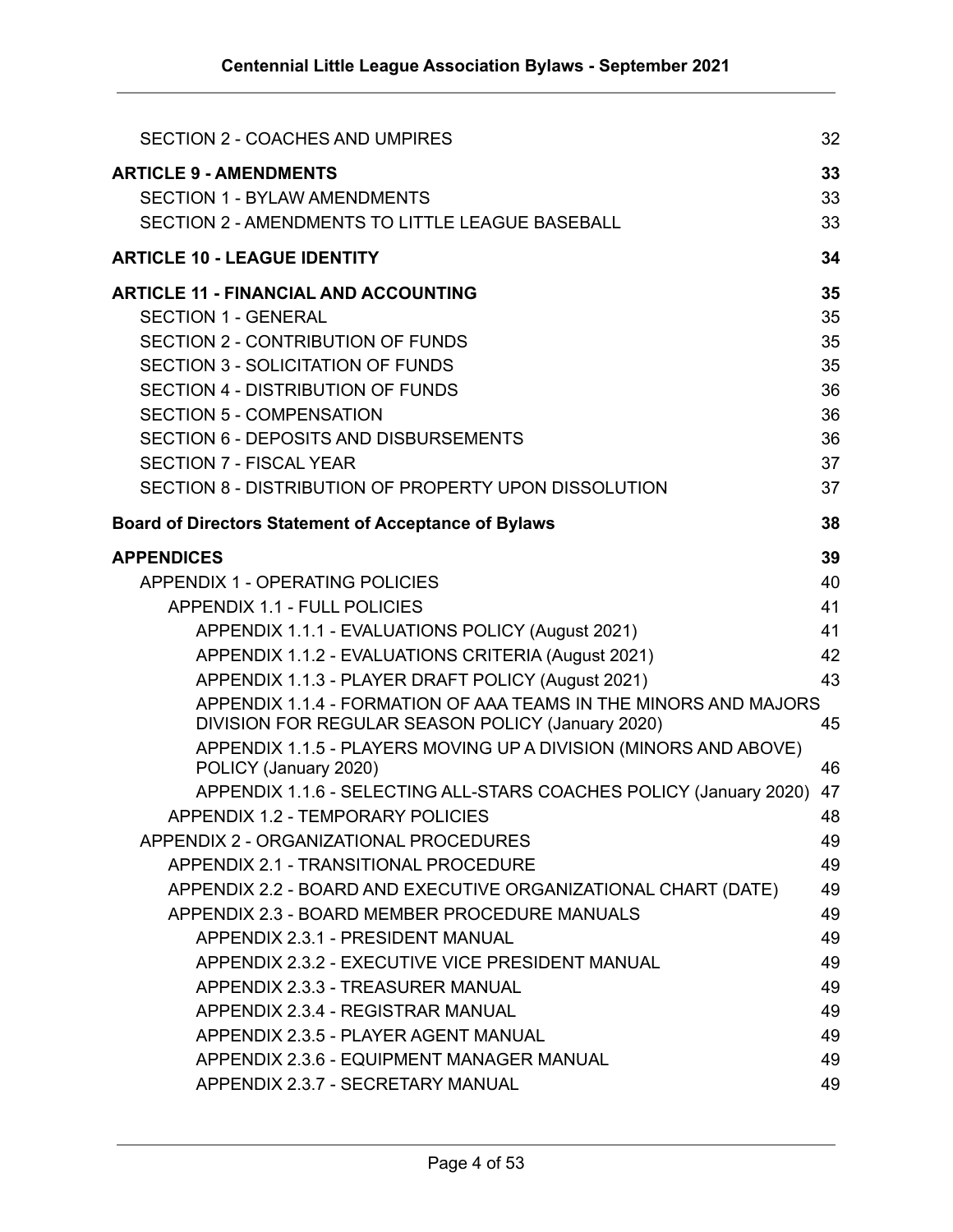| APPENDIX 2.3.8 - UMPIRE IN CHIEF MANUAL         | 49 |
|-------------------------------------------------|----|
| APPENDIX 3 - HOUSE LEAGUE RULES                 | 50 |
| APPENDIX 3.1 - T-BALL HOUSE RULES (YR)          | 50 |
| APPENDIX 3.2 - ROOKIE BALL HOUSE RULES (YR)     | 50 |
| APPENDIX 3.3 - MINORS DIVISION HOUSE RULES (YR) | 50 |
| APPENDIX 3.4 - MAJORS DIVISION HOUSE RULES (YR) | 50 |
| APPENDIX 4 - SAFETY PLAN                        | 51 |
| <b>Weather Related Policies</b>                 | 51 |
| <b>Air Quality Policy</b>                       | 51 |
| <b>Heat Warnings Policy</b>                     | 51 |
| APPENDIX 5 - APPROVED BRANDING                  | 53 |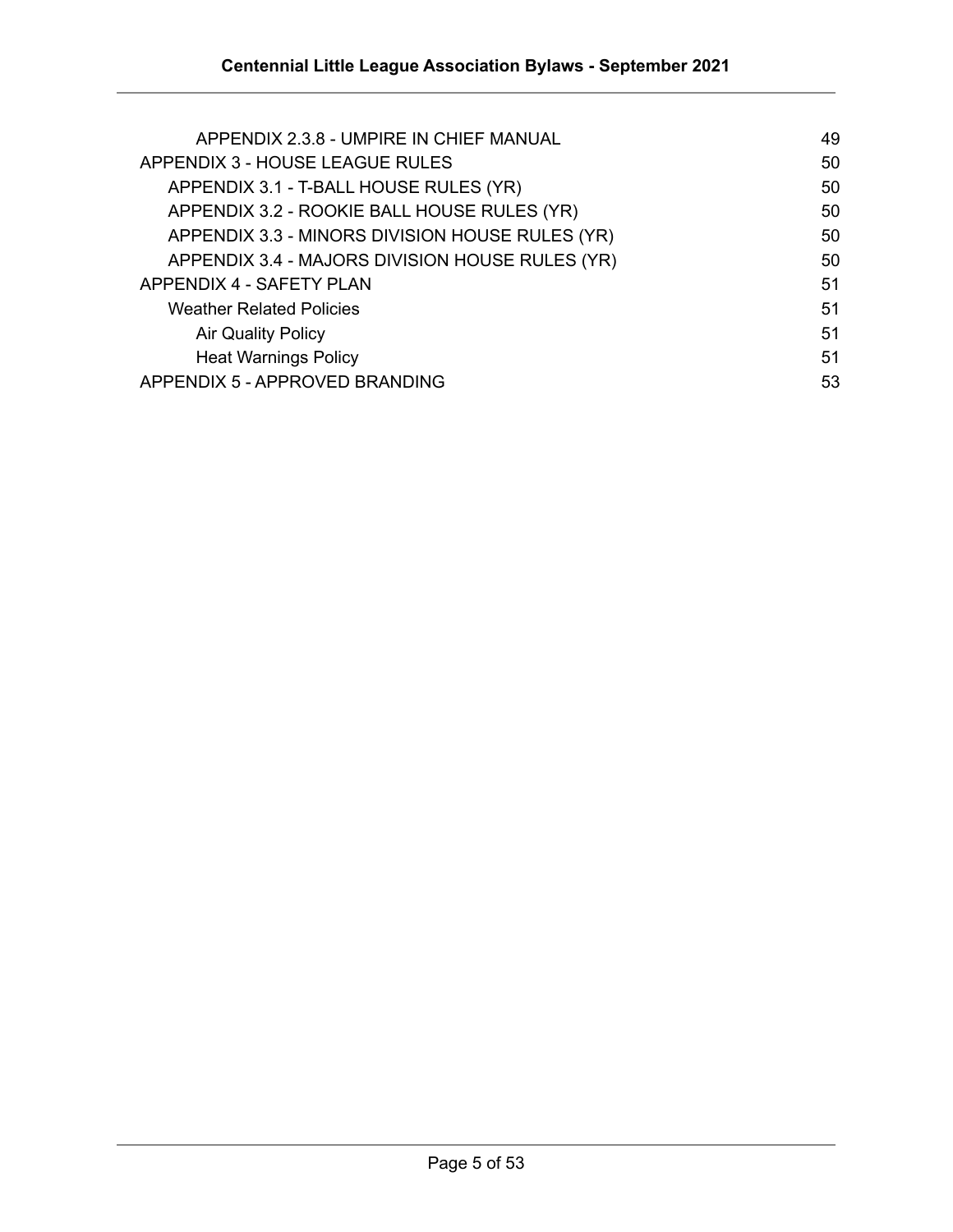# <span id="page-5-0"></span>**ARTICLE 1 - ASSOCIATION DETAILS**

### <span id="page-5-1"></span>SECTION 1 - ASSOCIATION NAME

This organization shall be known as the Centennial Little League Baseball Association hereinafter referred to as "The League". The League may also operate and be known as "Centennial Little League" or "CLL" in shorthand

# <span id="page-5-2"></span>SECTION 2 - VISION STATEMENT

Centennial Little League is committed to providing a quality baseball experience for all participants. Centennial Little League is devoted to providing opportunities for boys and girls alike by establishing an ongoing foundation of support for all athletes to reach their full potential.

# <span id="page-5-3"></span>SECTION 3 - MISSION STATEMENT

Centennial Little League is a non-profit organization whose mission is to "promote, develop, supervise, and voluntarily assist in all lawful ways, the interest of those who will participate in Little League Baseball."

# <span id="page-5-5"></span><span id="page-5-4"></span>SECTION 4 - AFFILIATION

#### SUBSECTION 1 - CHARTER

The Local League shall annually apply for a Charter, if required, from Little League Baseball Incorporated, and/or any other organization and shall do all things necessary to obtain and maintain such Charter(s).

#### <span id="page-5-6"></span>SUBSECTION 2 - RULES AND REGULATIONS

The official Playing Rules and Regulations as published by:

Little League Baseball Incorporated, Williamsport, Pennsylvania, or amended by Little League Canada or any other affiliated organization, shall be binding on this League.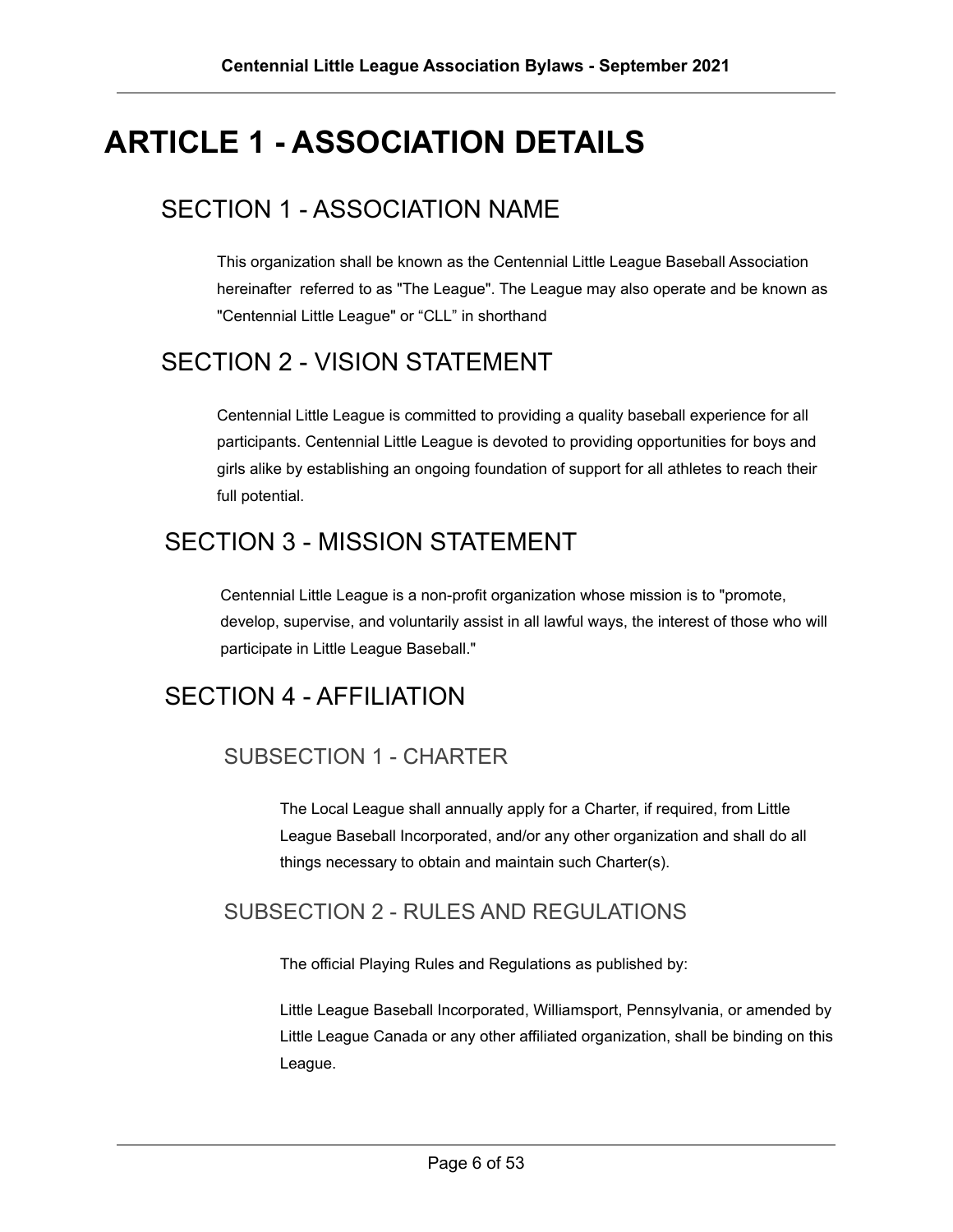In the case where there are contradictions between Little League Baseball, Incorporated Rules, Regulations of Little League Canada Rules, and Regulations or any other affiliated organizations rules and the Local League Constitution, Resolutions and/or By-Laws, the Local Leagues Constitution, Resolution and/or By-Laws shall take precedence.

#### <span id="page-6-0"></span>SUBSECTION 3 - HOUSE LEAGUE RULES

The local rules of this Local league shall be adopted by the Board of Directors at a meeting to be held prior to the first scheduled game of the season, but shall be in keeping with the Rules and Regulations of Little League Baseball, Incorporated, Little League Canada or any other affiliated organizations.

# <span id="page-6-1"></span>SECTION 5 - LEAGUE ID NUMBER

Centennial Little League ID Number with Little League Baseball, Incorporated, Williamsport, Pennsylvania is 551-03-02.

## <span id="page-6-2"></span>SECTION 6 - CORPORATE ACCESS NUMBER

Centennial LIttle League Alberta Corporate Access number is 50357684.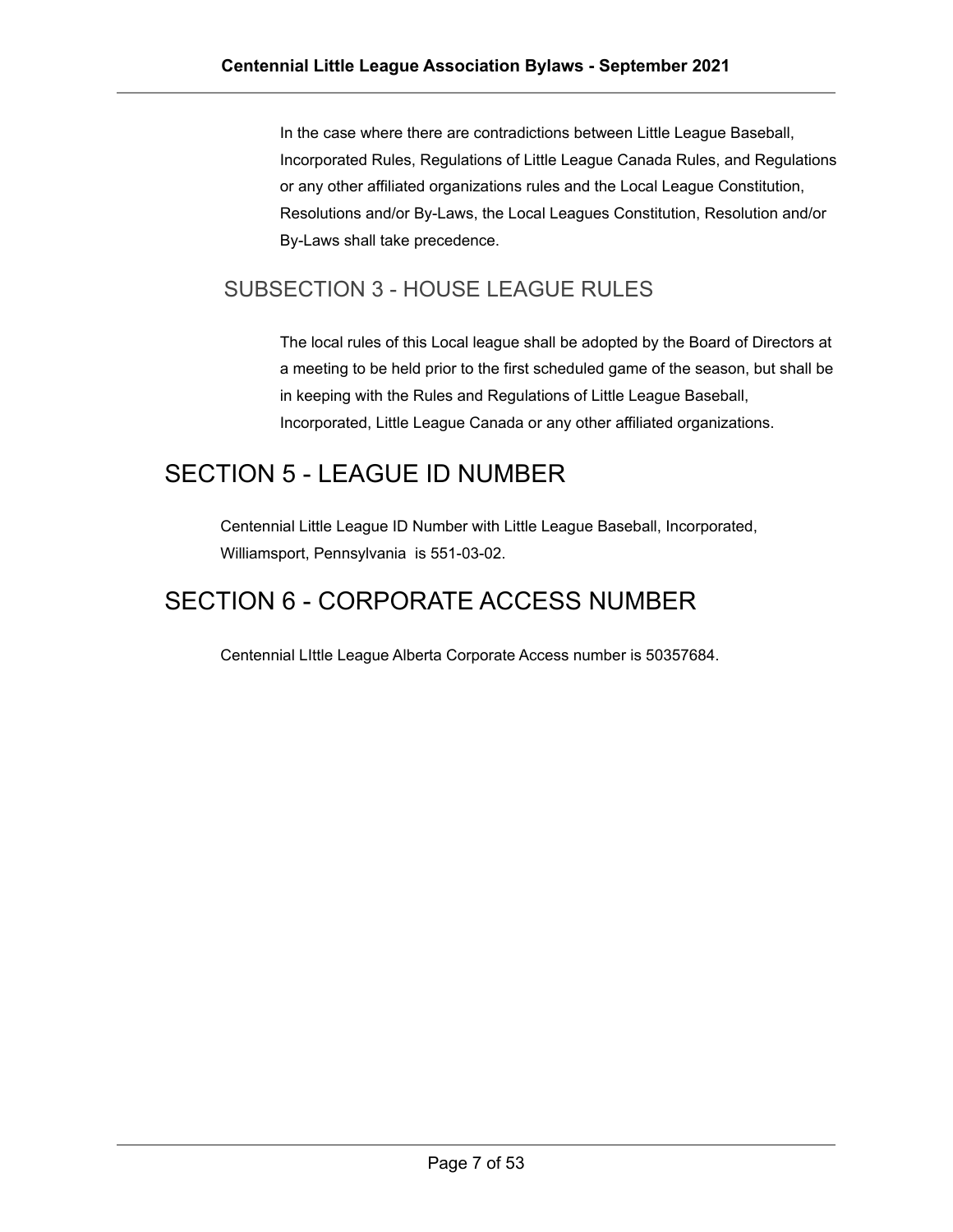# <span id="page-7-1"></span><span id="page-7-0"></span>**ARTICLE 2 - MEMBERSHIP**

# SECTION 1 - ELIGIBILITY

Any person sincerely interested in active participation in the league may apply to become a Member.

### <span id="page-7-3"></span><span id="page-7-2"></span>SECTION 2 - CLASSES

There shall be the following classes of Members:

A) PLAYER MEMBERS.

All children registered to play for Centennial Little League shall be considered Player Members. All players registered to participate in the league must be confirmed (through an established verification process) as eligible to play in the league. Eligibility is determined in accordance with the Little League® Baseball residency requirements; or school enrollment form, along with proof of age (birth certificate, or other accepted government-issued form). Eligible Player Members , shall be eligible to compete for participation but shall have no rights, duties or obligations in the management or in the property of the local league. Player Members may resign at any time of their free will, however, upon the commencement of the regular season, the player member forfeits any reimbursement of registration dues, fees, or monies paid to the league.

#### <span id="page-7-4"></span>B) REGULAR MEMBERS.

Any adult person (to a maximum of one per family) actively interested in furthering the objectives of the Local League may become a Regular Member upon registration and payment of fees for their player(s) as hereinafter provided. The secretary shall maintain the roll of membership to qualify voting members.

#### <span id="page-7-5"></span>C) VOLUNTEER MEMBERS

Any person/volunteer, actively engaged in the actual operation of The league, is to be regarded as a Volunteer Member.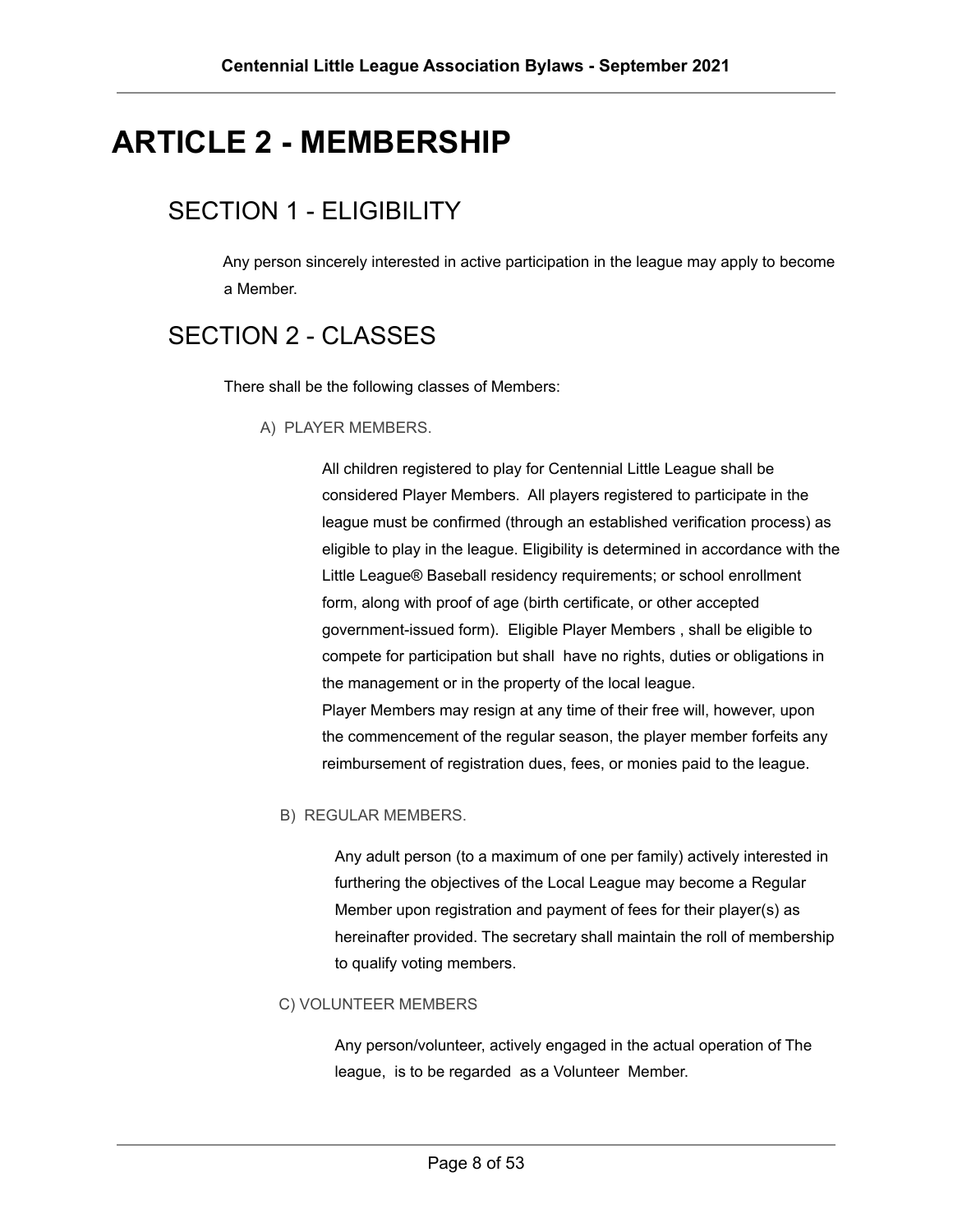All league officers, Directors, Board Members, Committee Member, Managers, Coaches, Assistant coaches, Umpires, Volunteers, and any other elected or appointed officials must be active Volunteer Members in good standing.

Any intention of resignation must be first brought to the attention of the President in the form of a verbal communication or email. Upon which time the President may elect to accept the resignation. An official resignation of any Regular Member must be then made in writing, addressed to the President of the league, with a minimum 30 days' notice, to allow recruitment of a replacement member.

#### <span id="page-8-0"></span>SECTION 3 - CONDUCT AND DISCIPLINE

The Board of Directors, by a two-thirds vote of those present at any duly constituted meeting, shall have the authority to discipline or suspend or terminate the membership of any Player Member, Regular Member or Volunteer Member when the conduct of such person is considered by the Board, to be detrimental to the best interests of The League and/or Little League Baseball, other affiliated organizations, or in violation of The League's By-Laws.

The Member involved shall be notified of such a meeting, informed of the general nature of the charges and given an opportunity to appear at the meeting to answer such charges.

The Board of Directors shall, in the case of a Player Member, give notice to the Manager/Coach of the team of which the player is a member. Said Manager shall appear in the capacity of an advisor, with the player, before a duly appointed committee of the Board of Directors, which shall have full power to suspend or revoke such players right to future participation.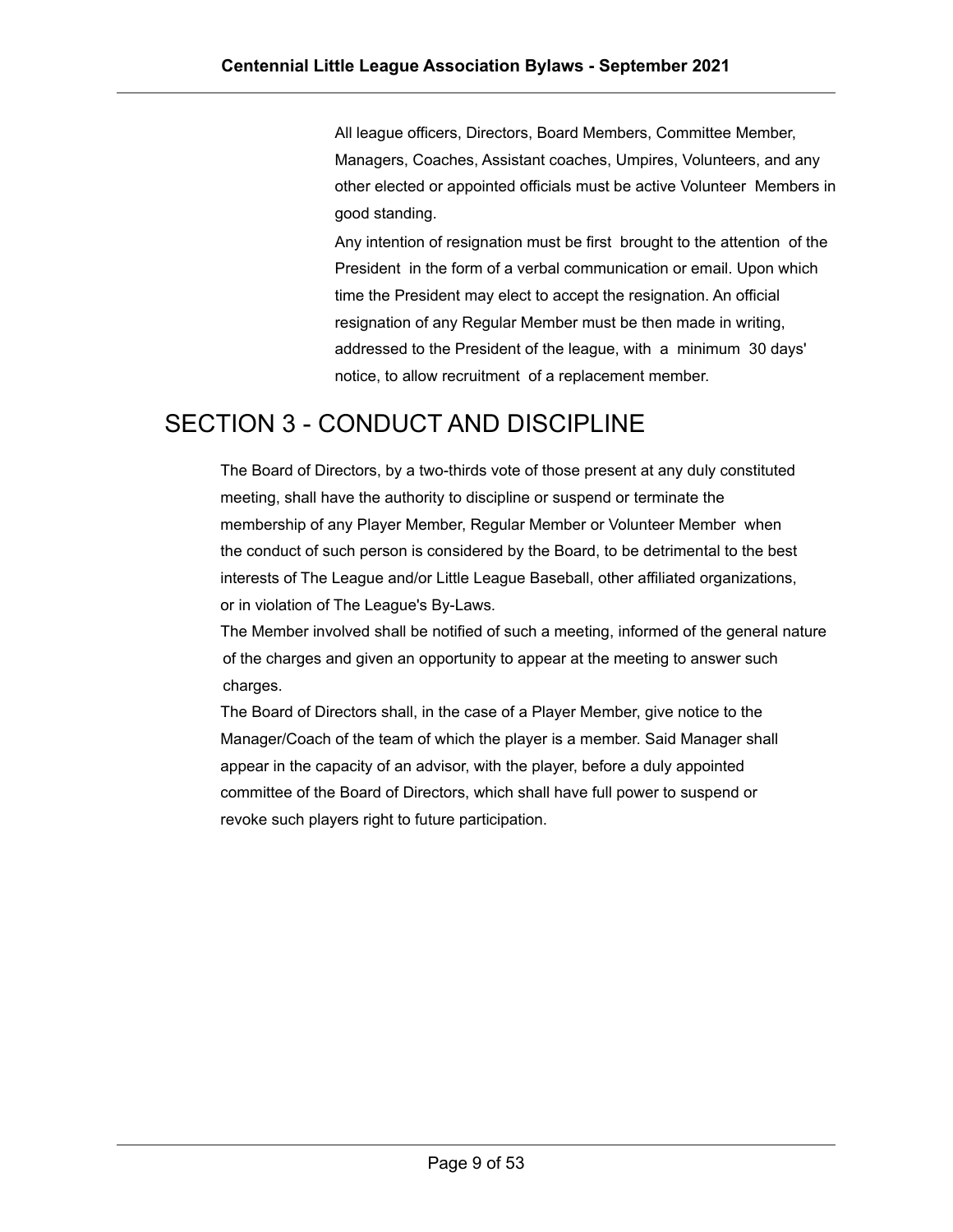# <span id="page-9-0"></span>**ARTICLE 3 - DUES**

# <span id="page-9-1"></span>SECTION 1 - REGULAR AND VOLUNTEER MEMBERS **DUES**

Dues for Regular and Volunteer Members may be fixed at such amounts as the Board of Directors shall determine prior to the beginning of any membership period. Regular and Volunteer Members who fail to pay their dues within thirty (30) days from the time they become due at close of registration will by vote of the Board be dropped from the membership rolls and shall forfeit all rights and privileges of membership.

# <span id="page-9-2"></span>SECTION 2 - PLAYER MEMBERS DUES

Player Members, who fail to pay their dues/registration fees prior to the start of the regular season, will be ineligible to play or participate in Little League Baseball. The Registrar will act to identify and notify such Player Members and may at his/her discretion, make other arrangements for payment in full to the League under special circumstances, endorsed by the President.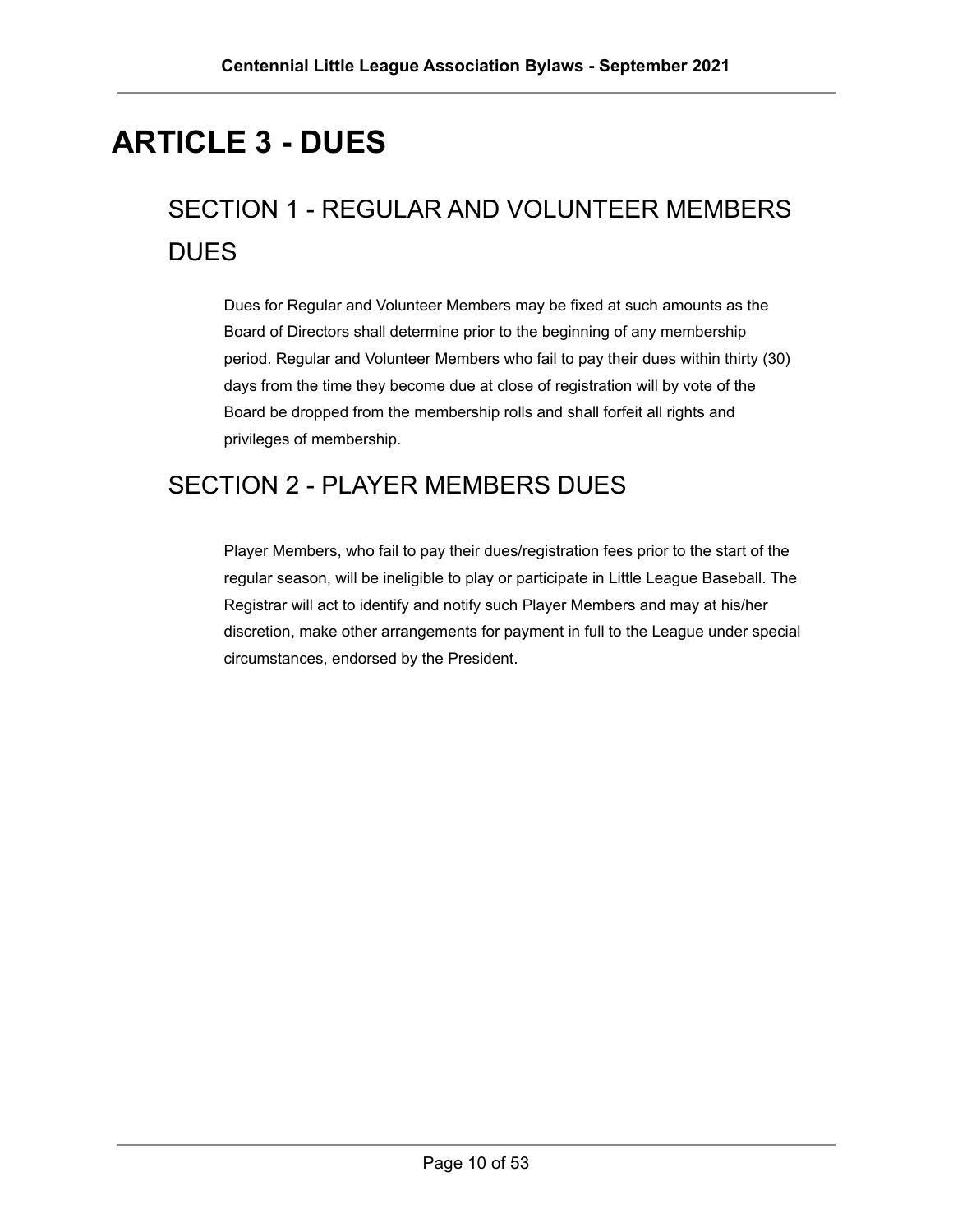# <span id="page-10-1"></span><span id="page-10-0"></span>**ARTICLE 4 - MEETINGS**

#### SECTION 1 - GENERAL MEETINGS.

Notice of a General Meeting of all the Regular Membership shall be mailed, e-mailed, or otherwise contacted to each Regular Member at his last recorded address at least five (5) days in advance thereof setting forth the place, time and purpose of the meeting.

Notice of the Annual General Meeting of all the Regular Membership shall be advertised on the Centennial Little League website at least fourteen (14) days in advance of said Annual General Meeting and/or given in another form as may be authorized by the Board of Directors.

#### <span id="page-10-2"></span>SECTION 2 - SPECIAL MEETINGS.

As required by any League Executive, Director of Baseball, Board Member, and Committee Manager, organizational meetings of the membership may be called after the advisement and approval of the President. Upon the request of the Member, the President shall approve the specific subject of the special meeting to be considered. No business other than that specified in the notice of the meeting shall be transacted at any meeting of the Members. No Members shall be permitted to meet on and subject regarding the League without approval of the President.

Notice of a special meeting of all the membership may be, emailed and posted on the association website and social media channels or otherwise contacted to each regular and volunteer member at their last recorded email address at least five (5) days in advance thereof setting forth the place, time and purpose of the meeting.

#### <span id="page-10-3"></span>SECTION 3 - QUORUMS

Quorums at General Meetings and Special Meetings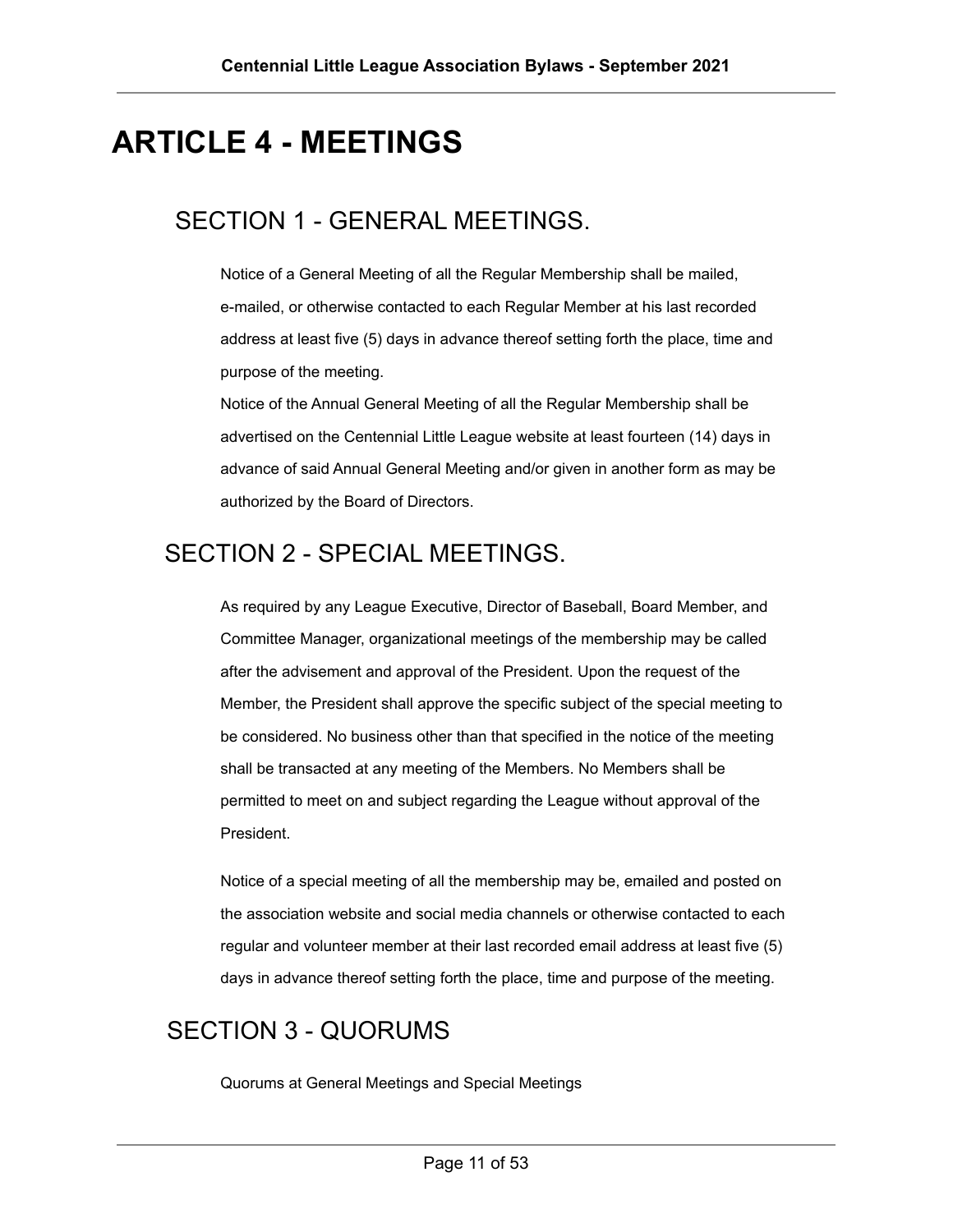The presence of at least 60 percent of the Board of Directors shall be necessary to constitute a quorum.

### <span id="page-11-0"></span>SECTION 4 - VOTING

Only Volunteer and Regular members in good standing shall be entitled to a single vote at the Annual General Meeting of the local League. No Votes by proxy will be allowed.

### <span id="page-11-1"></span>SECTION 5 - RULES OF ORDER

Parliamentary procedures and Roberts Rules of Order shall govern the proceedings of all meetings,except where same conflicts with the Constitution or By-Laws of the League.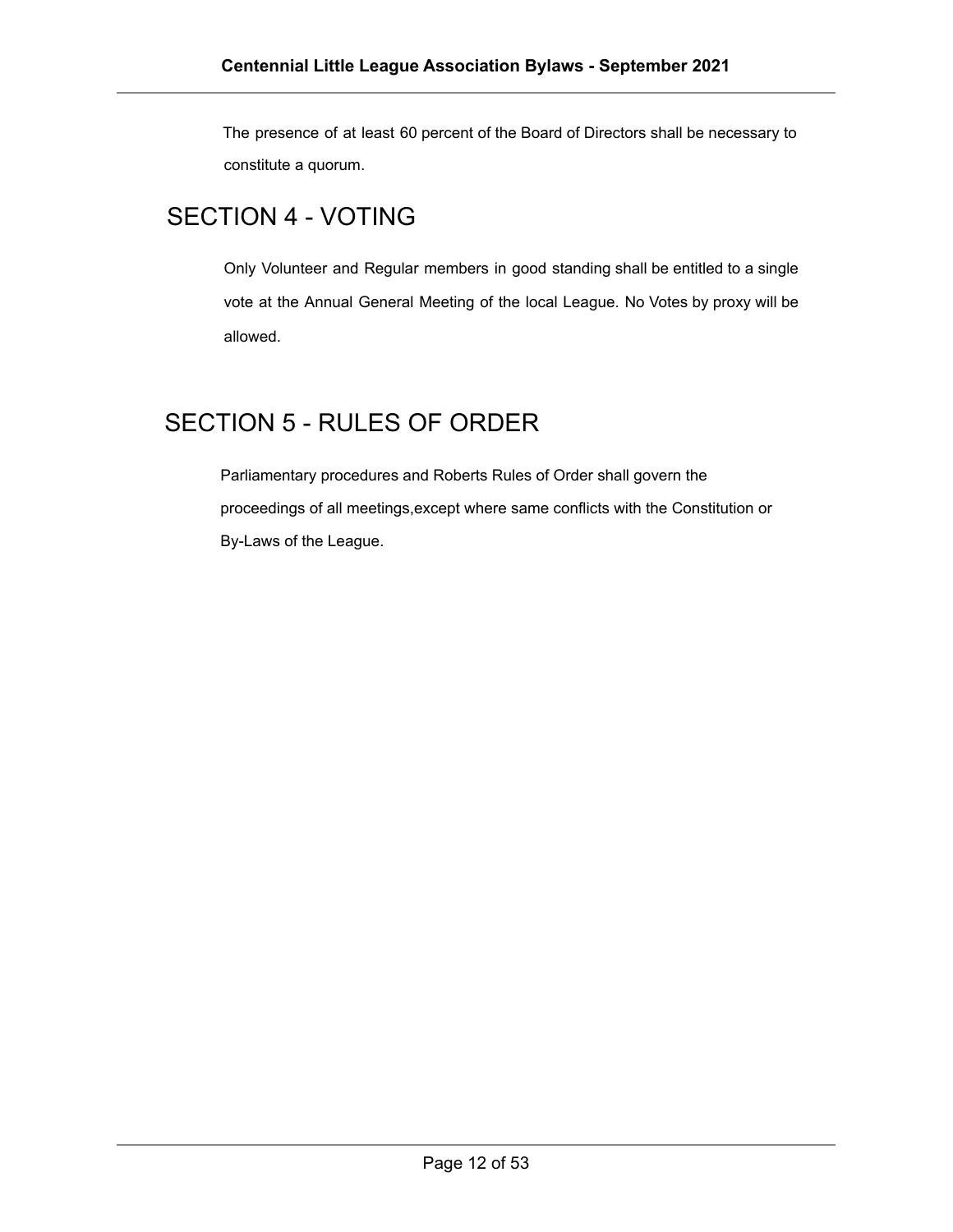# <span id="page-12-0"></span>**ARTICLE 5 - BOARD OF DIRECTORS**

### <span id="page-12-1"></span>SECTION 1 - BOARD OF DIRECTORS

The management of the property and affairs of the local league shall be vested in the Board of Directors. The number of Directors shall be a minimum of six (6} and are elected into the respective positions by regular membership at the annual general meeting. The Board of Directors shall upon election immediately enter upon the performance of their duties and shall continue in office until their successors shall have been duly elected and qualified.

The areas of responsibility of the board shall be as follows:

- 1. **President -** Oversee and direct all League Operations, Organization, Administration and Management. Oversee all matters regarding League Policies, By-Laws, Rules and Regulations.Official designate in liaising and communication with other local leagues Little League Districts, Little League Organizations, Government, Media or any other outside organizations.
- 2. **Executive Vice President** All matters regarding the day to day league operation, Organization, Scheduling and Participation including the coordination, recruitment, training, development, management, conduct and discipline of the Leagues Team Managers/Coaches Assistant Coaches. Assume the role of Acting President in the absence or inability of the President to perform his/her duties.
- 3. **Treasurer -** All matters regarding league Revenues and Expenses. Including annual auditing of League financial statements and all business matters related to the Alberta Corporations Act and RevenueCanada.
- 4. **Player Agent -** All matters associated with Player Members including their conduct and discipline, including supplying of rosters and Player Charter requirements, in compliance with the Leagues Privacy Policy.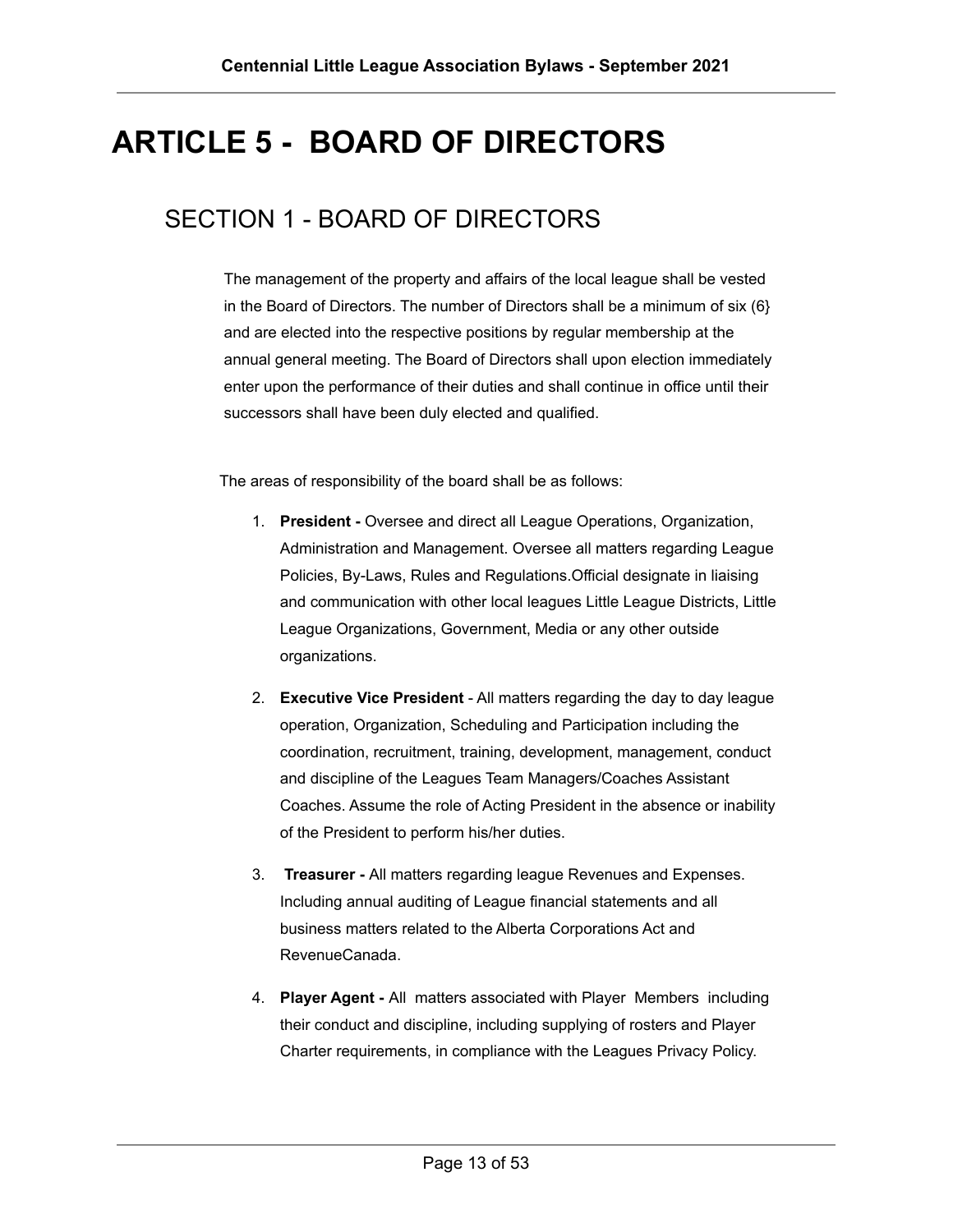- 5. **Umpire in Chief (UIC)-** All matters with respect to the coordination, recruitment, training, development, management, conduct and discipline over the leagues Umpires and Junior Umpires. Including acting as the league's mediator with other local league/District/Little league U.I.C,'s
- 6. **Equipment Manager -** All matters with respect to the purchase, maintenance, storage distribution and supply of the leagues baseball equipment and uniforms. In addition he/she will assume the responsibility of managing the maintenance, improvement and repair of the leagues existing baseball diamonds.
- 7. **Registrar -** All matters associated with Player Members registration, including but not limited to ensuring proper jurisdiction requirements are met, payment to league, contact information and helping Player Agent with team creation for teams not requiring tryouts (Minors and below).
- 8. **Secretary** All matters associated with recording meeting minutes, sending out notice of meetings, soliciting review of meeting minutes, and maintaining a register of members and directors.
- **9. Safety Coordinator** The Safety Coordinator has two main functions education and the development and implementation of a safety plan. The Safety Coordinator is responsible for creating awareness and educating the league on the opportunities to provide a safer environment for children and all participants of Little League. The Safety Coordinator will prepare a safety plan each year for the league and make sure that the plan is used. A Safety Awareness Program (ASAP) will be prepared and submitted to Little League International each year. The Safety Coordinator needs to make sure that this tool is used within the league to help in establishing plans and procedures in regards to safety.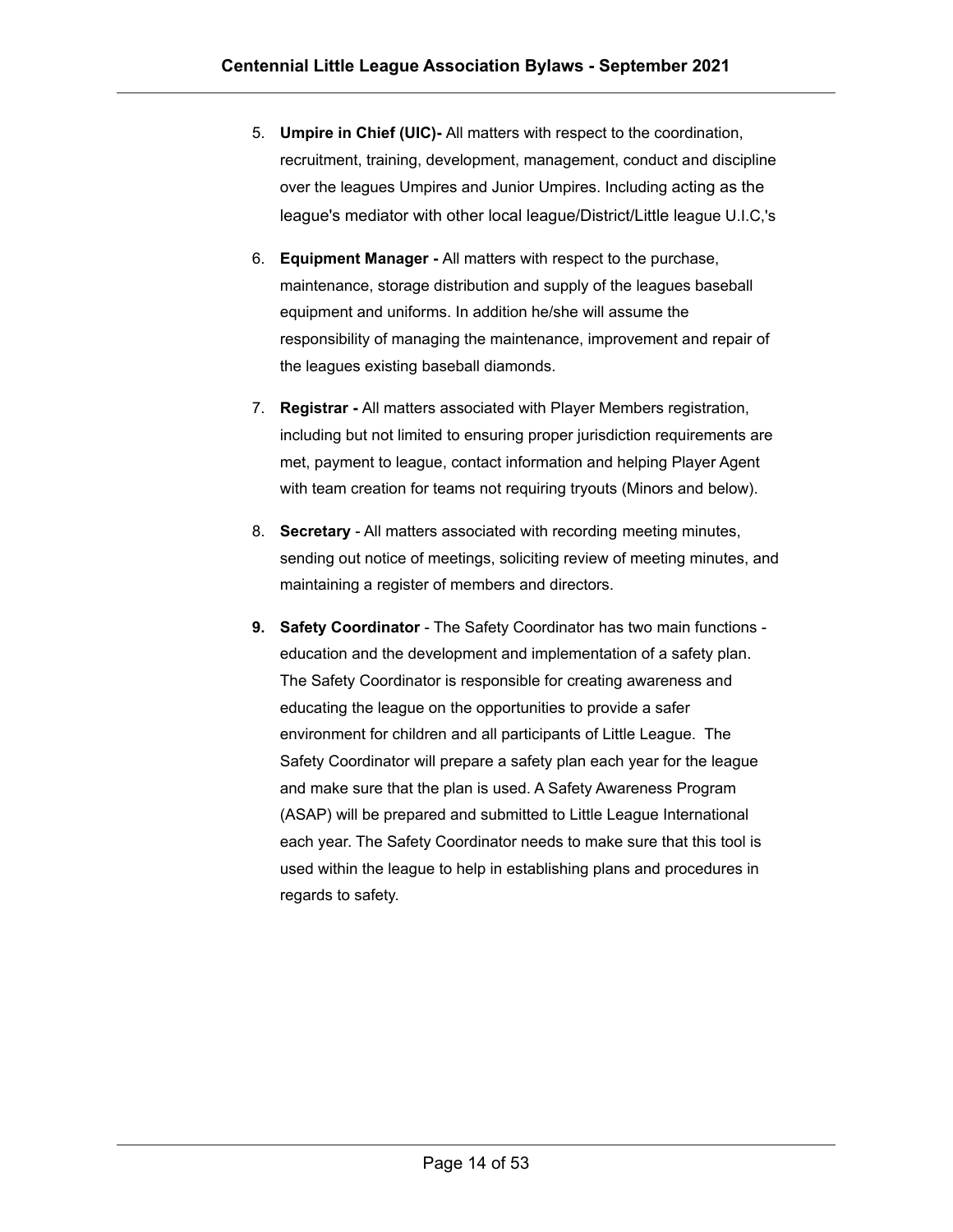# <span id="page-14-0"></span>SECTION 2 - ANNUAL ELECTIONS AND TERM OF **OFFICE**

At the end of each Annual General Meeting (AGM), and in concurrence with the new Board of Directors, the President elect shall appoint all necessary Executive Members and Key Volunteers who shall fill the specific positions outlined in Article VI, Section 3. At least two weeks prior to the annual meeting the current Board of Directors shall provide a complete list giving the positions of each prospective Executive and Key Volunteer. The President shall collect names and intent of those persons seeking an Executive of Key Volunteer position and will make such public at the beginning of the AGM. All persons seeking such positions must make their intention clear to the President prior to or at the beginning of the AGM. If however, any Executive or Key Volunteer position does not have a candidate(s) the Board reserves the right to actively recruit candidates prior to, or at the AGM or accept nominations from the floor. There will be no nominations accepted from the floor challenging any existing potential appointee at the Annual General Meeting.

All terms of office will be for a period of Twelve (12) Months commencing September through August of each calendar year.

# <span id="page-14-1"></span>SECTION 3 - VACANCIES

If any vacancy occurs in the Board of Directors, it may be filled by a majority vote of the 'remaining Board of Directors at any regular meeting or any special meeting called for that purpose.

#### <span id="page-14-2"></span>SECTION 4 - MEETINGS AND NOTICES

Regular meetings of the Board of Directors shall be held immediately following the annual election and on such days thereafter as shall be determined by the Board. The President may, whenever he/ she deems it advisable, issue a call for a meeting of the board, or at the request in writing of any board member, issue a call for a special meeting of the board. Notice of each meeting shall be given by the Secretary to each Board Member either by mail, at least three (3) days before the time appointed for the meeting to the last recorded address of each Director, by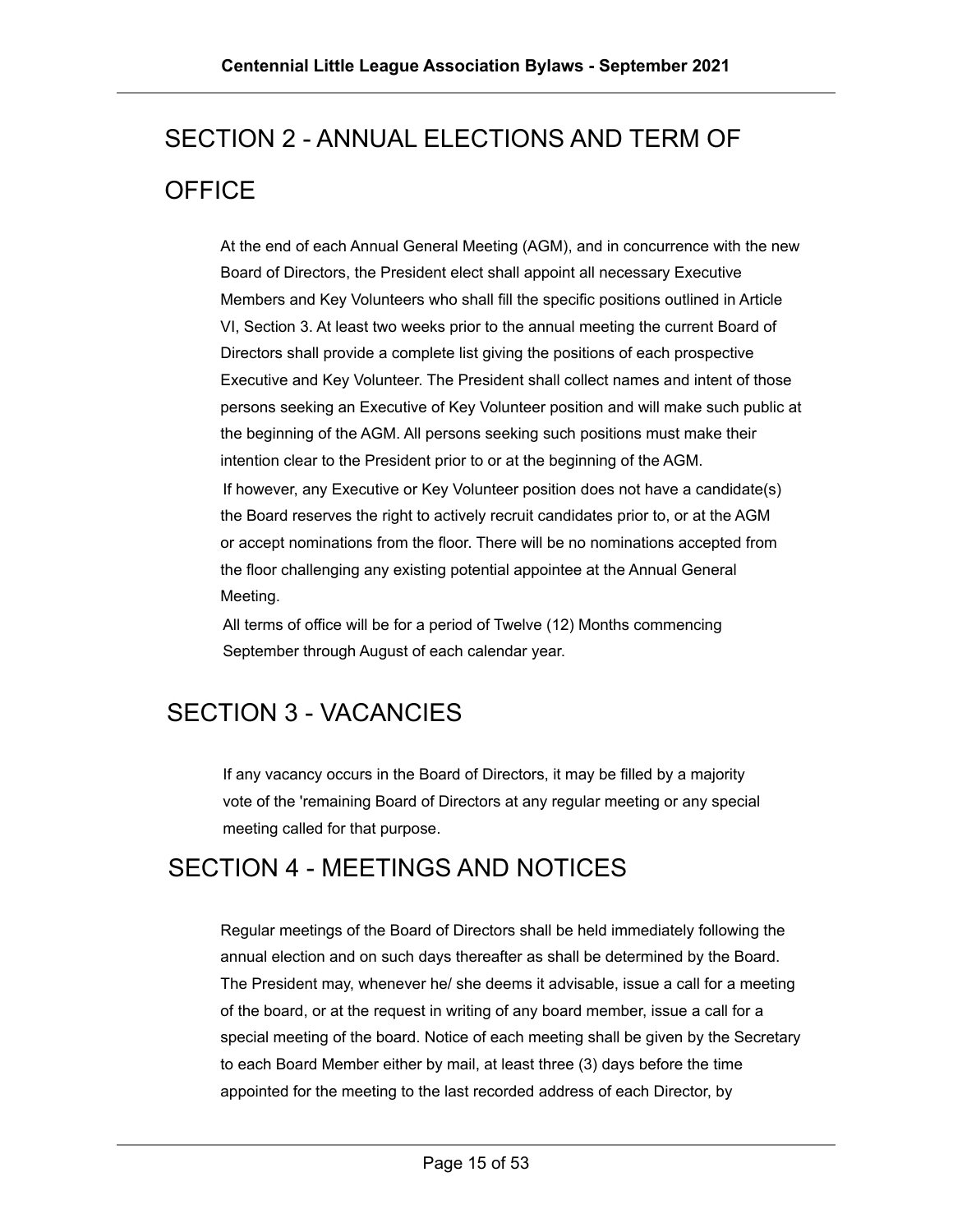telephone, by fax, by electronic mail or personal notice twenty-four (24) hours preceding the meeting.

#### <span id="page-15-0"></span>SECTION 5 - DUTIES AND POWERS.

The Board of Directors shall have the power to appoint such standing committees as it shall determine appropriate and to delegate such powers to them as the Board shall deem advisable and which it may properly delegate.

The Board may adopt such rules and regulations for the conduct of its meetings and the management of the local League as it may deem proper.

The Board shall have the power by a two-thirds vote of those present at any regular of special meeting to discipline, suspend or remove any Director, Officer, Executive Member, Volunteer Member, Regular Member, Player Member, Committee Member,Umpire, Team Manager, Coach, Assistant Coach or Volunteer of the Local League in accordance with procedure set forth in Article 2 Section 3.

The Board shall receive at the annual meeting of the Members of the League a detailed audited financial report from the Treasurer, verified by the President, which shall be filed with the records of the League and an abstract thereof entered in the minutes of the proceedings of the annual meeting

#### <span id="page-15-1"></span>SECTION 6 - BOARD OF DIRECTOR MEETING QUORUMS

Sixty Percent (60%) of the Board of Directors shall constitute a quorum for the transaction of business at a Board of Directors Meeting.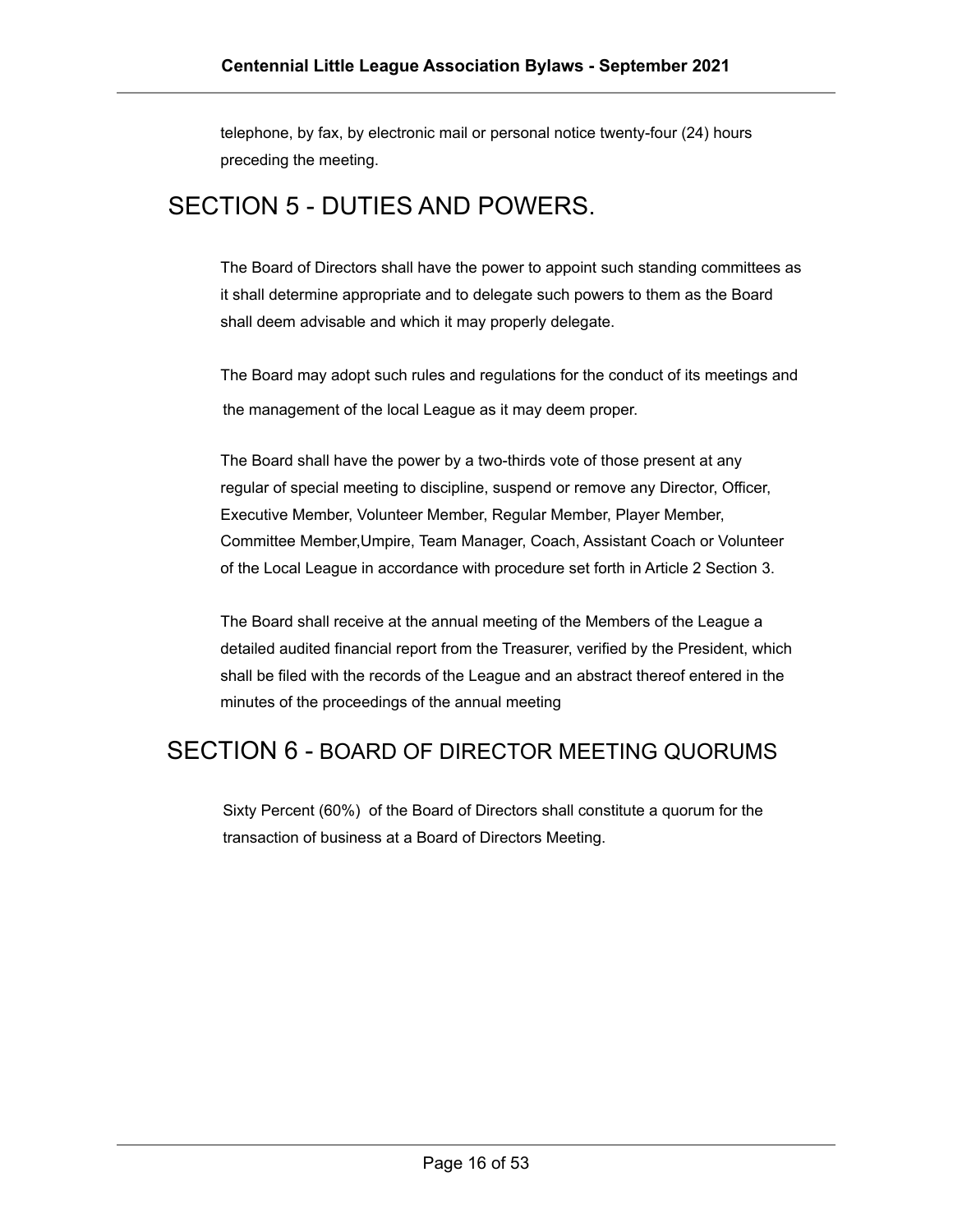# <span id="page-16-0"></span>**ARTICLE 6 - OFFICERS, EXECUTIVE, DUTIES AND POWERS**

# <span id="page-16-1"></span>**SECTION 1 - APPOINTMENT**

Immediately following the business of the Annual General Meeting, the newly elected Board of Directors present, there is a quorum, shall appoint Executive Members, Key Volunteers and Committee Managers for the ensuing year. Dependent upon the requirements and projections of the League in that operating year, the Board of Directors reserves the sole right to modify, alter, and change role responsibilities of its Executive Members, Key Volunteers and Committees and Managers as it sees fit and in the best interest of the League.

# <span id="page-16-2"></span>**SECTION 2 - OFFICERS**

The officers of the League shall number three (3) and consist of the President, Executive Vice President and Treasurer. These Members will have the legal signing authority for all League business. This includes signing documentation under the Leagues corporate or society seal. Any and all documentation or paperwork requiring a League signature shall be signed by a minimum of two(2) officers. The corporate or society seal will be kept in the possession of the Treasurer along with the Leagues Minute Book.

# <span id="page-16-3"></span>**SECTION 3 - EXECUTIVE**

All Executive Members report directly to the President, unless otherwise stated in Article 7 of the League By-Laws. Each year the Executive Committee shall be appointed by the President in conjunction with the input and recommendation from the Board of Directors. The Executive shall ideally number up to twenty-eight (28) and consist of the Board of Directors (President, Executive Vice President, Treasurer, Player Agent, Registrar, Umpire In Chief, Secretary, Safety Coordinator and Equipment Manager) by default, Baseball Divisional Coordinators (T-ball Division Coordinator, Rookie Ball Division Coordinator, Minors Division Coordinator, Major Division Coordinator, Intermediate and Juniors Division Coordinator, Seniors Division Coordinator), Assistant Equipment Manager, Umpire Scheduler, League Scheduler,Web Master, Volunteer Coordinator, Marketing and Media Manager, Photo Day Coordinator, Web Store Coordinator, Casino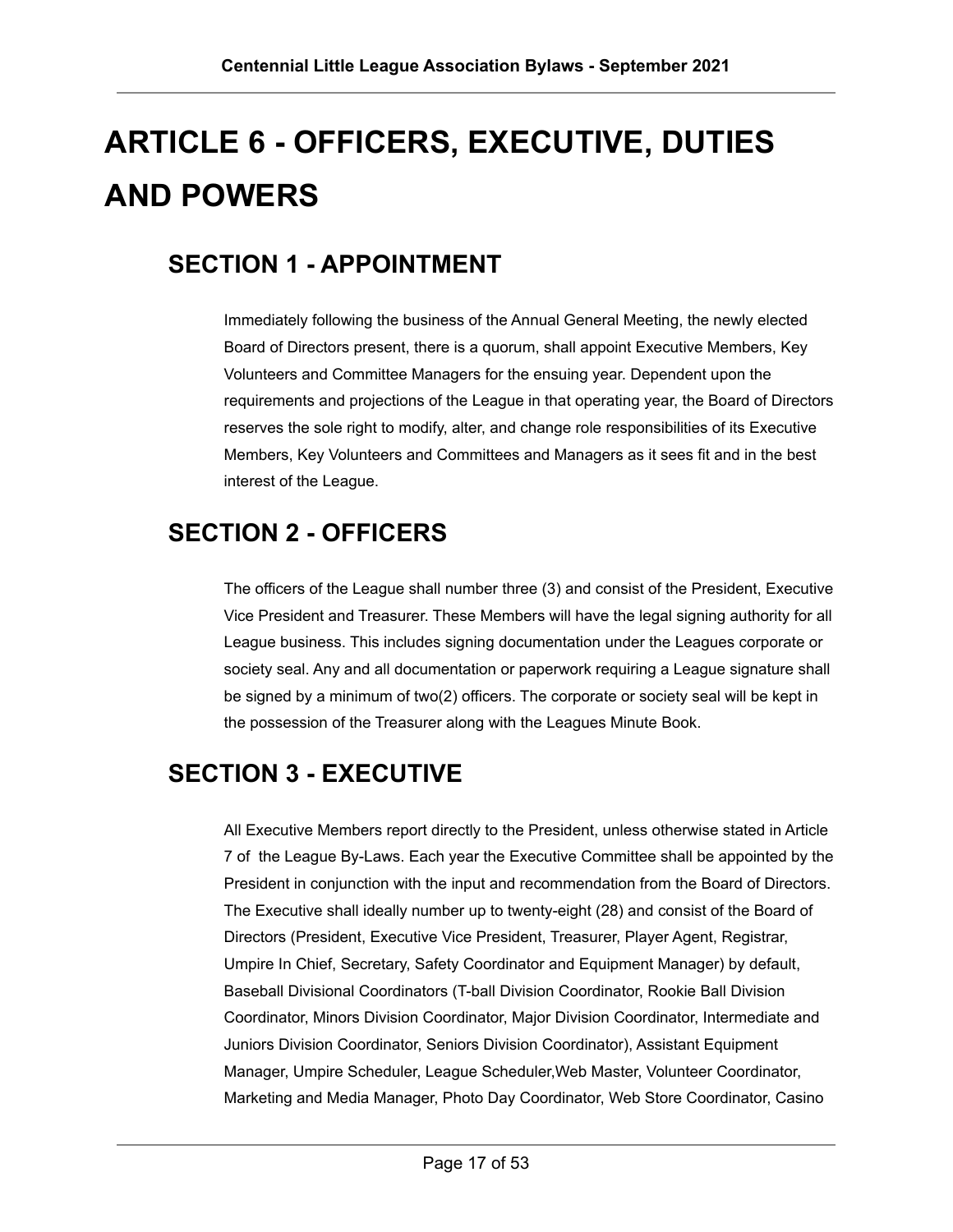and Fundraising Coordinator, Coaches Development Coordinator, Evaluations Coordinator, Grants Coordinator, and Player Development Manager. When applicable the Executive Committee will include the Past President. It is understood that all positions are to be filled but an Executive Member or Board Member may be appointed to more than one position in the Executive Committee.

The role descriptions of each Executive Member will change from year to year as dictated by the evolution and demands of the league over time. At the onset of each Executive Member appointment by the Board, it will outline and make clear to that Member of his/her duties and responsibilities for that year.

### <span id="page-17-0"></span>**SECTION 4 - PRESIDENT**

The President shall have the full authority over the League and will hold a veto power to protect and safeguard the best interest of the Player Members, the Regular Members and the Local League, in accordance with the rules, regulations, policies, by-laws, constitution and guidelines established by Little League Alberta, Little League Canada, and Little League Baseball, Incorporated or any other Baseball organization to which the League may be affiliated.

The President is responsible for and has full authority in conducting all affairs of the League and executing the policies established by the Board of Directors. He/she shall present a report on the condition of the Local League at the Annual General Meeting and at such other times the President or the Board shall deem appropriate he/she shall communicate to the Membership, such matters and make such suggestions as may tend to promote the welfare of the Local League.

The President shall be responsible for and manage the conduct of the Local League in strict and ethical conformity to the policies, principles, Rules and Regulations of Little League Baseball, Incorporated, Little League Canada, and Little League Alberta as agreed to under the terms and conditions of charters issued to the League by these organizations.

The President shall preside at all meetings of the Executive Members and Board of Directors and assume full responsibility and authority for the overall administration operations of the League. He receives all mail, supplies and other communication from Little League Headquarters. The League President is the contact and communicator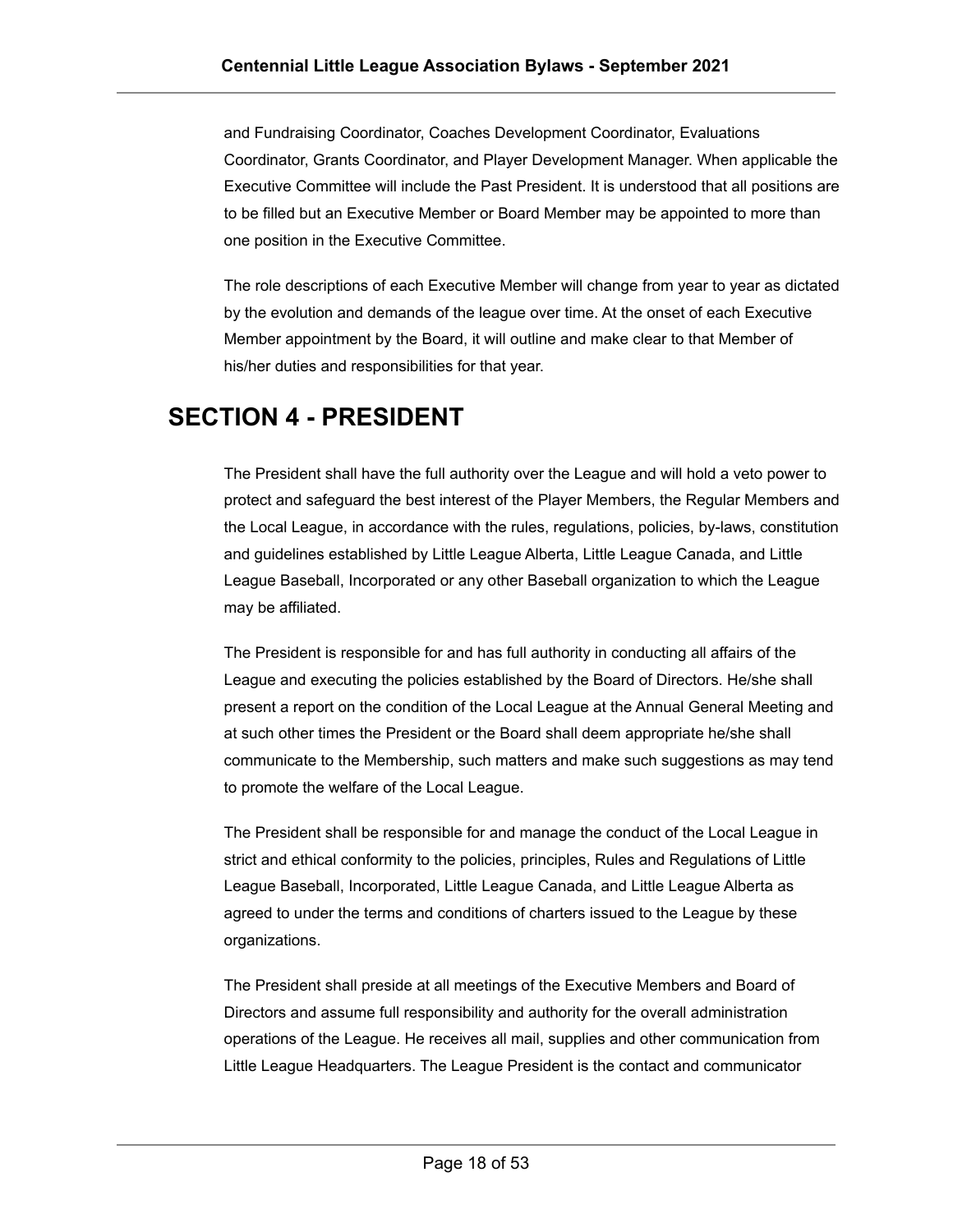between the Local League, Little League Headquarters and all other affiliated or outside organizations unless otherwise delegated.

The President, or other officers as he/she may designate in writing, shall have the power to make and execute for/and in the name of the League such contracts and leases they may receive and which have had prior approval of the Board of Directors.

The President shall attend meetings and report back to the Board of Directors with regards to the business of Little League Alberta and any Districts, Little League Canada, Little League Baseball Incorporated, and any other affiliated organizations of the League.

The President shall be advised of and investigate all complaints, irregularities and conditions detrimental to the league and report thereon to the Board as circumstances warrant. Failure of any Member to report and remedy such through the President and the Board shall be subject to disciplinary action.

In conjunction with the Treasurer, the President shall ensure the proper and appropriate management of the League's financial affairs.

Acting in an advisory capacity to the Vice President, the President shall ensure the ethical, safe, effective, and progressive day to day operation of the League.

With assistance of the Registrar, the President shall examine the application, and support proof-of-age documents of every player candidate and certify as to residence and age eligibility before the player may be accepted for the tryouts and selection.

# <span id="page-18-0"></span>**SECTION 5 - EXECUTIVE VICE PRESIDENT**

The Executive Vice President is responsible and accountable for the overall organization and day to day operation of the League as it directly relates to players, Coaches, Assistant Coaches, and Team Managers. The Executive Vice President has exclusive powers in day to day decision making and enforcement of League Rules and By-Laws

The Executive Vice President sits on the Board of Directors and reports directly to and is responsible only to the President of the League.

The Executive Vice President assumes all responsibilities and powers of the President of the League, in the President's absence or when unable to personally deal with League matters. At such an occurrence, the other Board Members, League Members, and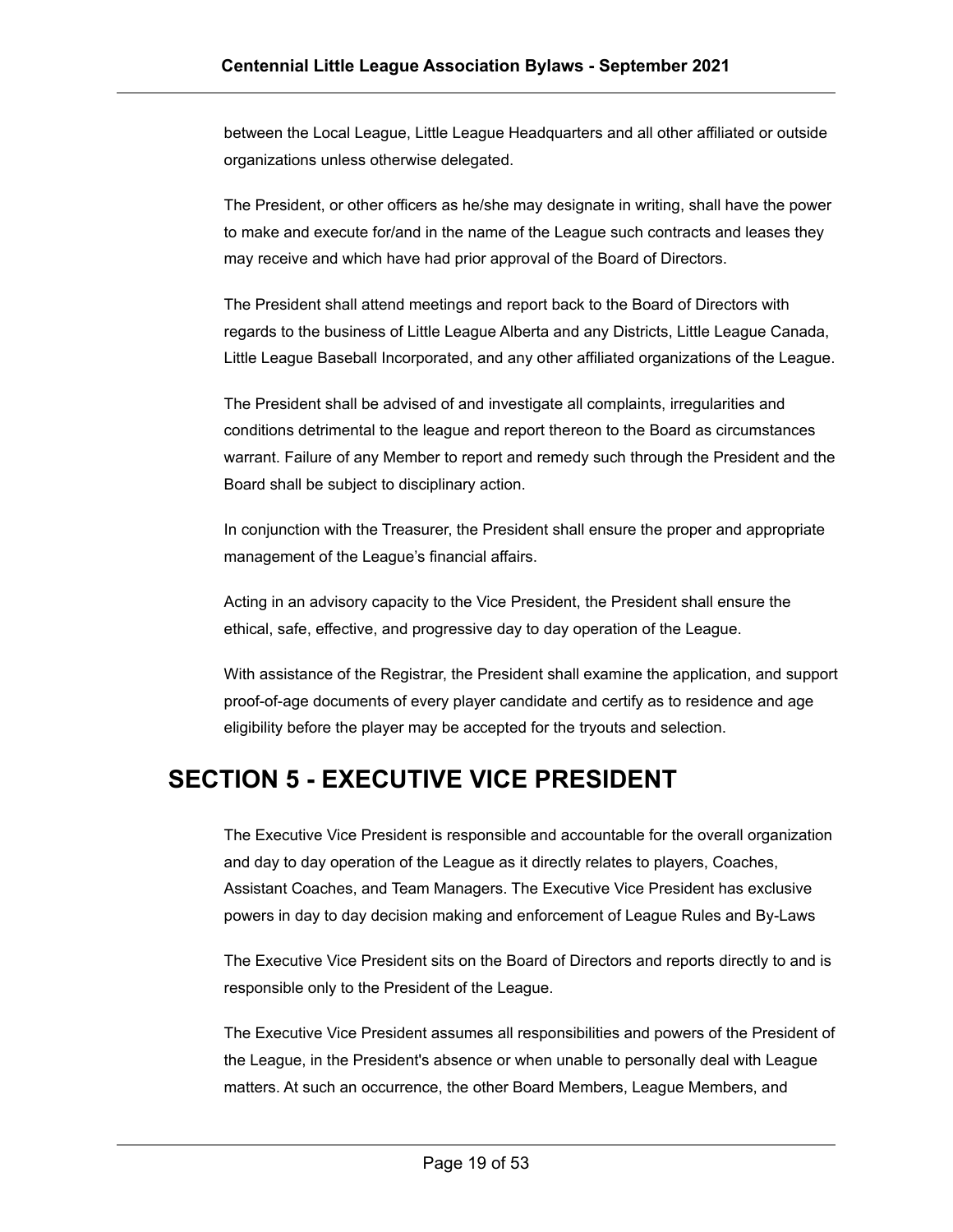League Executive Members will be informed via email, by telephone, or in person by the President.

### <span id="page-19-0"></span>**SECTION 6 - TREASURER**

Sits on the Board of Directors and reports to the President.

a) Performs such duties as are herein set forth and such other duties as are customarily incidental to the Office of Treasurer or may be assigned by the Board of Directors.

b) Receive all monies and securities, and deposits same in a depository by the Board of Directors.

c) Keeps record for receipt and disbursement of all monies and securities of the local League, including the Parent Concession approves all payments from allotted funds and draws cheques therefore in agreement with policies established in advance of such action by the Board of Directors. All disbursement by cheque must have dual signatures of the League Officers

d) Prepare an annual budget, under the direction of the President, for submission to the Board of Directors

e) Prepares an Annual Financial Report, under the direction of the President, for submission to the Members and Board of Directors at the Annual Meeting.

#### <span id="page-19-1"></span>**SECTIONS 7 - REGISTRAR**

Sits on the Board of Directors and reports directly to the President

a) Record all players' transactions and maintain an up to date records and database thereof for access by the President, Vice President, Secretary, Player Agent and Division Coordinators.

b) Receives and reviews all applications for player candidates and assists the President in checking residence and age eligibility.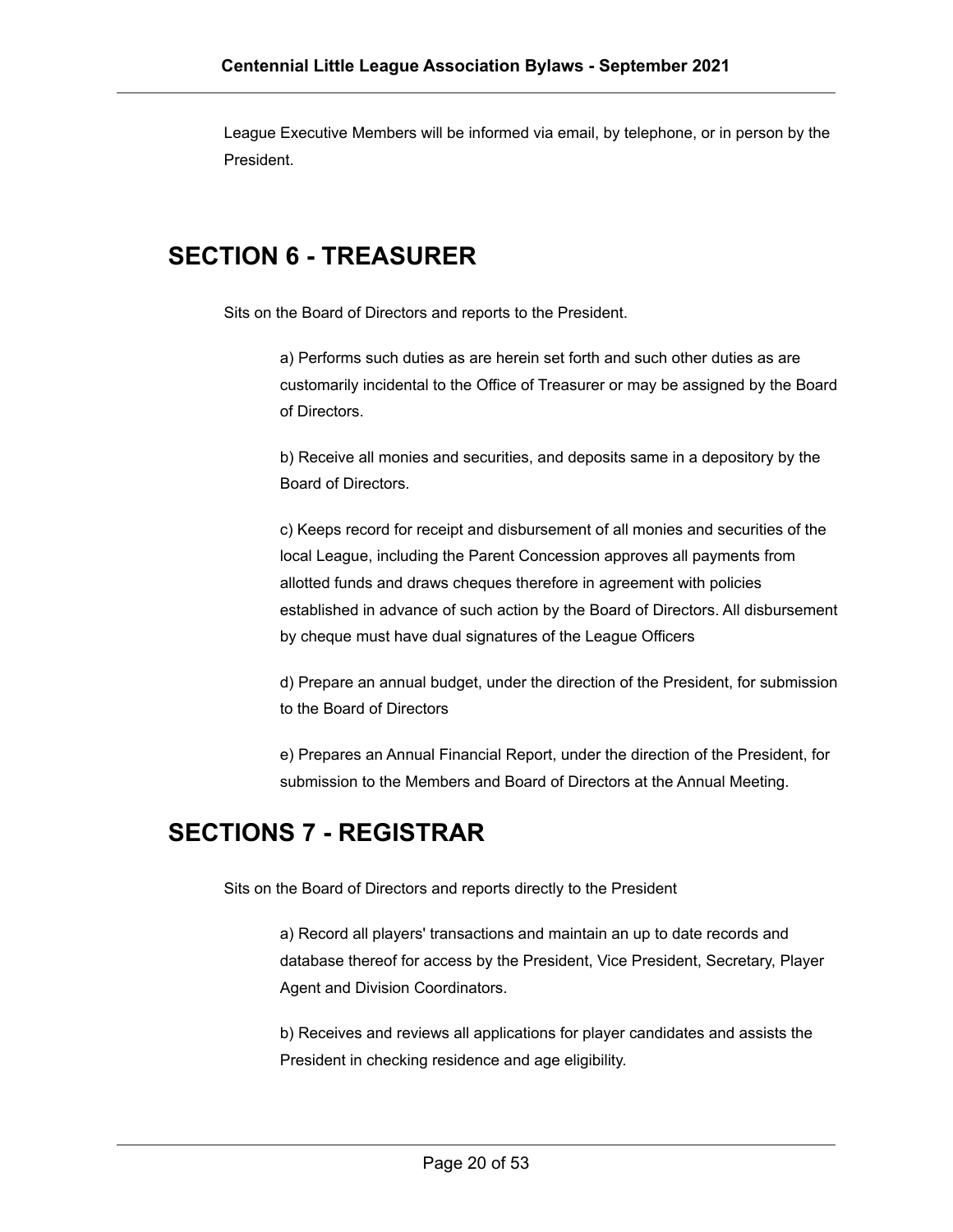c) Prepares detailed data of all registered players for each of the Directors of Baseball.

d) Prepares, for the President's signature and submits to Little League Canada, team rosters, including players claimed, and all tournament teams eligibility affidavit.

e) Notifies Little League Canada of any subsequent player replacements or trades.

f) Plans, coordinates and facilitates the annual Player Registration and team drafts for the League in conjunction with the Executive Vice President and the Player Agent

g) Assist the Player Agent in recruitment of players.

#### <span id="page-20-0"></span>**SECTION 8 - PAST PRESIDENT**

When applicable and approved by the Board elect, sits on the Board of Directors in an advisory capacity only.

The Past President shall openly share his/her knowledge and guidance in the general operation of the Local League as requested by the President or the Board of Directors.

The Past President may elect to assume a position of responsibility such as a "Director at Large". Such a position would involve taking on a specialized project or duty, identified by the Board of Directors, which serves the best interest of the League in the current year involving a project which involves a future expansion of the League.

#### <span id="page-20-1"></span>**SECTION 9 - UMPIRE IN CHIEF.**

The Umpire-In-Chief sits as a member of the Board of Directors and reports directly to the President. He/she shall assume responsibility for all matters concerning the day to day operation of the League Umpires.

This will include: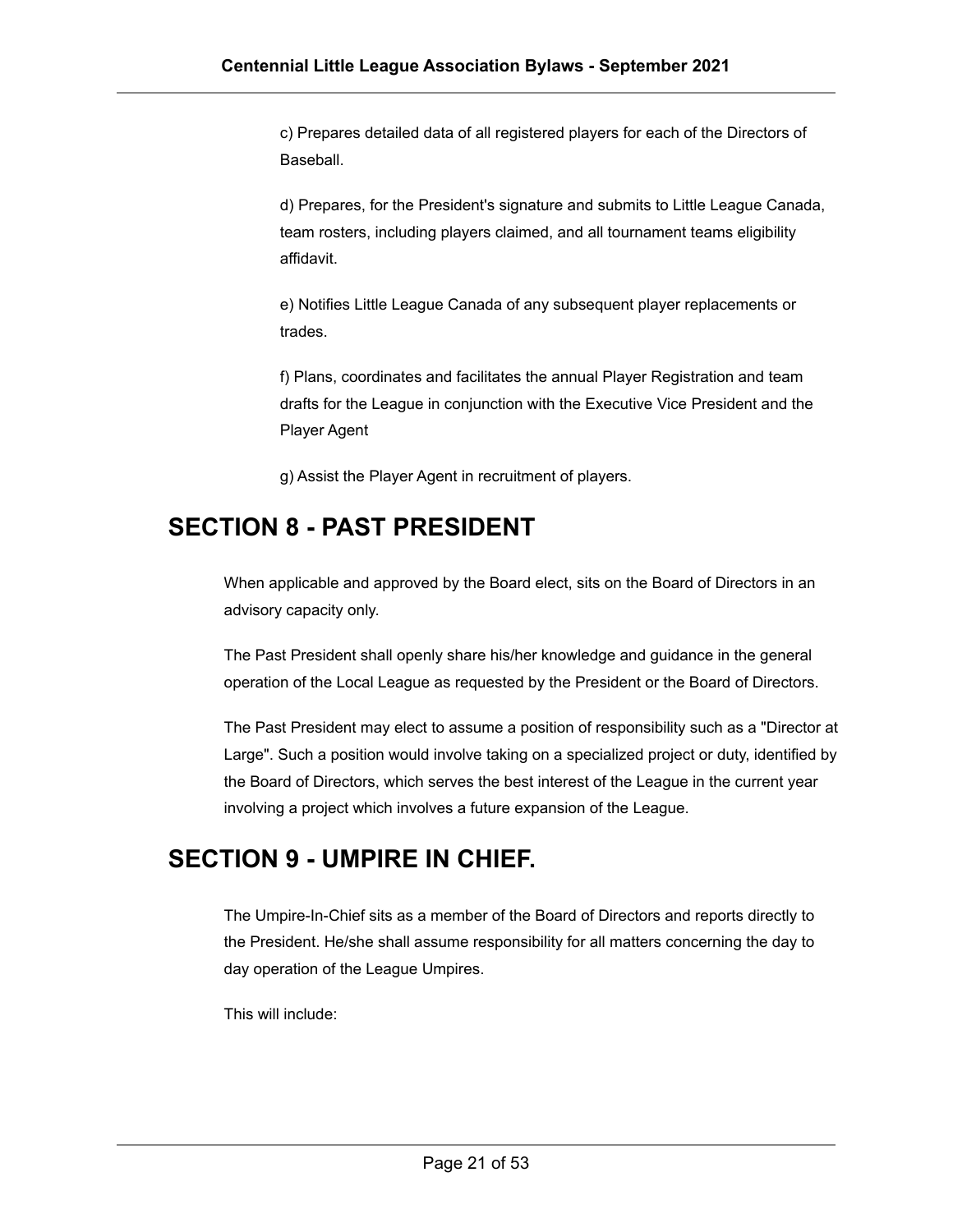a) Directing Umpire and/or League Scheduler with Umpire scheduling

b) Organizing and overseeing Umpiring matters for any in-house League Tournament and playoffs.

c) Assist the Tournament Coordinator or Division Coordinator to organize Umpires for inter-league tournaments or League Games.

d) Direct the Umpire and Junior Umpire recruitment, training and conduct.

e) Coordinate all clinics and evaluation for League Umpire development.

f) Has authority over and is the final word on rule interpretation.

In assisting with each Director of Baseball the Umpire-In-Chief shall ensure the safety of the League's Player Members and shall direct the Umpires and Junior Umpires to be accountable for:

a) Ensuring all baseball diamonds used by the Local League are considered safe for use in conjunction with the respective Director of Baseball.

b) Ensuring all baseball equipment is considered safe and of regulation for use in the conjunction with the Equipment Manager.

c) Ensuring all baseball diamonds and/or equipment bags are equipped with proper and complete First Aid Kits prior to the start of any game.

d) A pre-game check/plan in the event of an accident/incident is in place prior to the start of any game. Inquire and report a deficiency to the Umpire-In-chief that all Team Managers and Coaches have a completed record of every Player Medical Release form.

e) Ensuring and accountable to the Safety Officer that all Umpires or other Umpire volunteers have successfully completed and submitted to the League their Little League Volunteer Application forms and Criminal Background Checks in accordance with Little League Policy.

#### <span id="page-21-0"></span>**SECTION 10 - EQUIPMENT MANAGER**

Sits on the Board of Directors and reports directly to the President.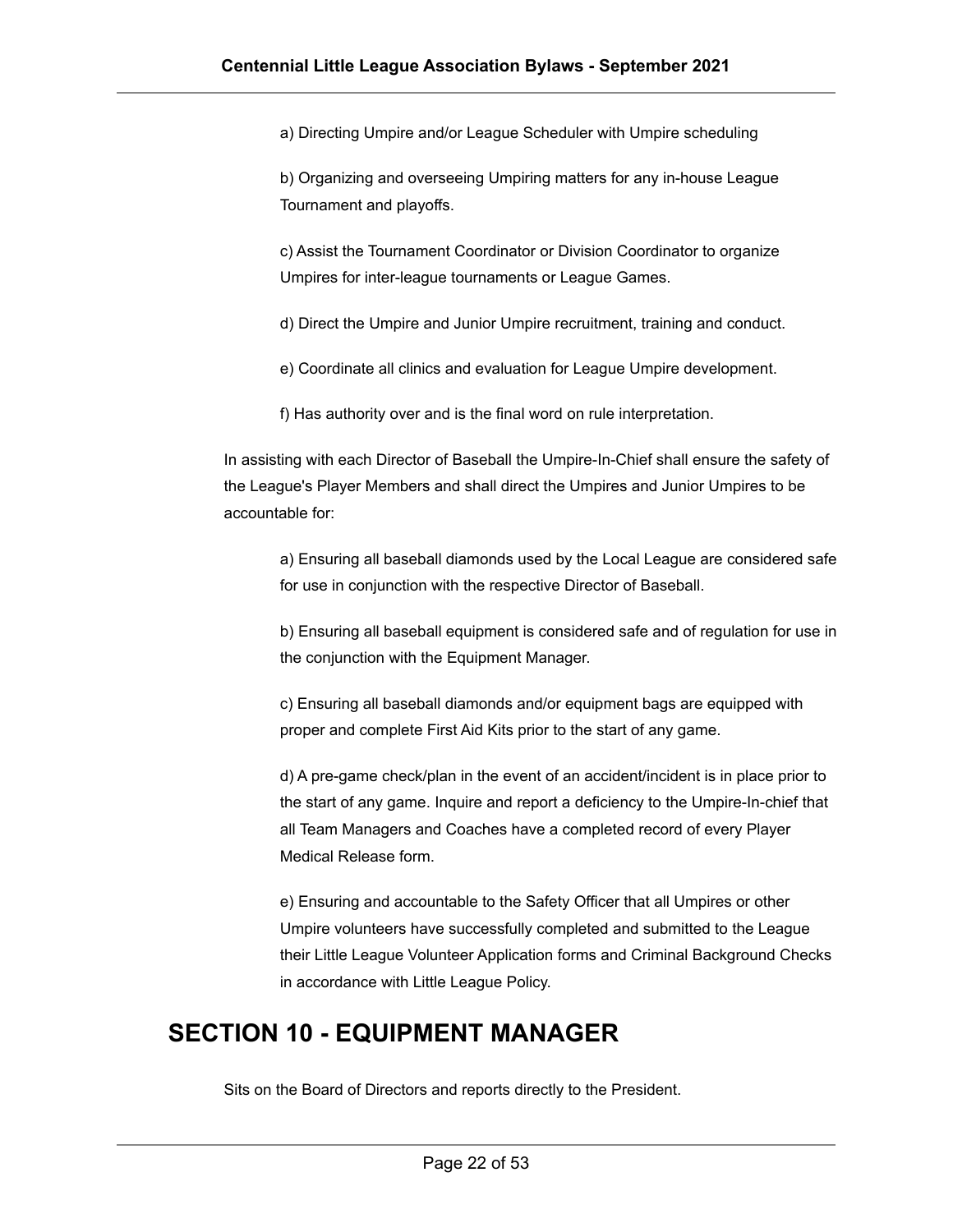The Equipment Manager is responsible to produce a budgetary request to the Board for the purchase and maintenance of equipment, inventory and storage facilities. In addition he/she is responsible for estimated costs to the Board for proposed or required diamond capital projects, maintenance and repair.

The Equipment Manager is responsible for:

a) The purchase of all playing equipment and uniforms for annual needs.

b) Inventory and keep in a good state of repair for all equipment

c) Establish yearly needs and budget requirements and work within that framework.

d) Maintain all diamonds in a playable and safe condition.

e) Work with the City's Park Department to facilitate diamond maintenance and repair.

f) Act as liaison with the City of Calgary Parks and Recreation department for necessary rental permits.

g) Ensure all baseball equipment is considered safe and of regulation for use.

h) Ensure all baseball diamonds and/or equipment bags are equipped with proper and complete First Aid Kits.

#### <span id="page-22-0"></span>**SECTION 11 - SECRETARY**

Sits on the Board of Directors and reports directly to the President.

a) Is responsible for recording the activities of the Local League and maintains appropriate files, mailing lists and necessary records.

b) Performs such duties as are herein specifically set forth, in addition to such other duties as are customarily incident to the office of Secretary or as may be assigned by the Board of Directors.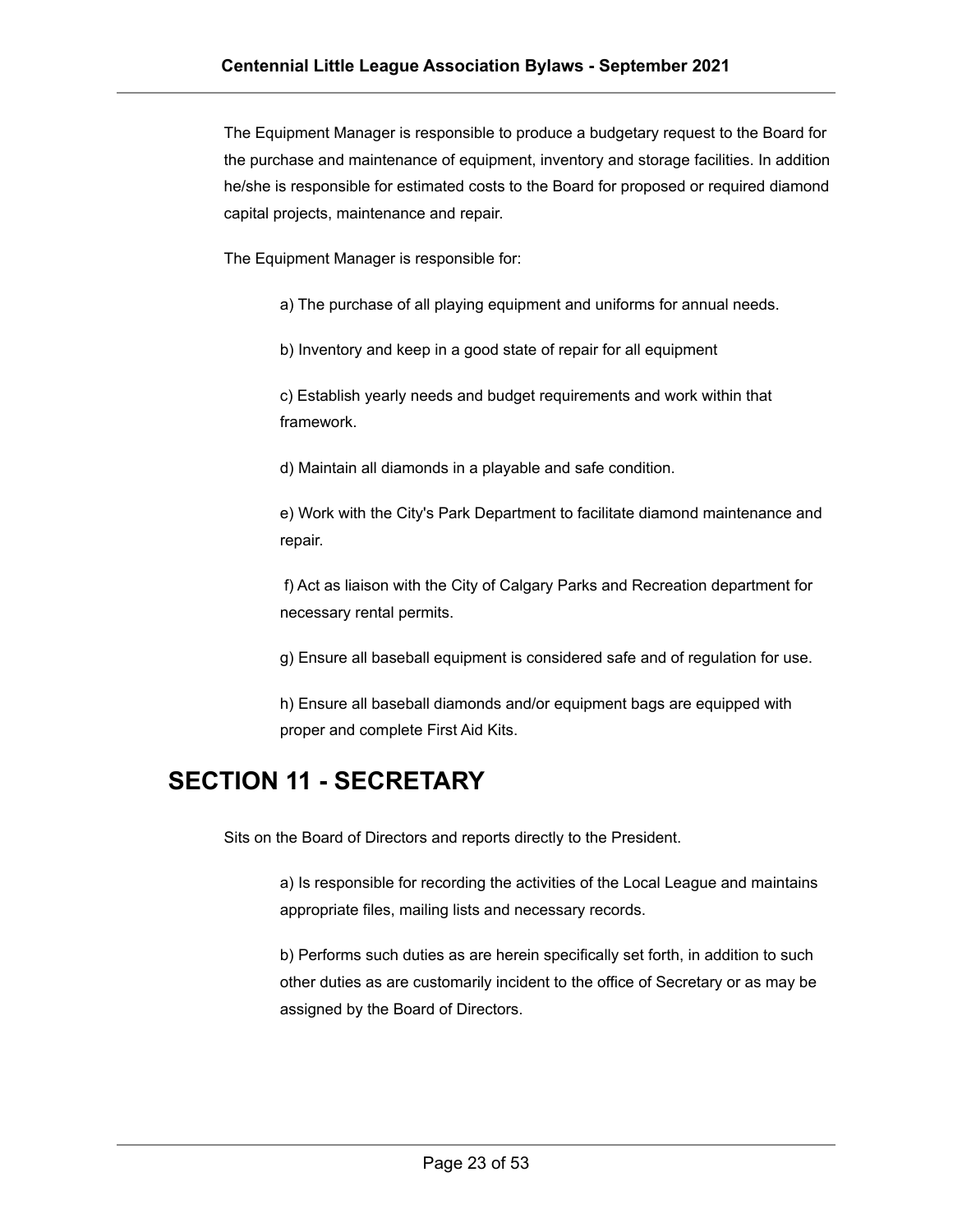c) Maintains lists of all Regular Members. Directors and Committee Members and give notice of all meetings of the Local League, the Board of Directors and Committees.

d) Keeps the minutes of all League meetings of the Members and Board of Director, and causes them to be recorded in a book for that purpose or other electronic means.

e) Shall conduct all correspondence not otherwise specifically delegated in connection with said meeting and shall be responsible for carrying out all orders, votes and resolutions not otherwise committed.

f) Notify Members, directors, Officers and Committee Members of their election or appointment.

g) Is responsible for ensuring Annual General Meeting (AGM) notices are published in the local newspapers in accordance with the guidelines outlined herein;

h) Prepares all schedules for all League games and practices and diamonds and maintains an availability list of unused diamonds

#### <span id="page-23-0"></span>**SECTION 12 - PLAYER AGENT**

Sits on the Board of Directors and reports directly to the President.

a) Assist Executive Vice President and Registrar with team creation for all divisions , ensuring equal distribution of players for each team.

b) Help League Scheduler and Division Coordinators with the creation of schedules for both games and practices for Majors House divisions and below, and assist with practice schedules for Minors Interlock, Majors Interlock and above.

c) Ensure player charter requirements are up to date, including All star tournament play and eligibility requirements are met for each player.

#### **SECTION 13 - SAFETY COORDINATOR**

Sits on the Board of Directors and reports directly to the President.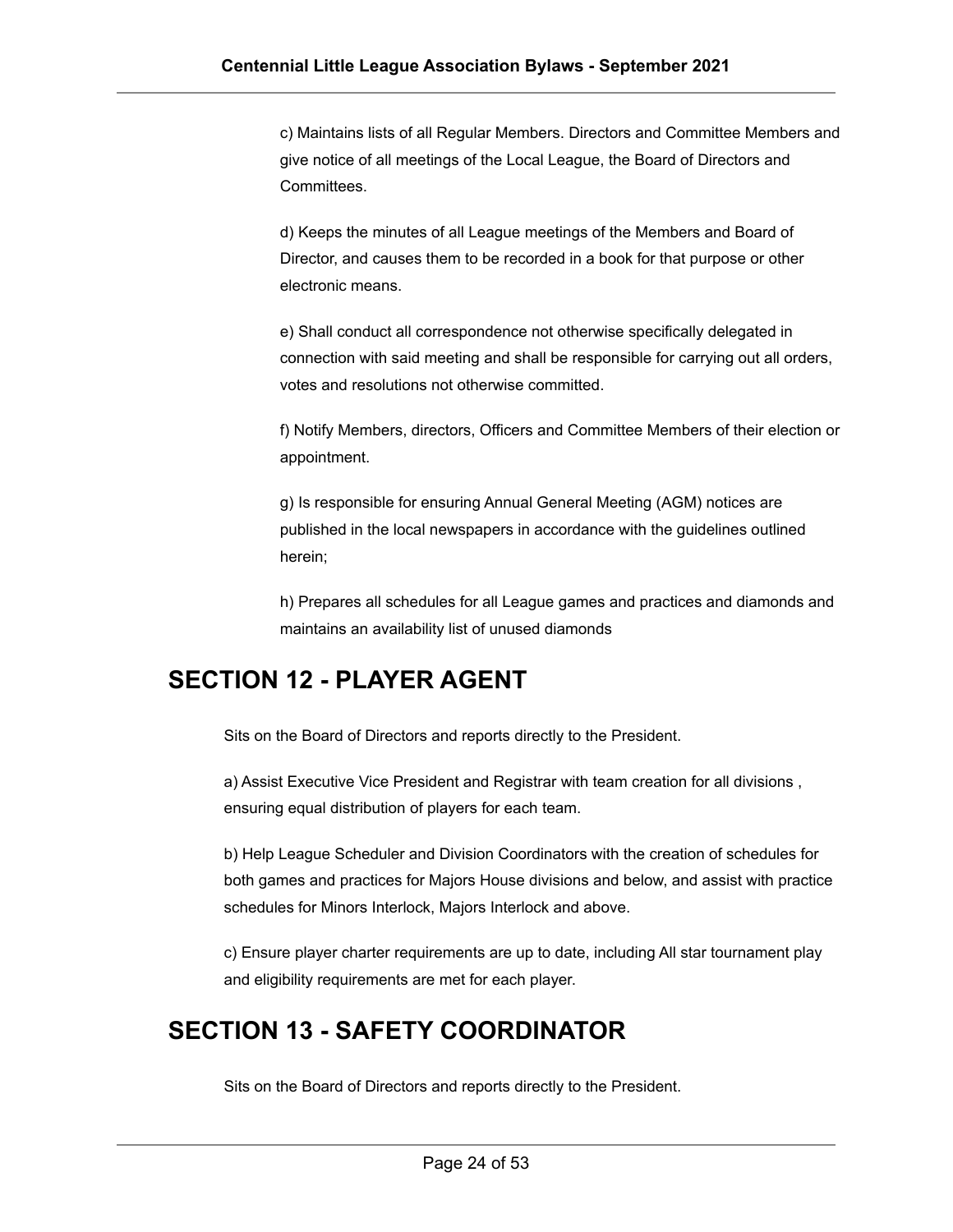- a) Preparing and updating the Annual Safety plan (Appendix 4) for approval by the Board of Directors
- b) Ensure all Baseball facilities are safe to operate.
- c) Confirm with the Administrator that all Police Information Checks are completed for all coaches and Board Members.

# **ARTICLE 7 - COORDINATOR, ADMINISTRATOR AND MANAGER POSITIONS DUTIES AND POWERS**

# <span id="page-24-1"></span><span id="page-24-0"></span>**SECTION 1 - President Coordinators, Administrators and Managers**

<span id="page-24-2"></span>Sub-Section A - League Administrator

The League Administrator reports directly to the League President and shall assume responsibility for the following:

- a) Work with the President and the Board of Directors on any administrative matters as directed.
- b) Answers general inquiries or redirects queries to the appropriate Board Member as needed.
- c) Work with the Registrar in the maintenance and setup of the Registration Software as follows:
	- i) Create the Registration form, add new information, update fees according to Board of Director approvals, etc… for all offerings (Spring, Fall, All-Star, Clinics, etc…)
	- ii) Monitor Registration and Report Numbers to the Registrar on a Weekly Basis.
	- iii) Answer all registration queries raised.
	- iv) Collect and Report to the Registrar and President all Respect in Sport Certifications (Parent and Leadership)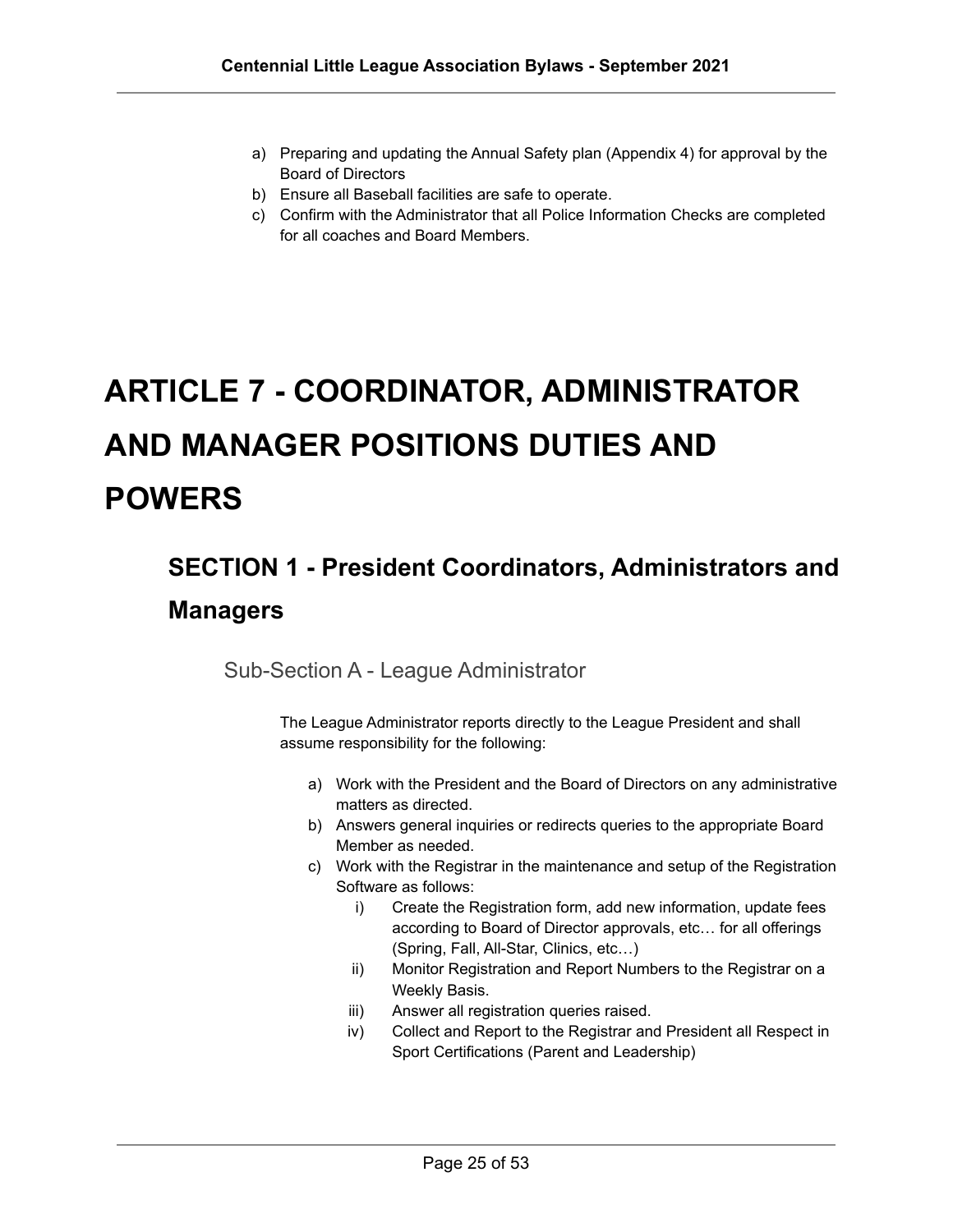- v) Collect and Report to the Registrar and President all Calgary Police Information Checks for Coaches, Volunteers and Board Members as required.
- vi) Once team selection has been finalized by the Registrar, Player Agent and Vice President, assign all players and coaches to their appointed team in the Registration Software, and upload the player and coaches to the Team Communication and Website platform as necessary.
- vii) Assist with collection of Volunteer Information to assist in determining if Volunteer Deposits should be returned.

#### <span id="page-25-0"></span>Sub-section B - Grants Coordinator

The Grants Coordinator reports to both the President and Treasurer and is responsible for the following:

- Preparing, completing and finalizing any and all Grants applications for the President's signature and submission
- Tracking and following up with any Grants Submissions for the Associations.
- Researching and recommending Grants Applications to the President and the Board of Directors for approval to pursue.

### **SECTION 2 - Executive Vice President Coordinators and**

#### <span id="page-25-1"></span>**Managers**

#### Sub-Section A - Player Development Manager

The Player Development Manager reports directly to the Executive Vice President and is responsible for the following:

- Organizing Pre-Season camps/Spring Training Camps for players in all divisions as possible.
- Organize Special Skill Development Clinics available to all players.

#### Sub-Section B - Evaluations Coordinator

The Evaluations Coordinator reports directly to the Executive Vice President and is responsible for the following:

- Organizing all Evaluations for the Minors Division and above as necessary.
- Work with the Volunteer Coordinator to Find and Organize Volunteers as Needed for all Evaluations.
- Working with the Registrar and League Administrator to communicate details to Players about the Evaluations and ensuring PLayers can sign up for their evaluation Spot.
- Coordinate providing Players Evaluations Raw scores to the Player Agent and Executive Vice President for team drafts/selection.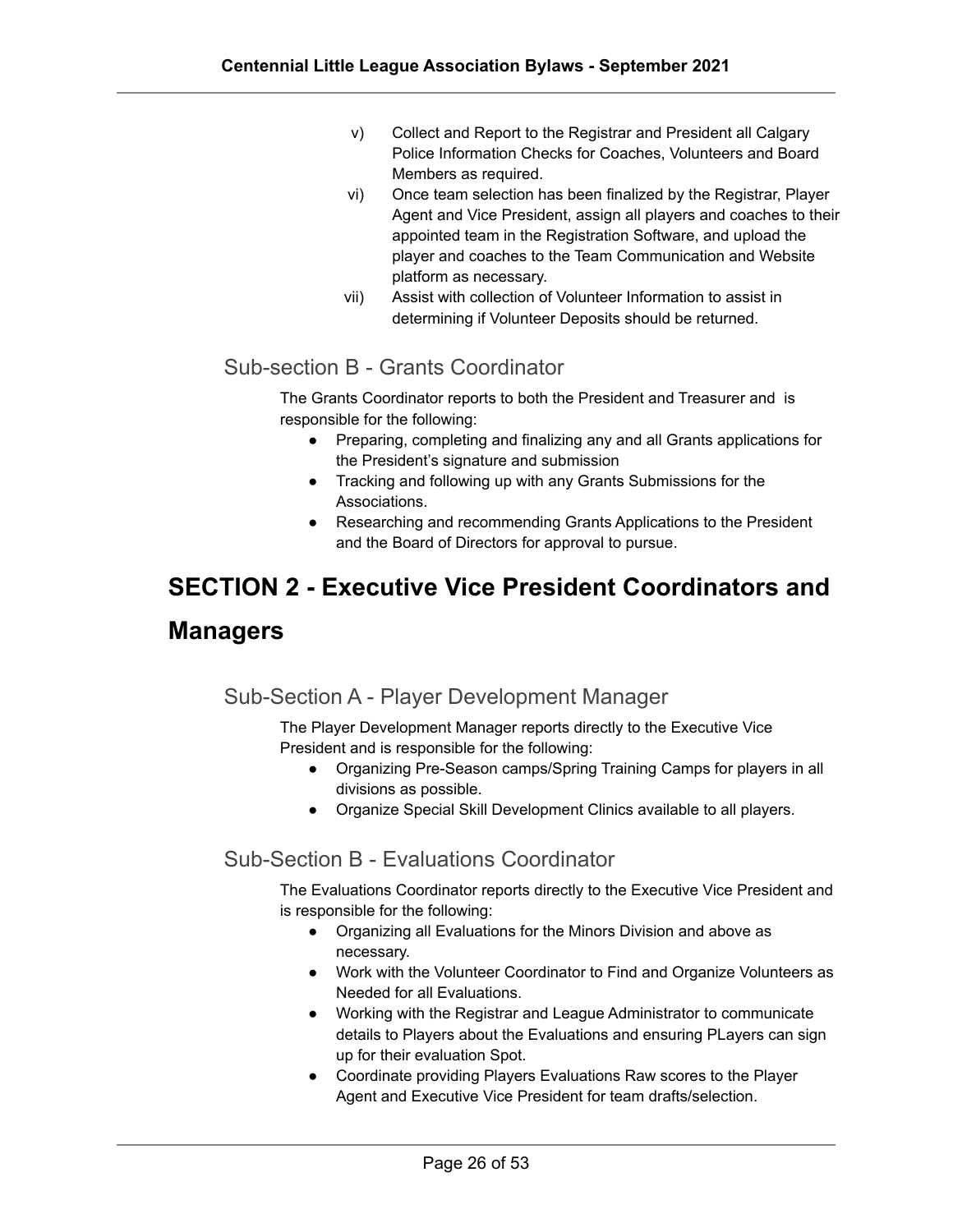- Coordinate "Call Back" evaluations for "AAA"/Competitive Teams in the Majors and Minors Divisions.
- Work with the Equipment Manager to ensure that all necessary Equipment for Evaluations is onsite for each session.

#### Sub-Section C - Coaches Development Coordinator

The Coaches Development Coordinator reports directly to the Executive Vice President and is responsible for the following:

- Organizing Pre-Season Coaching Clinics available to all Volunteer Coaches
- Organize Special Skill Coaching Clinics to be available to all Volunteer Coaches.
- Assist the Executive Vice President in Coach recruitment and selection as needed.

#### <span id="page-26-0"></span>Sub-Section D - Marketing & Media Manager

The Marketing and Media Manager reports directly to the Executive Vice President and is responsible for the following:

- Overseeing all Social Media Account for the League
- Assist in Marketing the League and Communicate events.

#### <span id="page-26-1"></span>Sub-Section E - Tournament Coordinator

The Tournament Coordinator may be a full time Volunteer Position or assigned on a tournament by tournament basis. The Tournament Coordinator reports directly to the Executive Vice President and is responsible for the following:

- Ensuring Tournaments are properly organized and meet any and all criteria as outlined by the Tournament Season Protocols and Guidelines as outlined by Little League, Little League Canada and Little League Alberta
- Ensure that any fundraising activities for each tournament is approved by the Board of Directors and is working with the Treasurer as required.

The Tournament Coordinator shall not be a coach participating in the tournament. The President shall not be a Tournament Coordinator.

#### <span id="page-26-2"></span>**Section 3 - Treasurer Coordinators and Managers**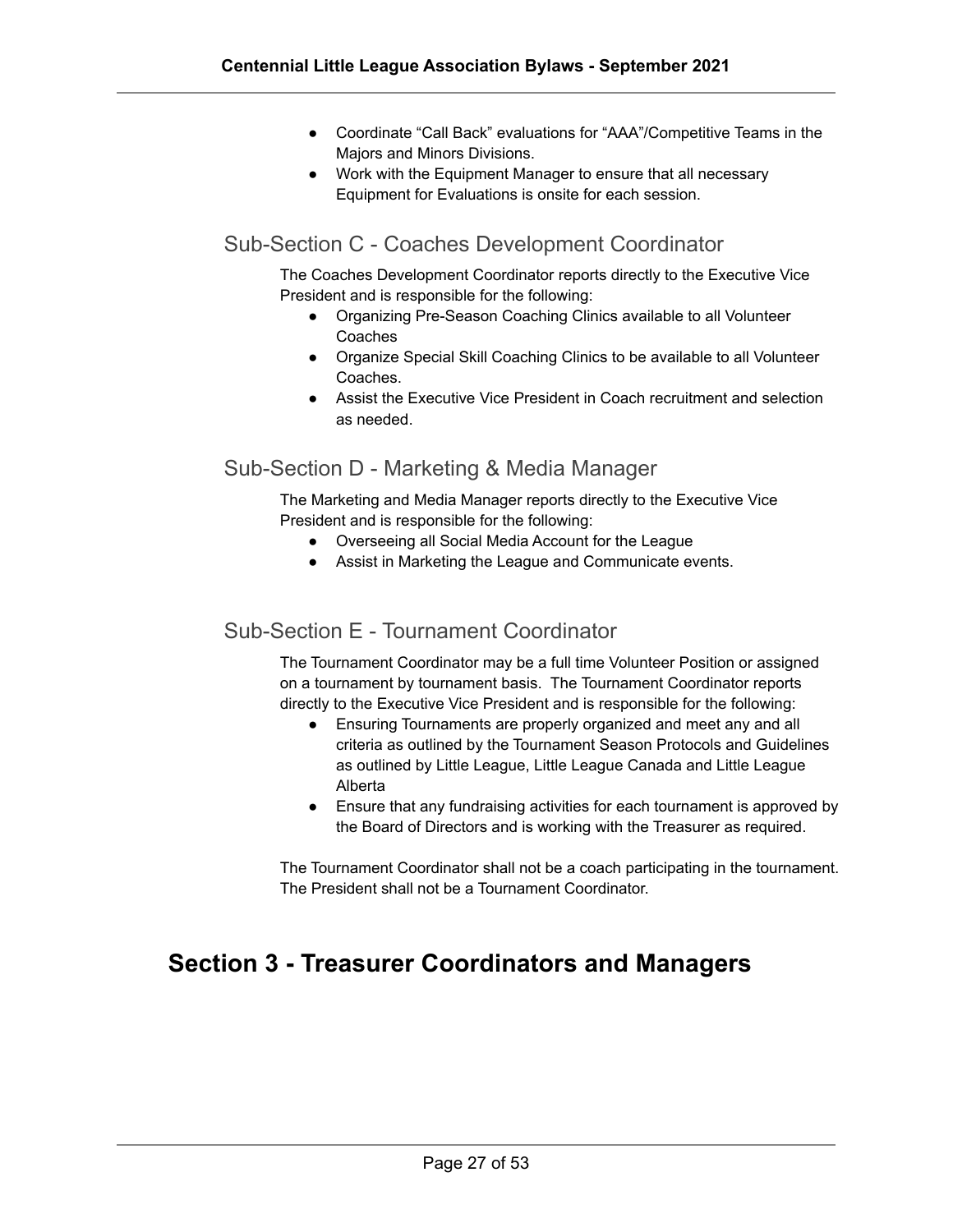#### Sub-Section A - Photo Day Coordinator

The Photo Day Coordinator reports directly to the Treasurer and is responsible for the following:

- Deal with all correspondence regarding photo day with the Photographer, coaches, parents and board members.
- Coordinate all details of Photo Day with all parties involved before, during and after Photo Day.
- Organize and manage volunteers for Photo Day.

#### Sub-Section B - Web Store Coordinator

The WebStore Coordinator reports directly to the Treasurer and is responsible for the following:

- Working with the Equipment Manager to set up the Web Store and select products with our selected vendor.
- Follow up with our Vendor to ensure any proceeds are properly assigned to and reported to the Treasurer.
- Prepare a report for the Board of Directors outlining the overview of activity and proceeds to the League.

#### <span id="page-27-0"></span>Sub-section C - Concession Manager

The Concession Manager reports directly to the Treasurer and is responsible for the following:

- Purchasing Items to be sold in a concession
- Organizing Volunteers to work the concession
- Work with the treasurer to prepare an accounting report of the concession outlining expenses, revenue and where funds will be dispersed to (as per Article 11, Section 2 of the Bylaws)

The Concession Manager may not be a full time Volunteer position, and may be assigned per team/tournament as determined by the treasurer.

#### <span id="page-27-1"></span>Sub-section D - Casino and Fundraising Coordinator

The Casino and Fundraising Coordinator reports directly to the Treasurer and is responsible for the following:

- Applying for all Fundraising Licenses as required to include, but not be limited to:
	- Bi-Annual Casinos
	- Annual Raffle/50-50 Draws
	- Tournament 50-50 Draws
- Organizing Volunteers for Bi-Annual Casinos
- Ensuring all proper paperwork and compliance reporting is completed for the Treasurer in a timely manner as needed and required.
- Prepare for the Treasurer a summary report of each Fundraising activity to be shared with the Board of Directors.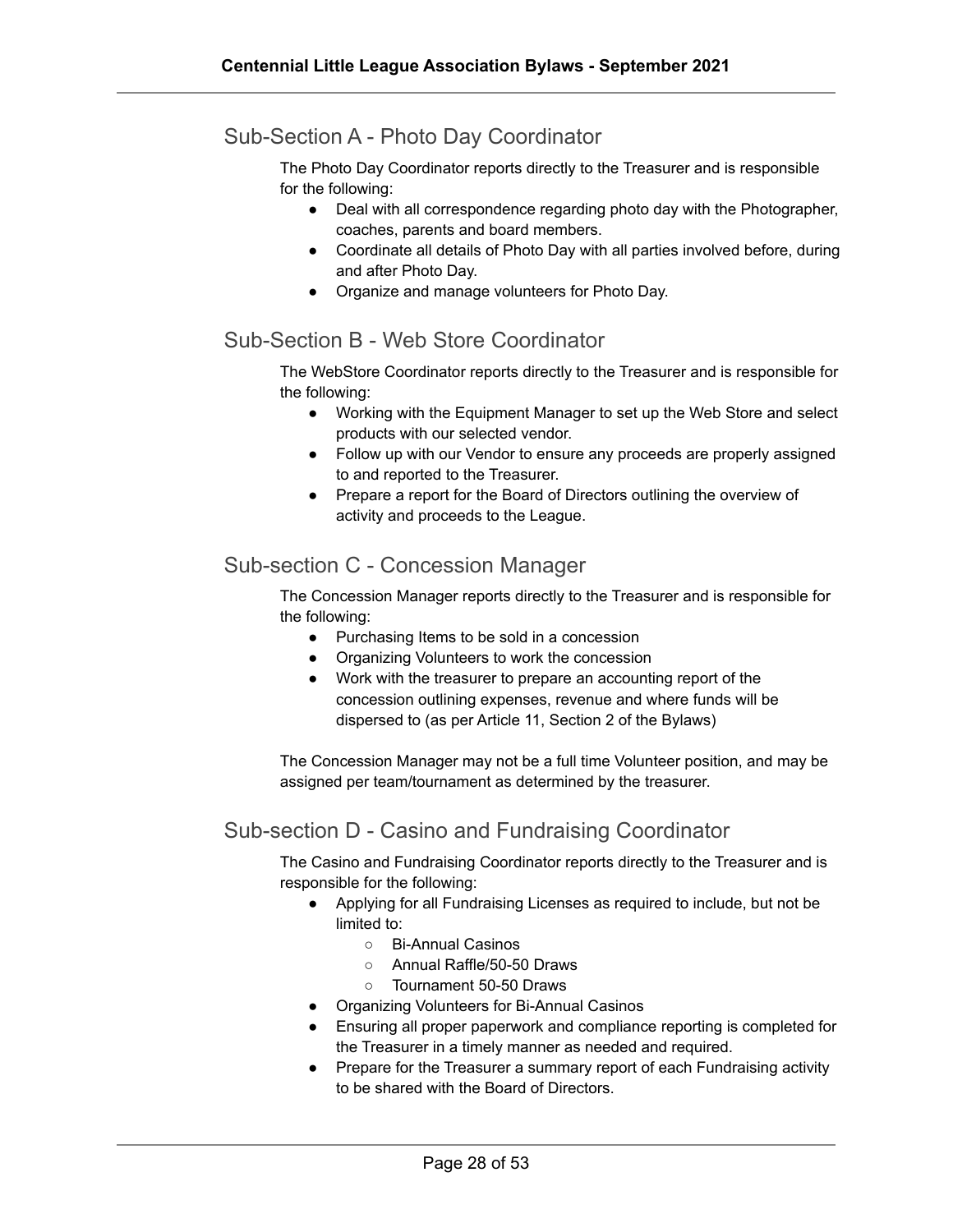- Work with any Hosting Teams to provide any assistance they need with Tournament 50-50 Draws.
	- Ensure a report from a Tournament is provided with expenses, revenues and where funds will be dispersed to (as per Article 11, Section 2 of the Bylaws)

#### <span id="page-28-0"></span>**Section 4 - Registrar Coordinators and Managers**

#### Sub-Section A - Web Manager

The Web Manager reports directly to the Registrar and is responsible for the following:

- Ensure all content on the Website is current and up to date.
- Post News Articles and announcements as directed.
- Ensure the League Calendar is updated.

#### <span id="page-28-1"></span>Sub-Section B - Volunteer Coordinator

The Volunteer Coordinator reports directly to the Registrar and is responsible for the following:

- Coordinate Volunteers on an as needed basis for the league.
- Track and Confirm parents complete their volunteer commitments. Prepare a report for the Registrar to assist with the return of Volunteer Deposits at the conclusion of the season.

# <span id="page-28-3"></span><span id="page-28-2"></span>**Section 5 - Umpire in Charge Coordinators and Managers**

#### Sub Section A - Umpire Scheduler

The Umpire Scheduler reports directly to the Umpire in Charge and is responsible for the following:

- Schedule Umpires for all games on the Schedule as needed with the League Scheduler
- Address any cancellations and rescheduling required through the season.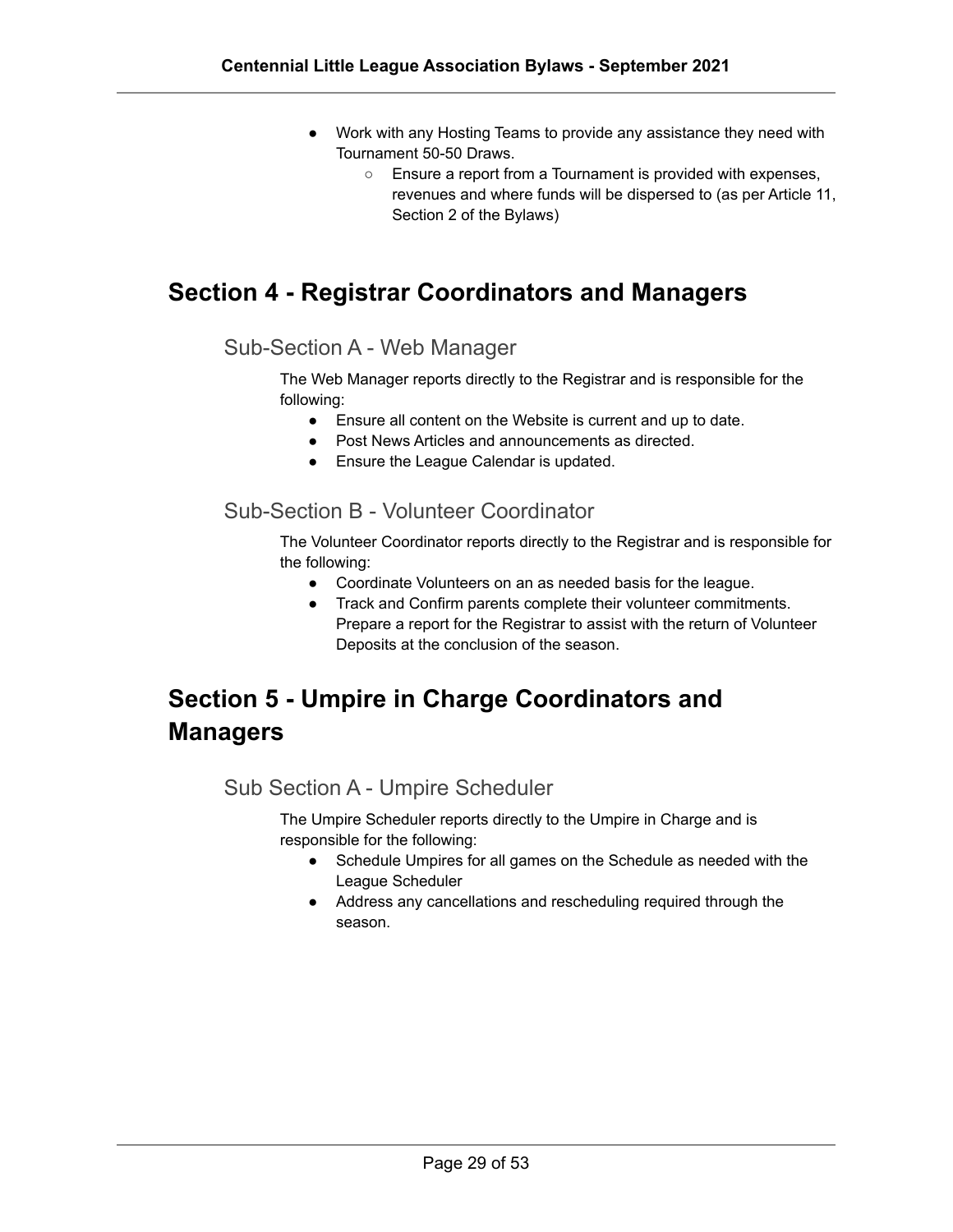# <span id="page-29-1"></span><span id="page-29-0"></span>**Section 6 - Equipment Manager Coordinators and Managers**

Sub-Section A - Assistant Equipment Manager

The Assistant Equipment Manager reports directly to the Equipment Manager and is responsible for:

- Ensuring all baseball diamonds have the proper equipment necessary
- Work with the Equipment Manager to disperse and collect all Team Gear.
- Assist the Equipment Manager on an as needed basis.

#### <span id="page-29-3"></span><span id="page-29-2"></span>**Section 7 - Player Agent Coordinators and Managers**

Sub-Section A - Divisional Coordinators

The following is the list of Divisional Coordinators for Centennial Little League:

- TBall Division Coordinator
- Rookie Ball DivisionCoordinator
- Minors Division Coordinator
- Majors Division Coordinator
- Intermediate / Juniors Division Coordinator
- Seniors Division Coordinator.

Each of the above named Directors reports directly to the Vice President and shall assume responsibility for all matters concerning the day to day operation of their own Division of the League. This will include:

- a} Working with the Board of Directors in preseason planning.
- b) Assisting the Player Agent with Player recruitment and player team draft
- c) Assisting player tryouts and evaluations
- d) Assisting the League Scheduler and Vice President with scheduling
- e) Organizing and overseeing any in house League Tournament and playoffs.

f) Assisting the Tournament Coordinator to coordinate and organize inter-league tournaments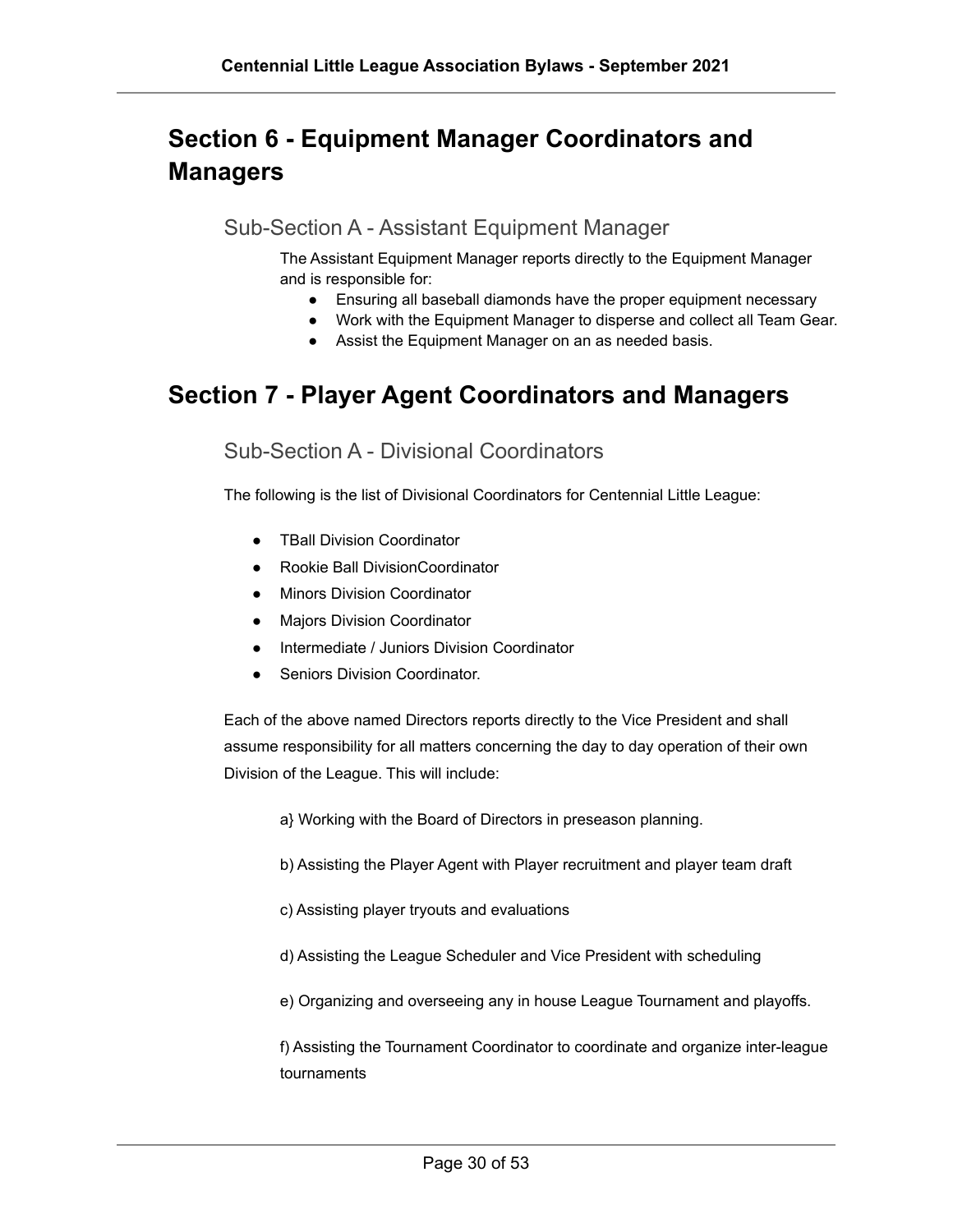g) Assist the Vice President in Manager/Coach/Assistant Coach recruitment, training and conduct.

h) Posting Scores and/or Pitch Counts as necessary into the appointed Software System.

Division Coordinators are bound within the framework and ethics of the League By-Laws/Constitution, League Policies, and Rules and Regulations of Little League Baseball. He/she shall bring before the Board of Directors only those matters which affect the League as a whole, or those on which he/she is unable to make a decision. All other matters and issues are to be worked through under the direction of the Vice President.

Each of the above named Division Coordinators shall ensure and facilitate the safety of the League's Player Members and shall be responsible for:

a) Ensuring all baseball diamonds used by the Local League are considered safe for use in conjunction with the Equipment Manager.

b) Ensuring all baseball equipment is considered safe and of regulation for use in conjunction with the Equipment Manager

c) Ensuring all baseball diamonds and/or equipment bags are equipped with proper and complete First Aid Kits in cooperationco-operation with the Equipment manager.

d) Assisting and promoting, in cooperation with the League Safety Coordinator, the establishment of emergency procedures that include a pre-game check/plan in the event of an accident/incident. Ensure that all Team Managers and Coaches within their respective Division of Baseball have completed, and filled every Player Medical Release form.

e) Ensuring and accountable to the Safety Coordinator that all Team Managers, Coaches, Assistant Coaches,and of other team volunteers have successfully completed and submitted to the League their Little League Volunteer Application forms and Criminal Background Checks in accordance with Little League Policy.

#### <span id="page-30-0"></span>Sub-Section B - League Scheduler

The League Scheduler reports to the Player Agent and is responsible for the following: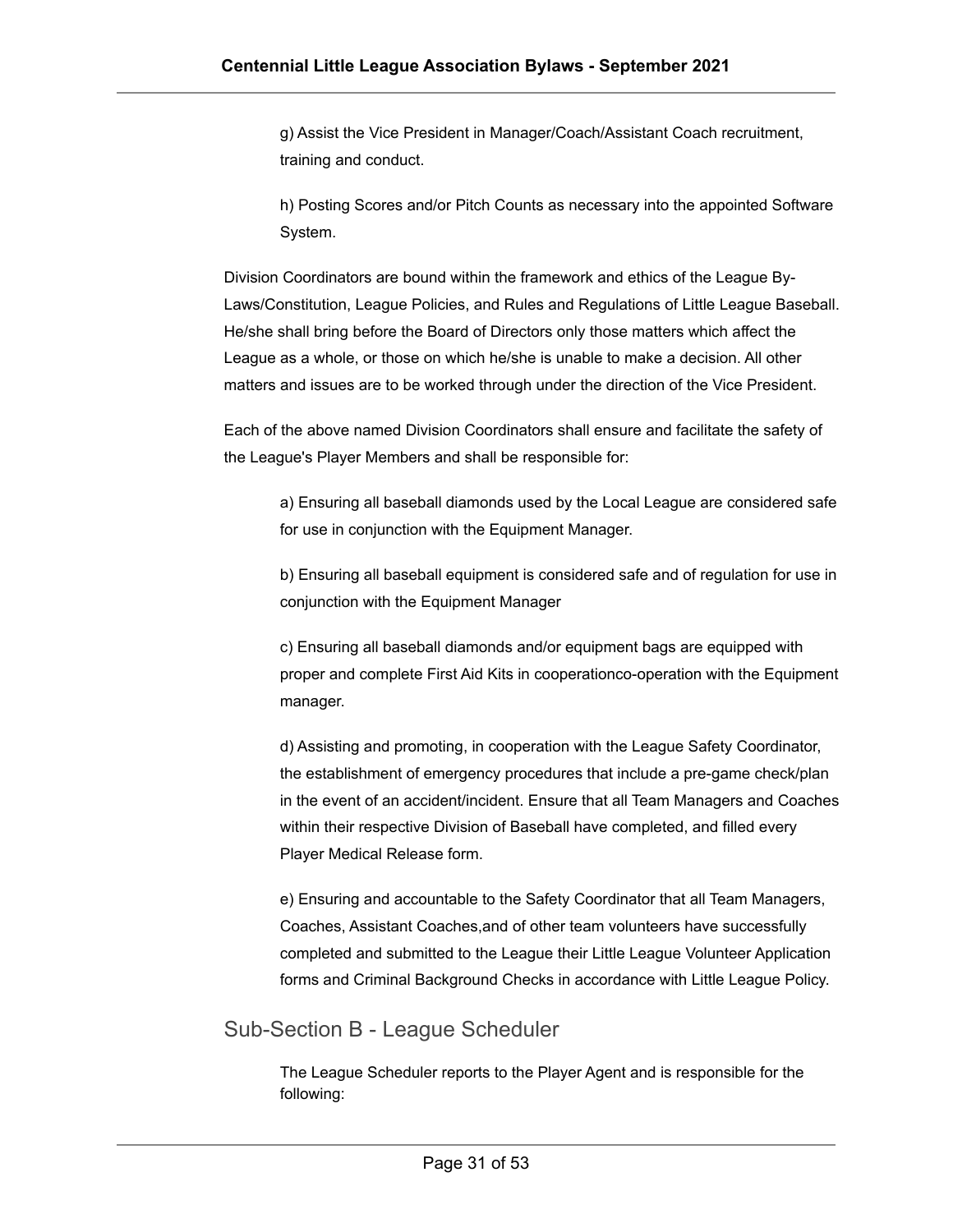- Ensuring all Diamond Permits for all diamonds are properly noted for scheduling of practices and games.
- Scheduling of Practices for all divisions
- Scheduling of Games for Majors and Below.
- Confirming Diamond Availability for Minors AAA, Majors AAA, Intermediate, Juniors and Seniors for District/Interlock Scheduling of Games
- Assist Player Agent, Umpire Scheduler, and DIvision Coordinators in any rescheduling situation due to cancellations, etc...

# <span id="page-31-0"></span>**ARTICLE 8 - COACHES AND UMPIRES**

#### <span id="page-31-1"></span>**SECTION 1 - APPOINTMENTS**

As chief administrators, the Executive Vice President and Umpire-in-Chief collectively and· jointly select and appoint team managers, coaches, assistant coaches, and umpires.

All appointments are subject to the approval of the President after a review by the League's Board of Directors. All coaches must be able to obtain a Calgary Police Service Clearance and have completed their Sport Leadership Certification.

#### <span id="page-31-2"></span>**SECTION 2 - COACHES AND UMPIRES**

League Coaches and Umpires

a) Shall be responsible for all actions of their assistants and players on the field.

b) Will continuously improve their skill by attending baseball, coaching and umpiring clinics offered by the Local and District League.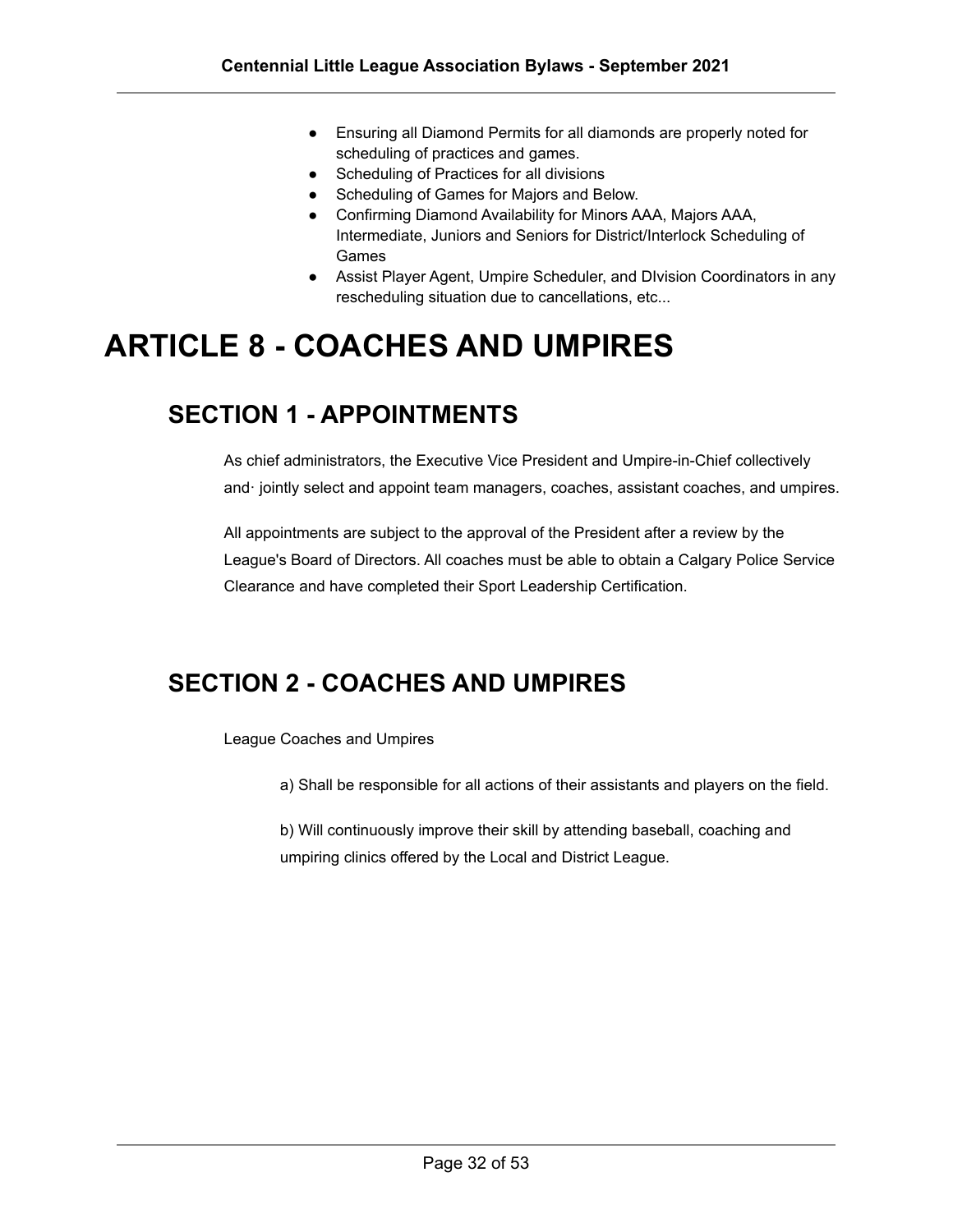# <span id="page-32-0"></span>**ARTICLE 9 - AMENDMENTS**

# <span id="page-32-1"></span>**SECTION 1 - BYLAW AMENDMENTS**

The Bylaws may be amended, repealed or altered in whole or in part by a "special resolution" and carried by a majority vote at an organized special General Meeting or at the Annual General Meeting of the Regular Members provided notice of the proposed change is included in the notice of such a meeting.

The Appendices of the Bylaws may be amended, repealed or altered in whole or in part by a normal resolution and carried by a majority vote at a Regular Meeting of the Board of Directors.

# <span id="page-32-2"></span>**SECTION 2 - AMENDMENTS TO LITTLE LEAGUE BASEBALL**

Notice of all amendments shall be forwarded to Little League Baseball, Incorporated.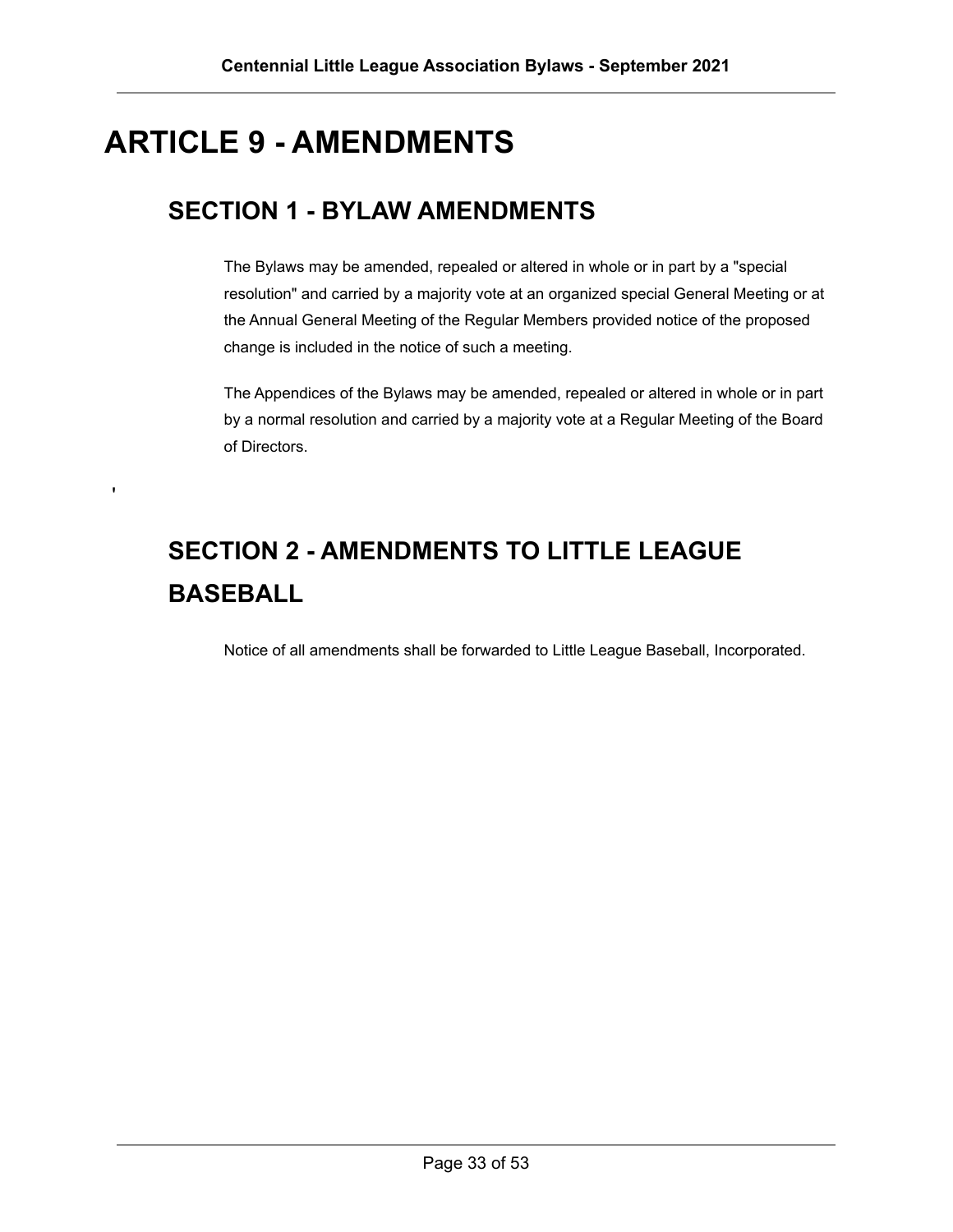# <span id="page-33-0"></span>**ARTICLE 10 - LEAGUE IDENTITY**

The Local League may adopt a logo for both the League and its competitive teams as agreed to by the Board of Directors.

The Local League colors shall be agreed to by the Board of Directors.

All approved Branding shall be designated in Appendix 5.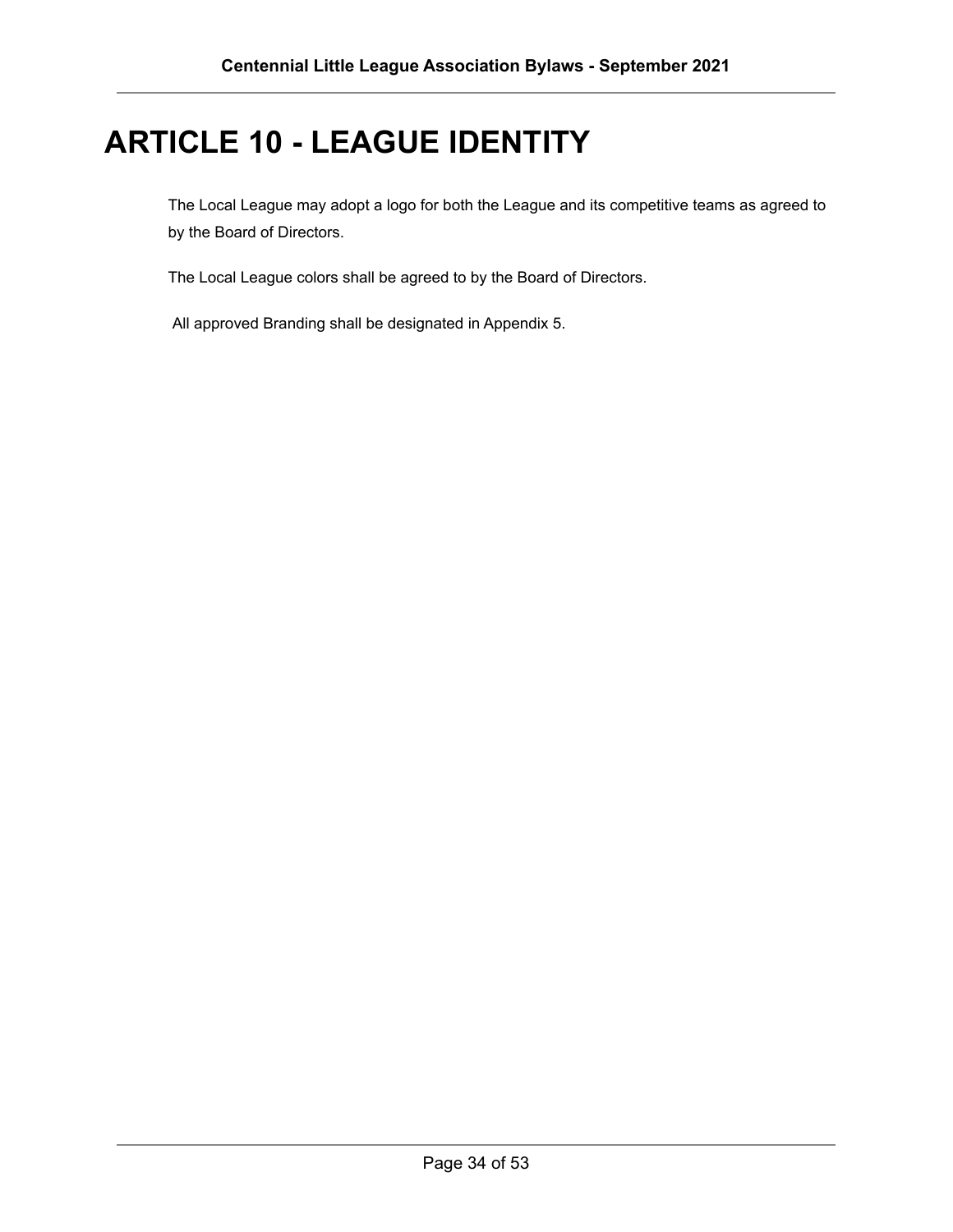# <span id="page-34-0"></span>**ARTICLE 11 - FINANCIAL AND ACCOUNTING**

# <span id="page-34-1"></span>**SECTION 1 - GENERAL**

The Board of Directors shall decide all matters pertaining to the finances of the League and it shall place all income including auxiliary funds, in a common league treasury, the expenditure of same in such a manner, and will give no individual or team an advantage, over those in competition with such individual or team.

The Common League treasury shall be defined as any and all bank accounts the league will be required to hold to accomodate all regular dues and fees, and additional accounts required to be maintained to comply with Fundraising efforts as directed by the Government of Alberta.

### <span id="page-34-2"></span>**SECTION 2 - CONTRIBUTION OF FUNDS**

The Board of Directors shall not permit the contribution of funds or property to an individual team but shall solicit the same for the common treasury of the League, thereby to discourage favoritism among teams and to endeavor to equalize the benefits of the League.

EXEMPTION - Any Concession or Raffle run by a team, teams and/or a division as part of hosting any tournament shall be earmarked for those specific teams or divisions as directed by the Treasurer. Teams must secure written permission from the Treasurer to proceed with any fundraising ventures.

#### <span id="page-34-3"></span>**SECTION 3 - SOLICITATION OF FUNDS**

The Board of Directors shall not permit solicitation of funds in the name of Centennial Little League Baseball or in the name of the League unless all the funds so raised are placed in the Local League treasury.

The League has no authority, at this time, to borrow, accept loans, accept lines of credit, or similar forms of debt from any financial institution or organization.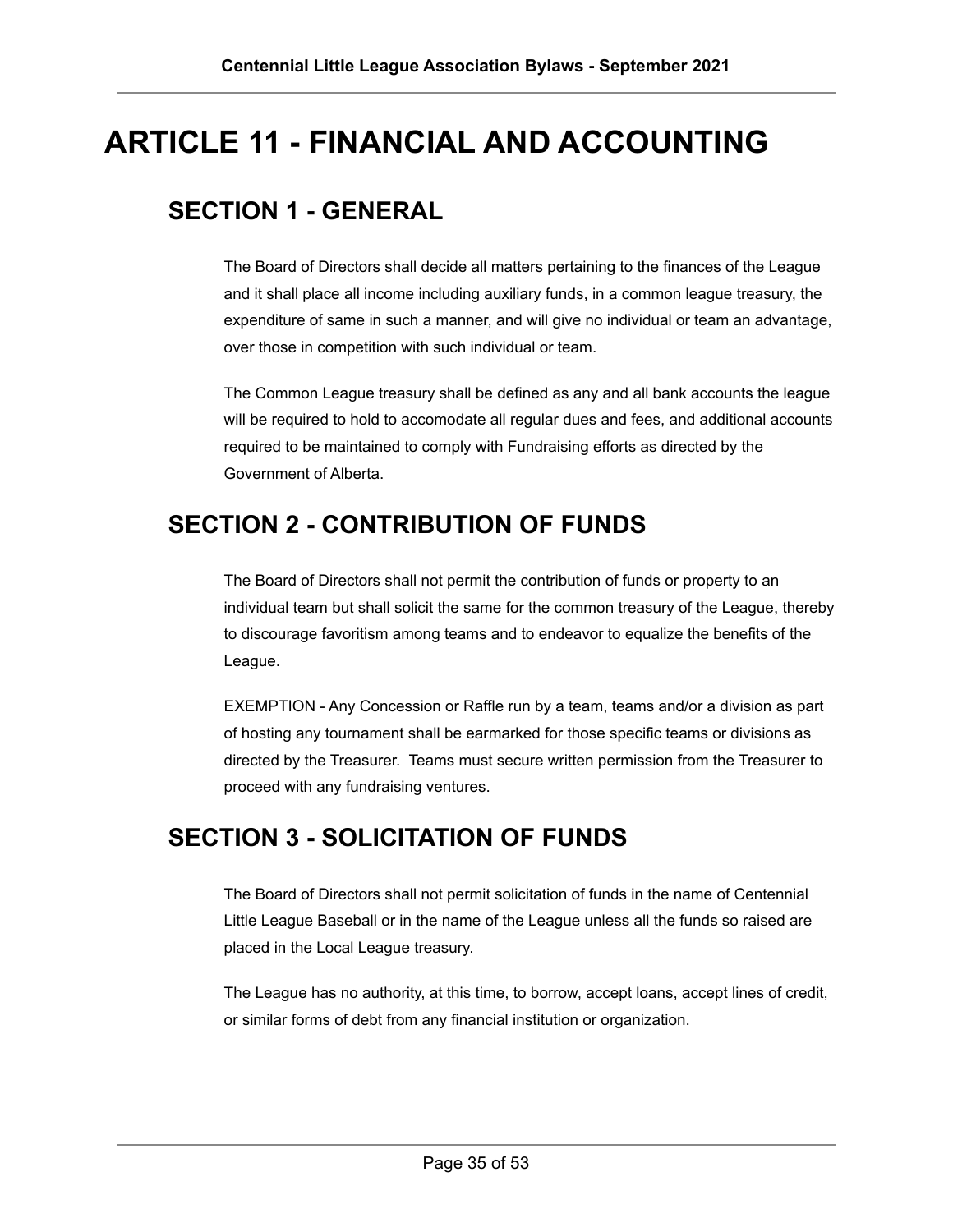#### <span id="page-35-0"></span>**SECTION 4 - DISTRIBUTION OF FUNDS**

The Board shall not permit the distribution of League funds for other than the conduct of League activities.

#### <span id="page-35-1"></span>**SECTION 5 - COMPENSATION**

No Director, Officer or Member of the League shall receive, directly or indirectly any salary compensation from the League for services rendered as a Director, Officer or Member.

As required, the League may elect to pay for umpires on a per game basis to be reviewed annually.

As required the League may elect to pay for a League Administrator on a per hourly basis to be reviewed annually. Any League Administrator shall serve no more than four (4) years consecutively in the position unless approved by the Board of Directors.

As an appreciation of the time and commitment required by Members of Centennial Little League Executive Board, players who are legal dependents of the Board of Directors shall be permitted to play without registration fees for the Spring and Fall Ball Seasons run by Centennial Little League. All-Stars / Summerball Season is exempted from this compensation.

#### <span id="page-35-2"></span>**SECTION 6 - DEPOSITS AND DISBURSEMENTS**

All monies received shall be deposited to the credit of the Local League, and best efforts shall be made to have all disbursements made by cheque. The League Treasurer and such other Officers as outlined in Article 6, Section 2 shall sign all cheques.

Should the league be required to utilize its Bank provided Debit Card for online purchases, the purchase shall be required to be pre-approved by the Officers as outlined in Article 6, Section 2, and a printed hard copy of the approval ("Purchase Request") l must be maintained by the Treasurer for a minimum of seven (7) years. Each Purchase Request requiring the Bank issued debit Card must be brought before the entire Board of Directors at a regular scheduled meeting to be formally accepted. This acceptance can be retroactive by up to 60 days from the actual date of purchase. Use of the Bank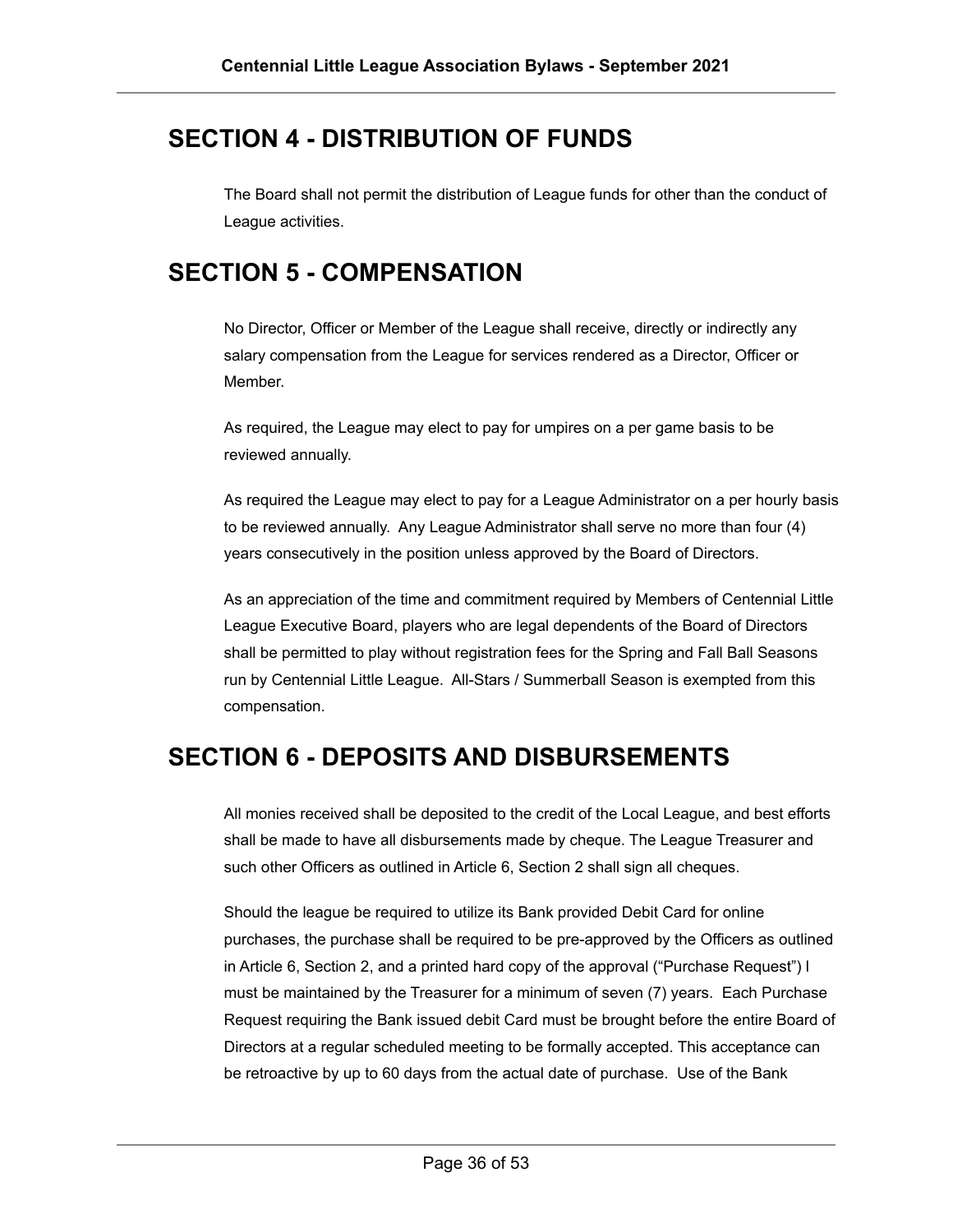Supplied Debit Card shall be restricted to ONLY on-line purchases, and shall not be used in Person for Point of Sale transactions.

# <span id="page-36-0"></span>**SECTION 7 - FISCAL YEAR**

The fiscal year of the League shall begin on the 1st day of January and shall end on the 31st day of December. All financial statements and records will undergo an annual audit and such will be presented to the Membership for review at each Annual General Meeting (AGM).

# <span id="page-36-1"></span>**SECTION 8 - DISTRIBUTION OF PROPERTY UPON DISSOLUTION**

Upon dissolution of the League and after all outstanding debts and claims have been satisfied, the Members shall direct the remaining property of the League to minor sports charity, organization or League which maintains the same objectives and goals for its youth as set forth herein.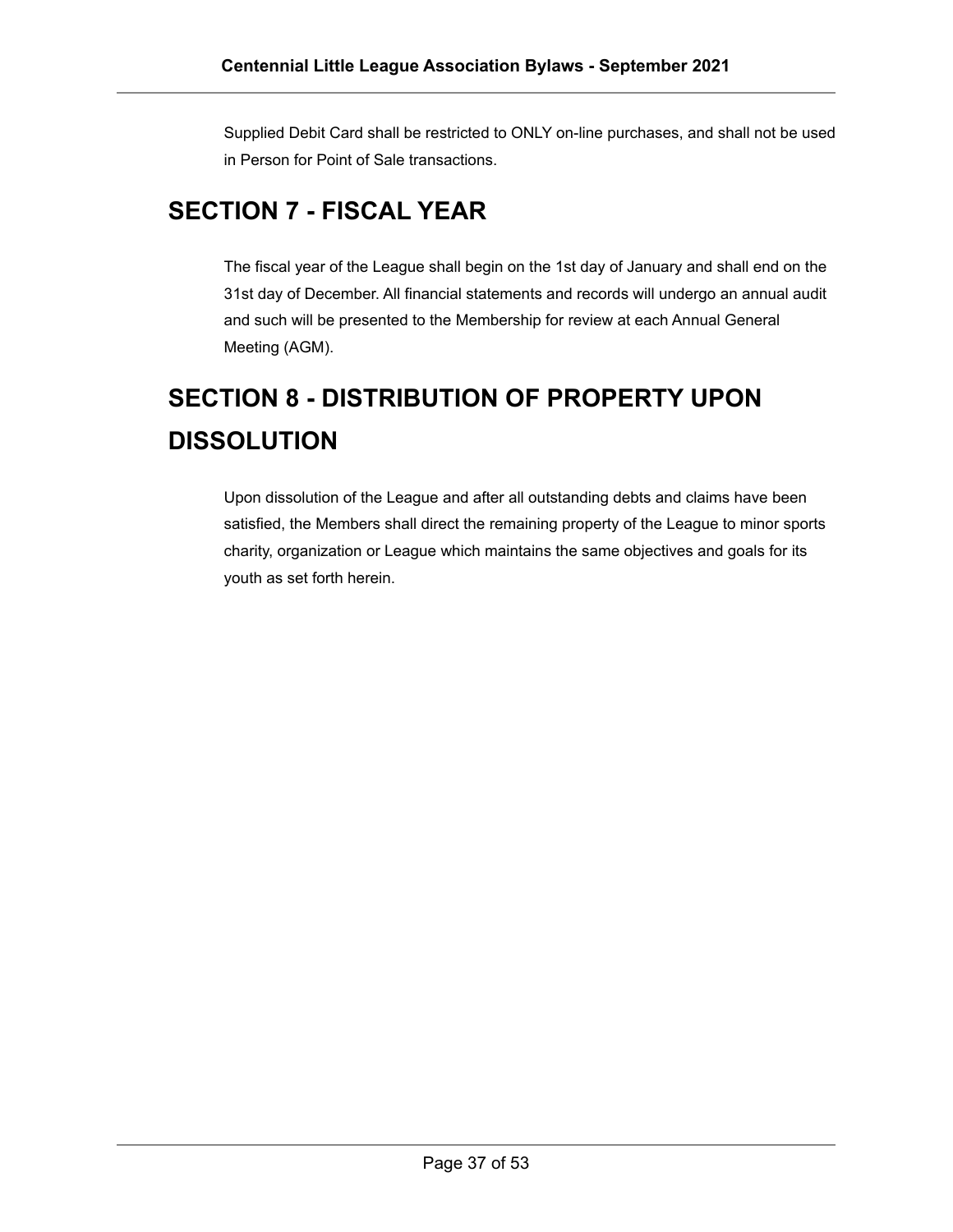# <span id="page-37-0"></span>**Board of Directors Statement of Acceptance of Bylaws**

The passing of these By-laws repeals and renders null and void any previous By-Laws of Centennial Little League Baseball.

Enacted at the Annual General Meeting of Centennial Little League Baseball Association on the 28th of September 2021 by unanimous consent of the Centennial Little League 2021 Board of Directors.

**President**: Sacha Kiefer - September 28, 2021 -

**Vice President and Registrar:** Shawn Botterill - September 28, 2021 -

**Treasurer:** Layne Greenway - September 28, 2021 -

**Player Agent**: Sherri Tarr - September 28, 2021 -

**Umpire in Chief:** Aidan Kneller September 28, 2021 -

**Equipment Manager**: Ryan Sadler - September 28, 2021 -

**Secretary:** Danya Tesarski - September 28, 2021 -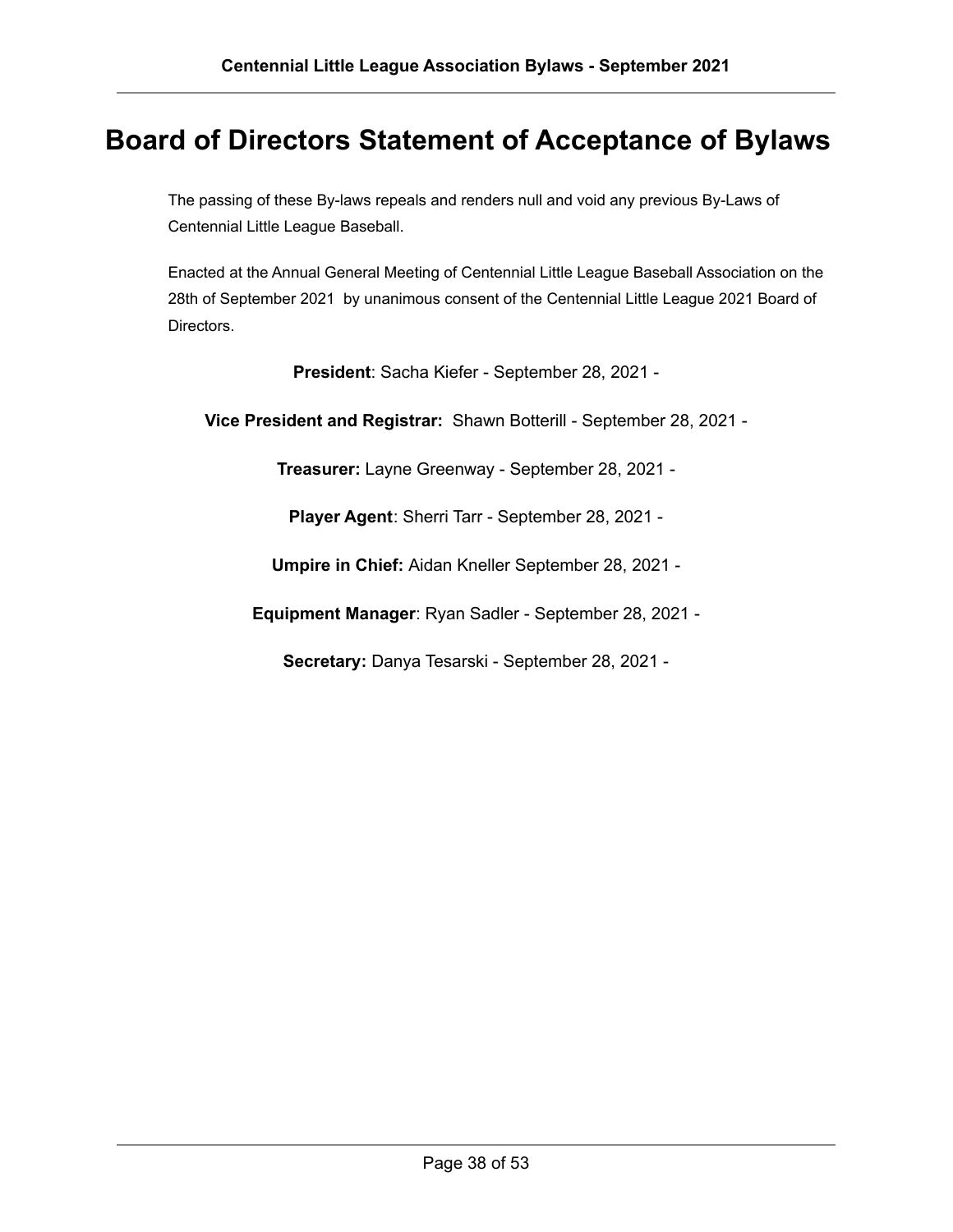# <span id="page-38-0"></span>**APPENDICES**

These appendices shall constitute the Day to Day operating policies, procedures and parameters for Centennial LIttle League.

As noted in Article 9, Section 1, these Appendices may be updated by the Board of Directors on an as needed basis at a properly constituted regular Board Meeting. The purpose of that is to allow flexibility in operating the league in an efficient and effective manner.

Where possible dates should be included in the Title of each appendix to indicate the version of the Appendix. If possible, where minor changes or edits have occured, the original draft date of the Appendix should be included in the body of the Appendix for historical context.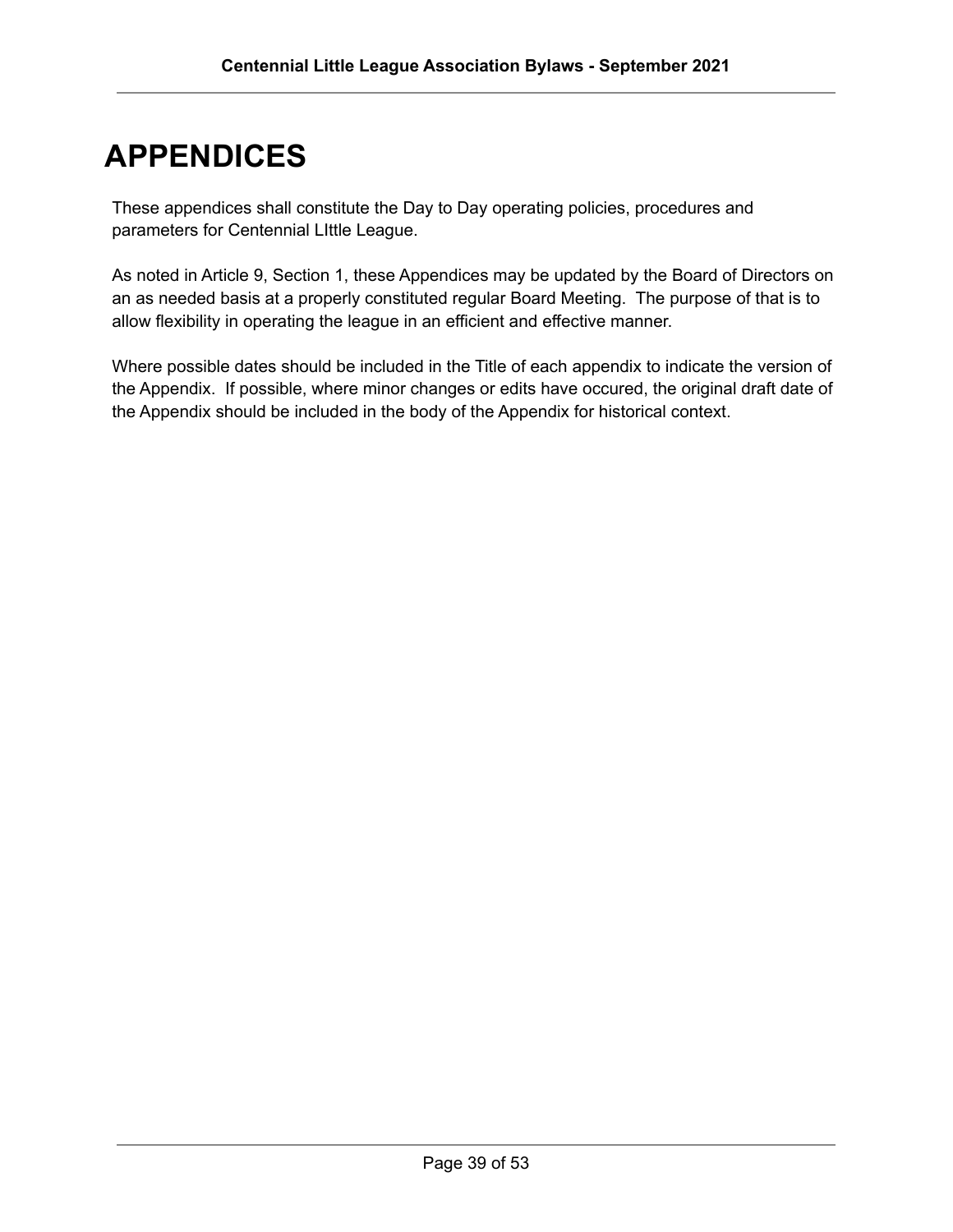# <span id="page-39-0"></span>APPENDIX 1 - OPERATING POLICIES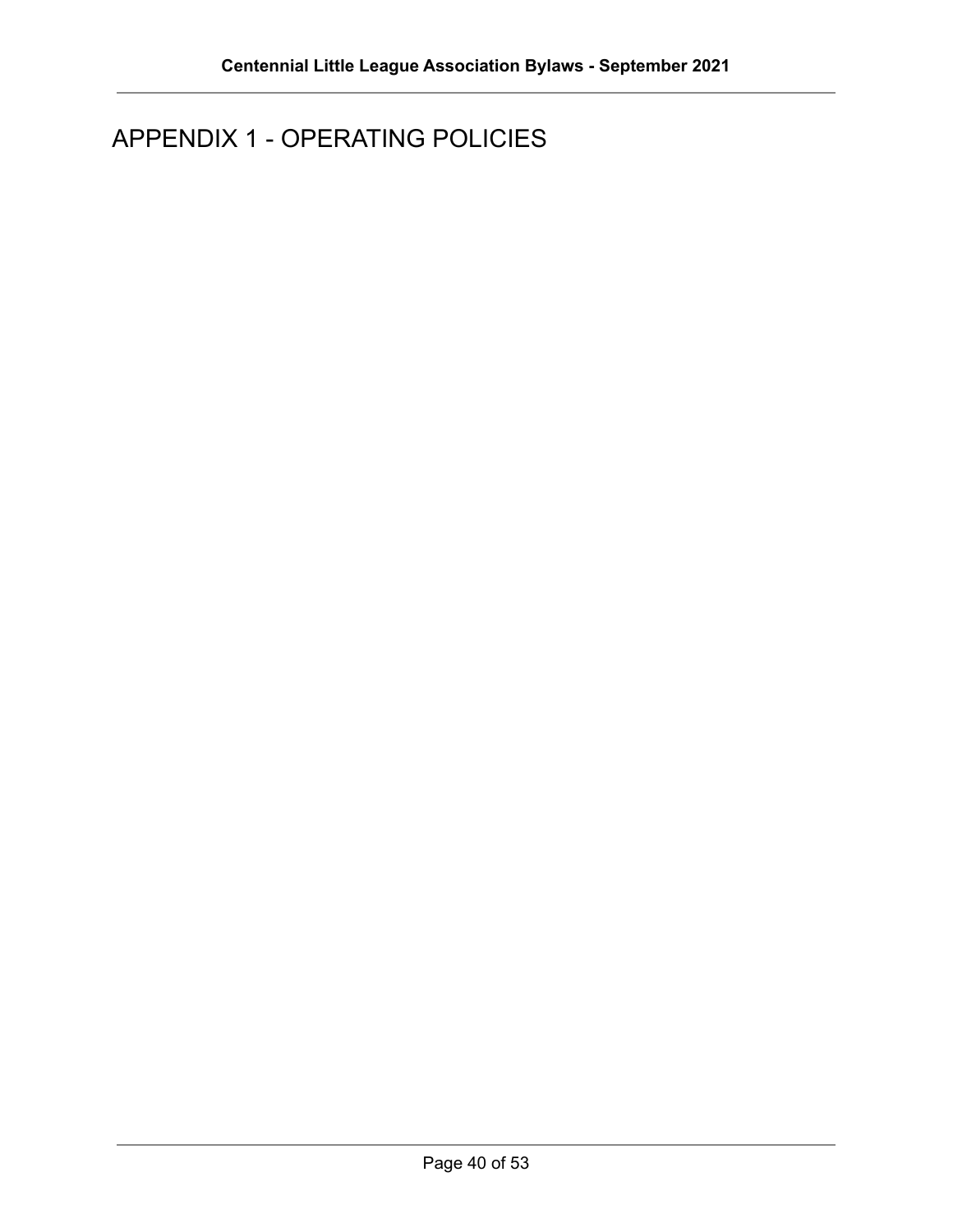#### <span id="page-40-1"></span><span id="page-40-0"></span>**APPENDIX 1.1 - FULL POLICIES**

**APPENDIX 1.1.1 - EVALUATIONS POLICY (August 2021)**

#### **Original Version - September 2016**

Centennial Little League is committed to the growth, development and education of all kids.

We believe the basis of any strong community is its ability to create and maintain a sense of belonging and family values.

With this in mind, we have established rules and regulations governing the conduct of our board and its representatives in regards to fair play for everyone, with respect to how we run our Evaluations.

- 1. All players who have achieved the designated age as set out by Little League Canada, have the right to try out regardless of race, color, religion, gender or size.
- 2. All players will have equal opportunity to participate in all drills and or calisthenics as set out by the Evaluations Coordinator.
- 3. All participants will be graded on the same scale as their peers.
- 4. Participants who miss any Evaluation date are not guaranteed any other opportunity to reevaluate.
- 5. Placement of players will be generated only by the final tally of all applicable scores.
- 6. Disputes of placement will be heard by CLL board only after a review of the scores is completed by CLL President or Executive Vice President, and either one deem there is sufficient evidence to support the claim. At no time will the scores be made available to anyone outside of the CLLBoard of Directors or its representatives.
- 7. No guarantee of replacement will be given to any dispute. The decision of the Board of Directors is final. If the disputer continues further action, CLL has the right to cancel registration and no refund will be given.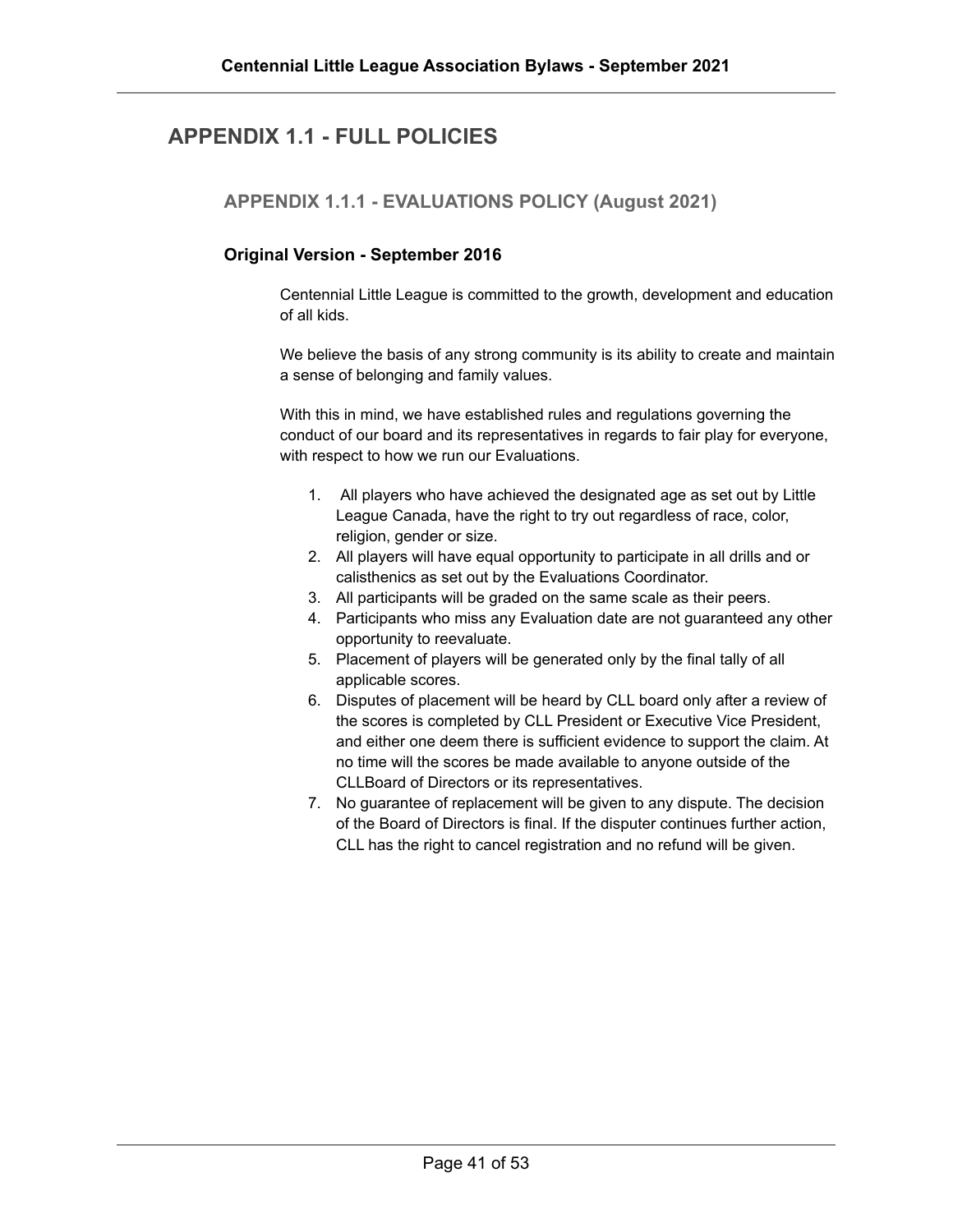#### <span id="page-41-0"></span>**APPENDIX 1.1.2 - EVALUATIONS CRITERIA (August 2021)**

#### **Original Version - September 2016**

The objective of this Appendix is to show how the Evaluations for Minors and above work for CLL. The process is quite simple and effective. We keep it this way to ensure all the volunteers who help with Evaluations, can efficiently and quickly give appropriate scores to each player. This is how it works.

- 1. Players will be assigned a number when they arrive at the designated site for tryouts.. Players do not know this number until they arrive.
- 2. Participants will be given time to warm up their arms before the beginning of Evaluations.
- 3. Evaluations will start precisely on time. To ensure the timely execution of all drills, there will be a brief discussion by the Evaluations Coordinator to make introductions of drill instructors and what is expected by each player.
- 4. After the instructors have given direction, players will line up numerically at the appropriate station.
- 5. A short demonstration of the drills will be given so each player knows what to do.
- 6. At the end of each drill session, the players will go to the next assigned station.
- 7. Each of the evaluators has the same sheet as the next evaluator. There is no name on the sheet; only a number for the player is given.
- 8. The evaluators are given specific instructions on how to score each player. They have different areas to watch and each skill is evaluated on its own merit. For example, hitting and fielding are not scored at the same time. They are scored on each skill separately.
- 9. At the end of each day, all the sheets will be turned into the Evaluations Coordinator. The scores from each evaluator will be tallied and the total score given for each day.
- 10. At the end of Evaluations, all scores will be added and a list generated with the top player number one and down from there.
- 11. Once Coaches have been selected, a draft may be done between all the coaches for the appropriate divisions and teams chosen. The draft will be headed by the Evaluations Coordinator and overseen by the CLL President or Executive Vice President.

At the conclusion of Evaluations and after teams have been selected, if there are any disputes, please see the EVALUATIONS POLICY FOR CENTENNIAL LITTLE LEAGUE found in the Appendix 1.1.1 of the Bylaws.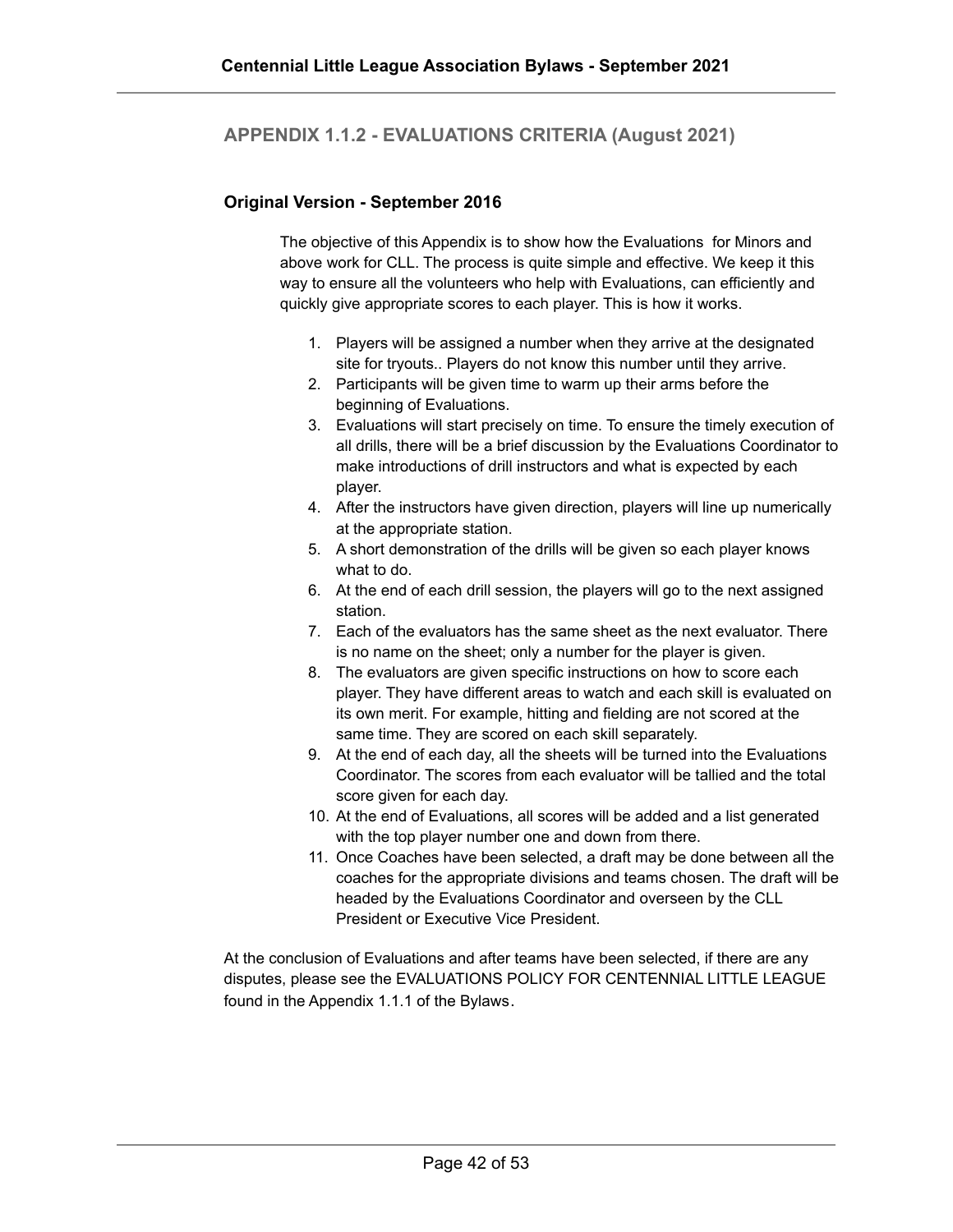#### <span id="page-42-0"></span>**APPENDIX 1.1.3 - PLAYER DRAFT POLICY (August 2021)**

#### **Original Version - September 2016**

The following will explain the governing policy for drafting players after regular season Evaluations have been completed.

This policy will be followed for all divisions regardless of age, as it applies.

The process is broken down into 3 steps.

- Coach selection
- Team selection
- Trades as required/deemed prudent

#### **COACH SELECTION**

At the conclusion of Evaluations, scores will be tallied and players placed according to skill level.

From this list, coaches will be selected from the volunteer database as it applies to the division as outlined in the Bylaws. Once coaches are selected and agreed to the position, a date will be set for the draft.

The draft will be on neutral ground from all coaches: Typically this is done at the residence of the CLL President or Executive Vice President, as it is mandated one of them needs to be present at the draft.

Prior to the commencement of the draft, rules and regulations will be explained to the coaches as to the process to be followed.

#### **TEAM SELECTION**

Once the process of the draft is explained and understood by all coaches, the draft will commence.

The order of selection will be determined by Tiering and then a random drawing amongst teams in a similar tier..

This process will continue until the proper number of kids is on each team according to the number of players in that particular division.

Team construction, or Tiers such as Tier 1 and Tier 2, will be pre-determined via registration numbers. If the number of registrants dictates that 3 Tier 1 teams and 3 Tier 2 teams are required, then 6 teams will be created.

We will use the 6 team set up as an example for player selection policy.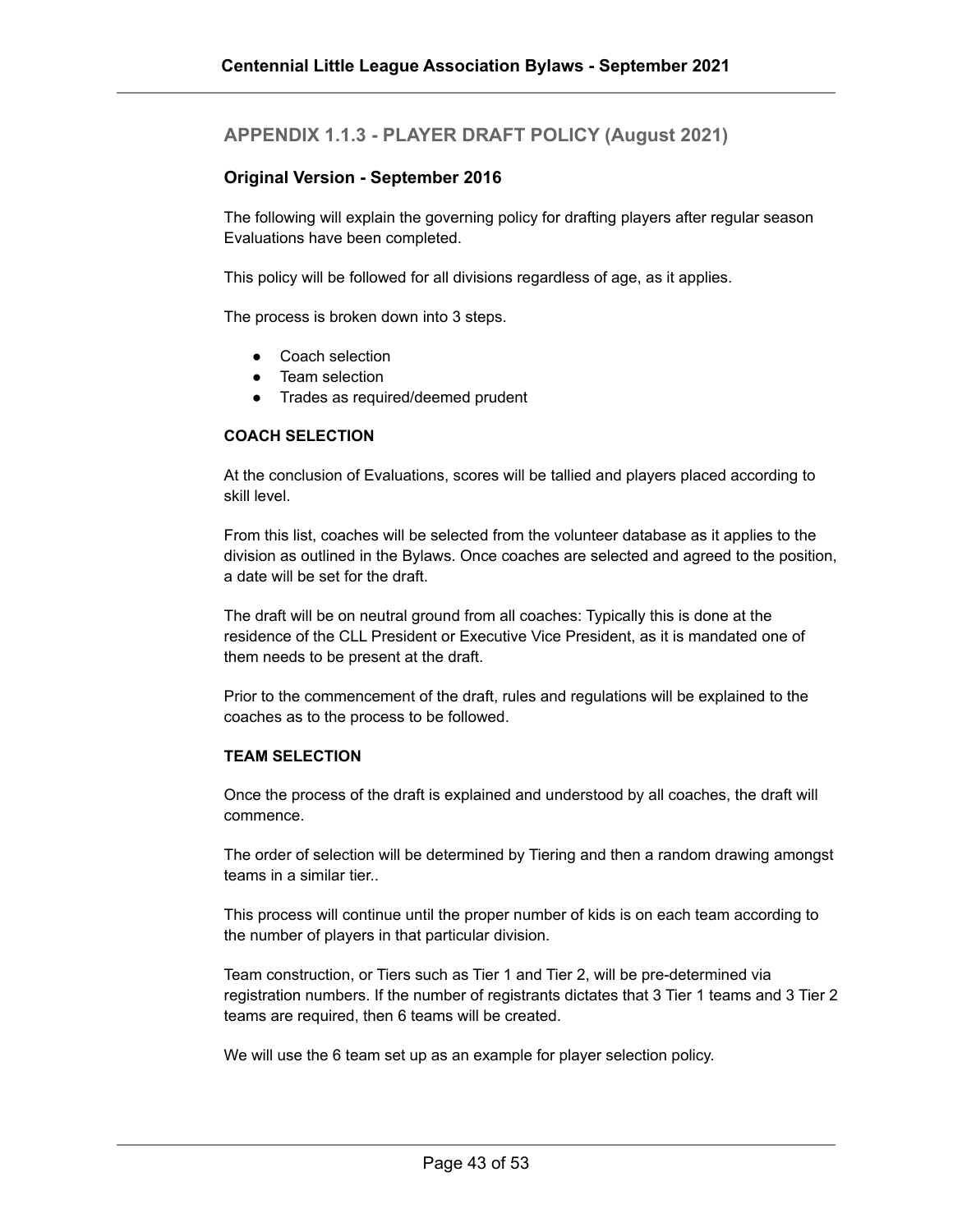The ideal team will consist of 12 players. CLL deems it appropriate that the first 24 players are drafted before any other player.

With this policy in effect, the best players will be on the top teams.

#### **TRADES**

It is rare for a trade to occur; however it does happen on occasion.

If a coach has a history with a particular player, he may request a trade from another team.

There could be a request from one family to play with another family to accommodate a driving situation. The trade request and the reason given for the request must be made at the time of the draft.

CLL President or Executive Vice President MAY allow the trade to occur as long as the possibility of STACKING a team is not the intent.

The skill levels of the players in question to be traded must be equal or close to each other. Each coach can request only 1 (one) trade to be made.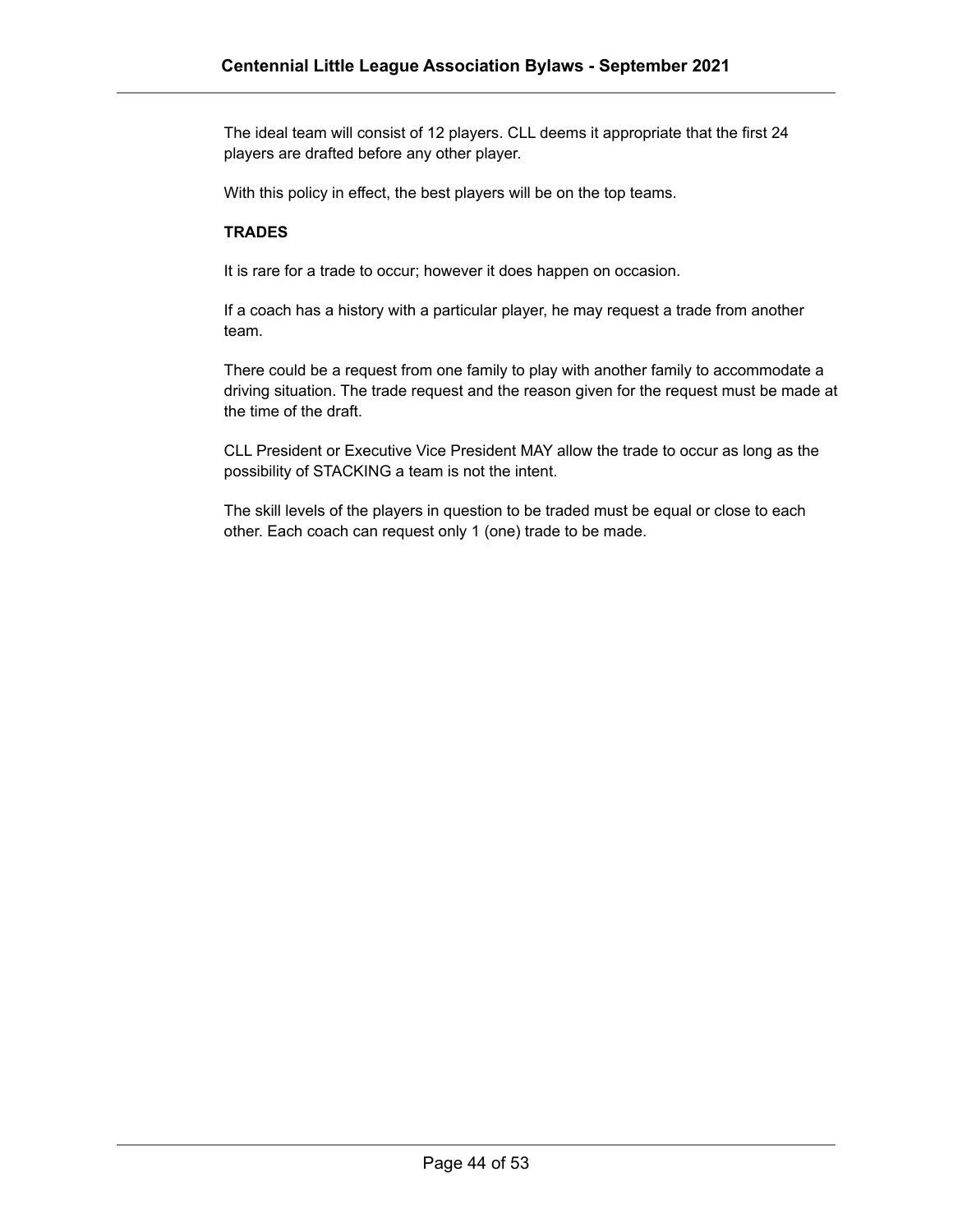#### <span id="page-44-0"></span>APPENDIX 1.1.4 - FORMATION OF AAA TEAMS IN THE MINORS AND MAJORS DIVISION FOR REGULAR SEASON POLICY (January 2020)

Date Originally Passed - 2020/01/01 Date Extended to the 2021 Season - 2020/12/08

Every year, prior to registration, there are numerous requests for information for a commitment on how many AAA teams will be created in the Minors and Majors division. As this number is affected by both the number of registrations and quality of athlete the CLL Board would like to provide the following:

- If there are enough registrants to create 6 or more teams in the Minors or Majors division, then up to 2 AAA teams could be formed. Anything less than 6 teams will result in only 1 AAA team being formed.
- For each team formed, the top 8 evaluated players will be considered as "Must draft" players. (I.e. 1 team = 8 must drafts, 2 teams = 16 must drafts based upon evaluation results.)
- There will be up to 7 additional players available to be drafted on a per team basis based upon evaluation results (1 team = 8 must draft  $+ 7$ additional players available to draft to make a team of 12. 2 Teams = 16 must drafts + 14 additional players available to draft to make 2 teams of 12.)
- It shall be at the discretion of the President, Vice President and Player Agent if the quality of Athletes are sufficient to support a second AAA team in the scenario above when 6 or more teams are in the Minors or Majors division.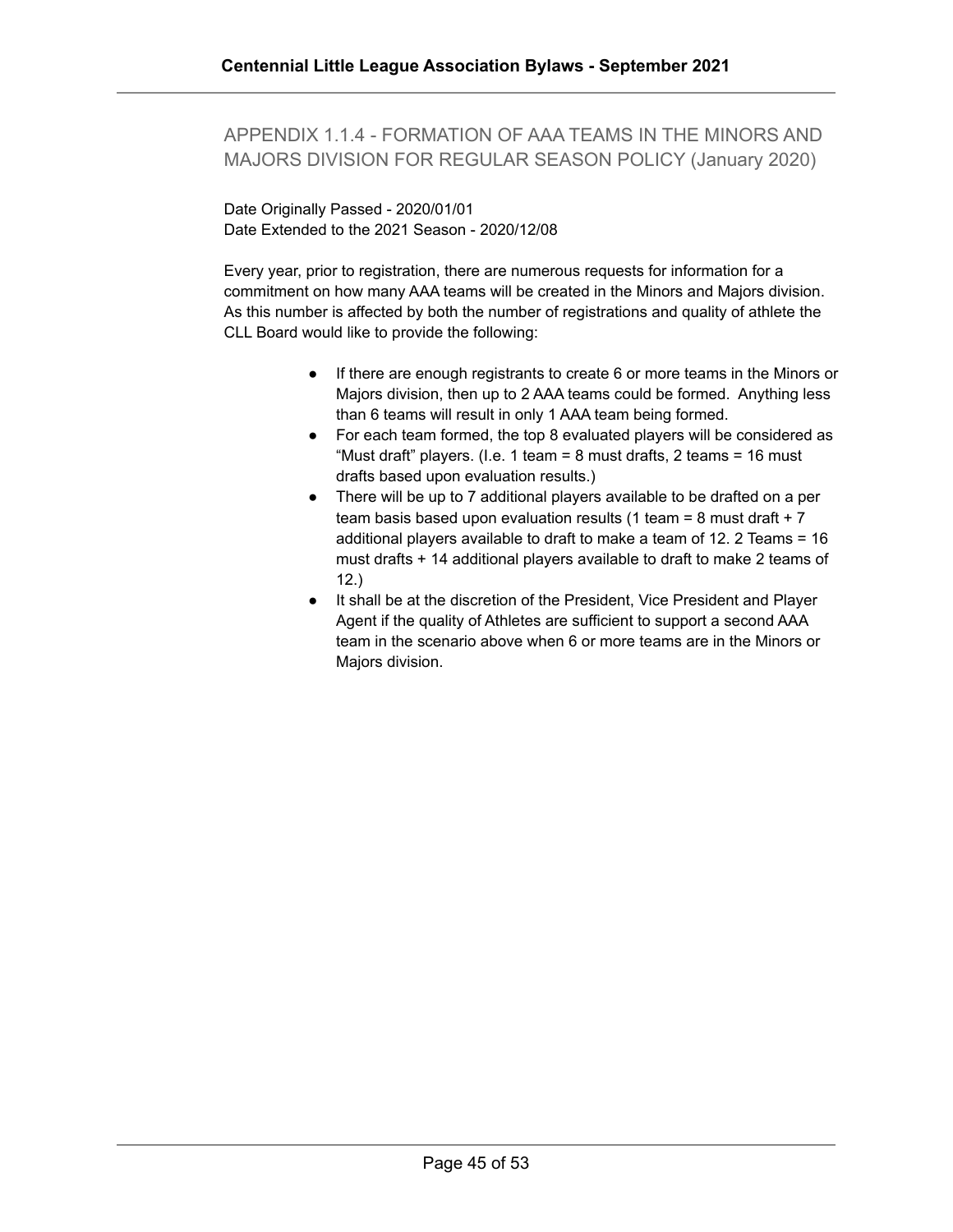<span id="page-45-0"></span>APPENDIX 1.1.5 - PLAYERS MOVING UP A DIVISION (MINORS AND ABOVE) POLICY (January 2020)

Date Originally Passed - 2020/01/01 Date Extended to the 2021 Season - 2020/12/08

Every year, the Board receives a couple of requests regarding players moving up a division from their assigned division as determined by their League Age. We have determined that for the 2020 season the following policy will be used to determine the suitability for a player to move up a division:

- The player must be within 1 year of the advanced age group.
- Previous Coaches evaluation of both skill and maturity level to handle the advanced placement will be taken into account.
- Player will be eligible to play on AAA teams ONLY if they evaluate in the "must draft" positions based on Policy 2020.1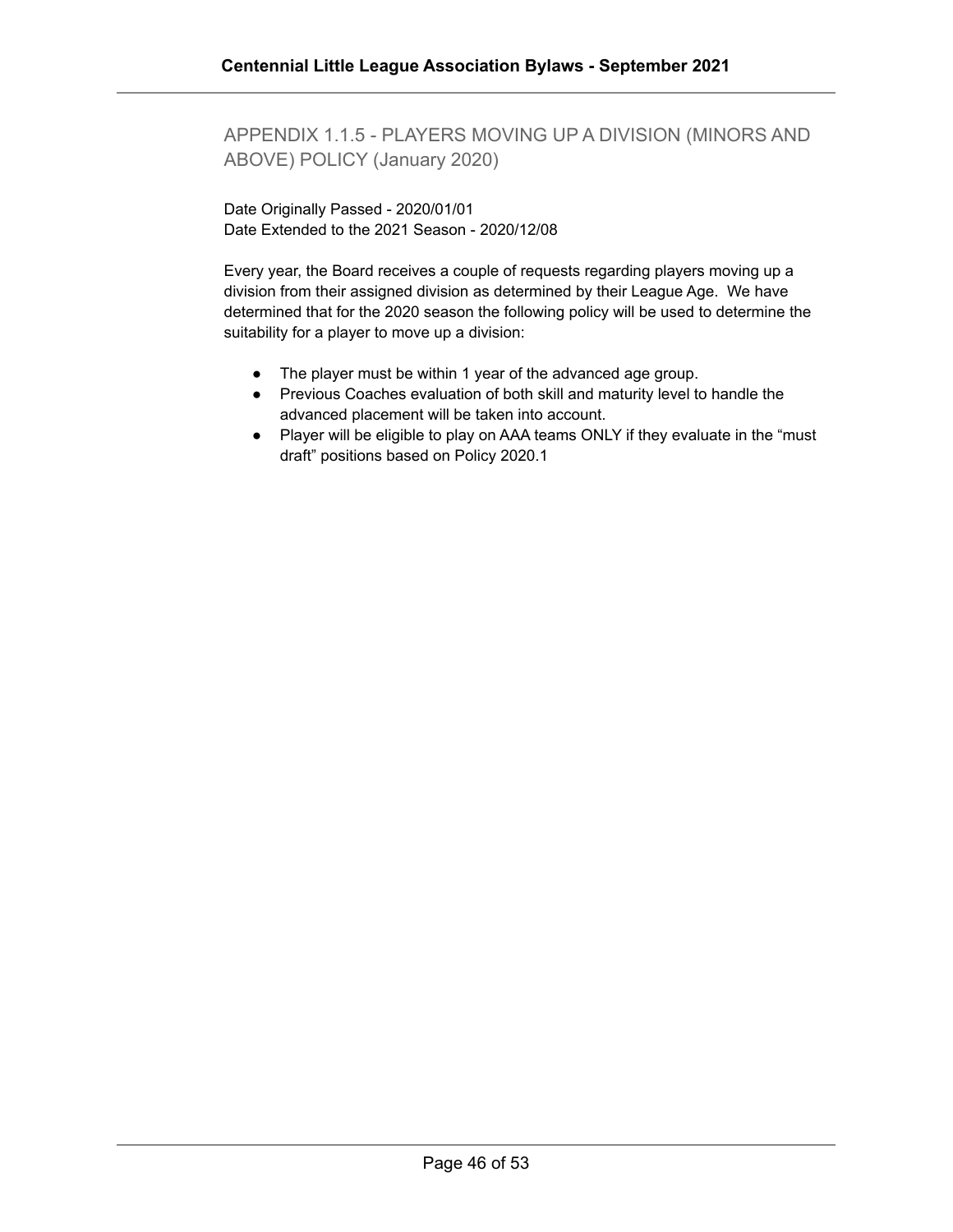<span id="page-46-0"></span>APPENDIX 1.1.6 - SELECTING ALL-STARS COACHES POLICY (January 2020)

Date Originally Passed - 2020/01/01 Date Extended to the 2021 Season - 2020.12.08

In order to clearly communicate to all coaches, the following criteria will be used in determining coaches for Summer Ball/All Star baseball.

- Must have coached in the Regular Season for the division in question.
- Previous Involvement in CLL All Star baseball at the Coach Level a benefit
- Participate in the Evaluation process for both Regular & All Star season
- Possible Interview with President/Vice President/Player Agent
- Passed Appropriate security screening
- Additional Coaching Certifications and applicable experience will be taken into consideration
- Must complete an application form for the All-Star Coaching Position.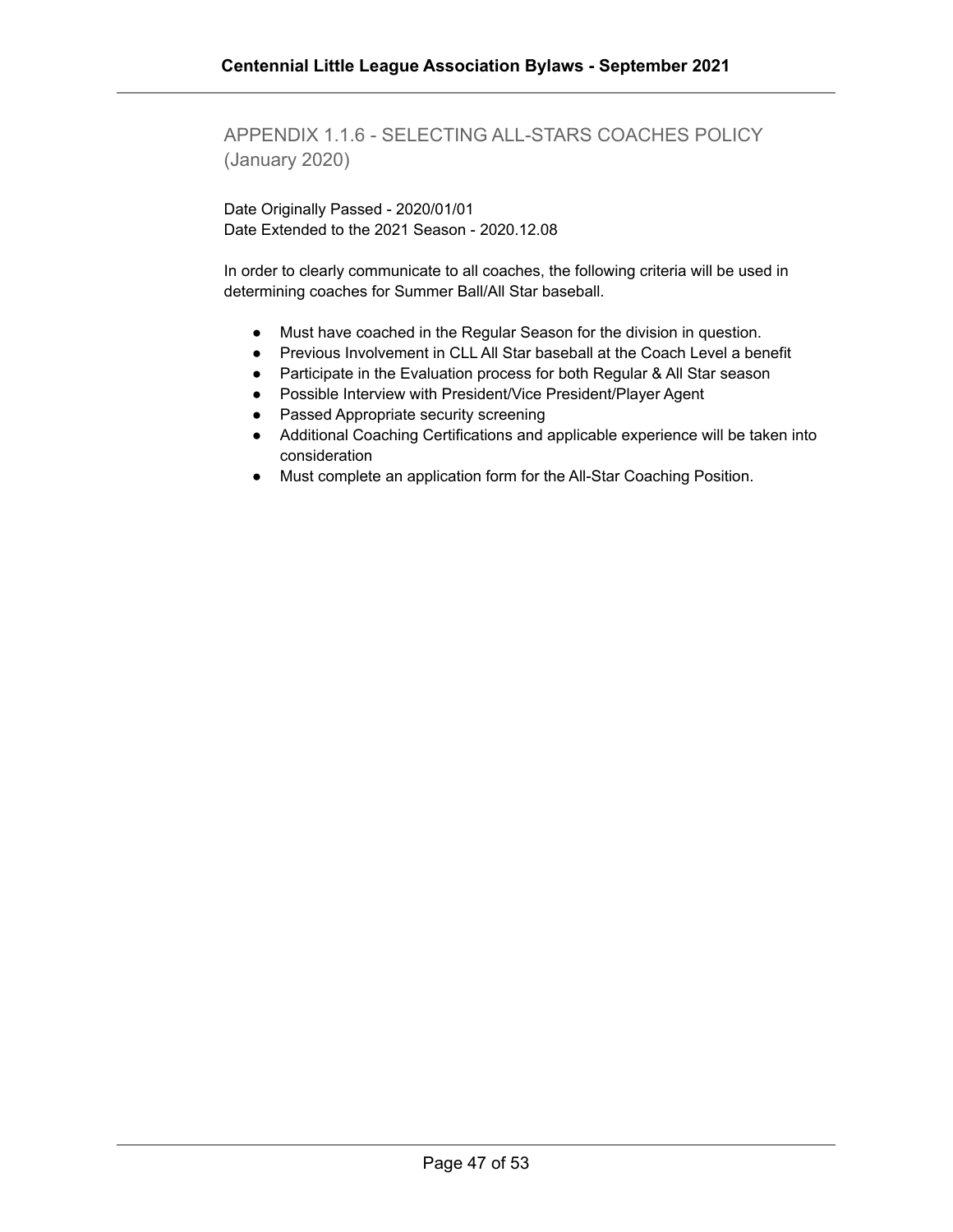#### <span id="page-47-0"></span>APPENDIX 1.2 - TEMPORARY POLICIES

Temporary Policies are those policies enacted by the Board of Directors to put in place either in a temporary capacity or as a trial policy before enacting as a full policy.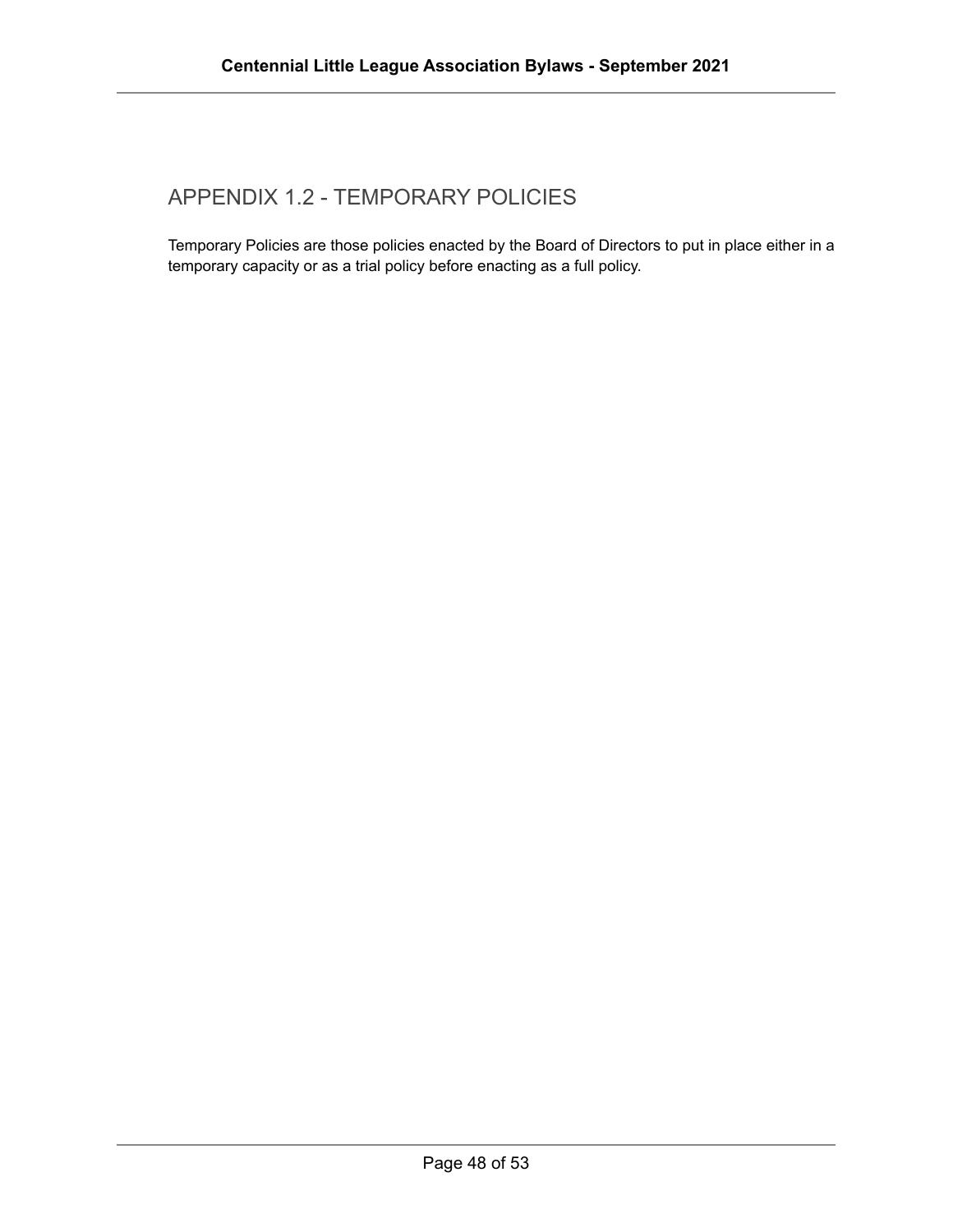#### <span id="page-48-0"></span>APPENDIX 2 - ORGANIZATIONAL PROCEDURES

<span id="page-48-1"></span>APPENDIX 2.1 - TRANSITIONAL PROCEDURE

<span id="page-48-2"></span>APPENDIX 2.2 - BOARD AND EXECUTIVE ORGANIZATIONAL CHART (DATE)

<span id="page-48-4"></span><span id="page-48-3"></span>APPENDIX 2.3 - BOARD MEMBER PROCEDURE MANUALS

APPENDIX 2.3.1 - PRESIDENT MANUAL

<span id="page-48-5"></span>APPENDIX 2.3.2 - EXECUTIVE VICE PRESIDENT MANUAL

APPENDIX 2.3.3 - TREASURER MANUAL

APPENDIX 2.3.4 - REGISTRAR MANUAL

APPENDIX 2.3.5 - PLAYER AGENT MANUAL

APPENDIX 2.3.6 - EQUIPMENT MANAGER MANUAL

APPENDIX 2.3.7 - SECRETARY MANUAL

<span id="page-48-6"></span>APPENDIX 2.3.8 - UMPIRE IN CHIEF MANUAL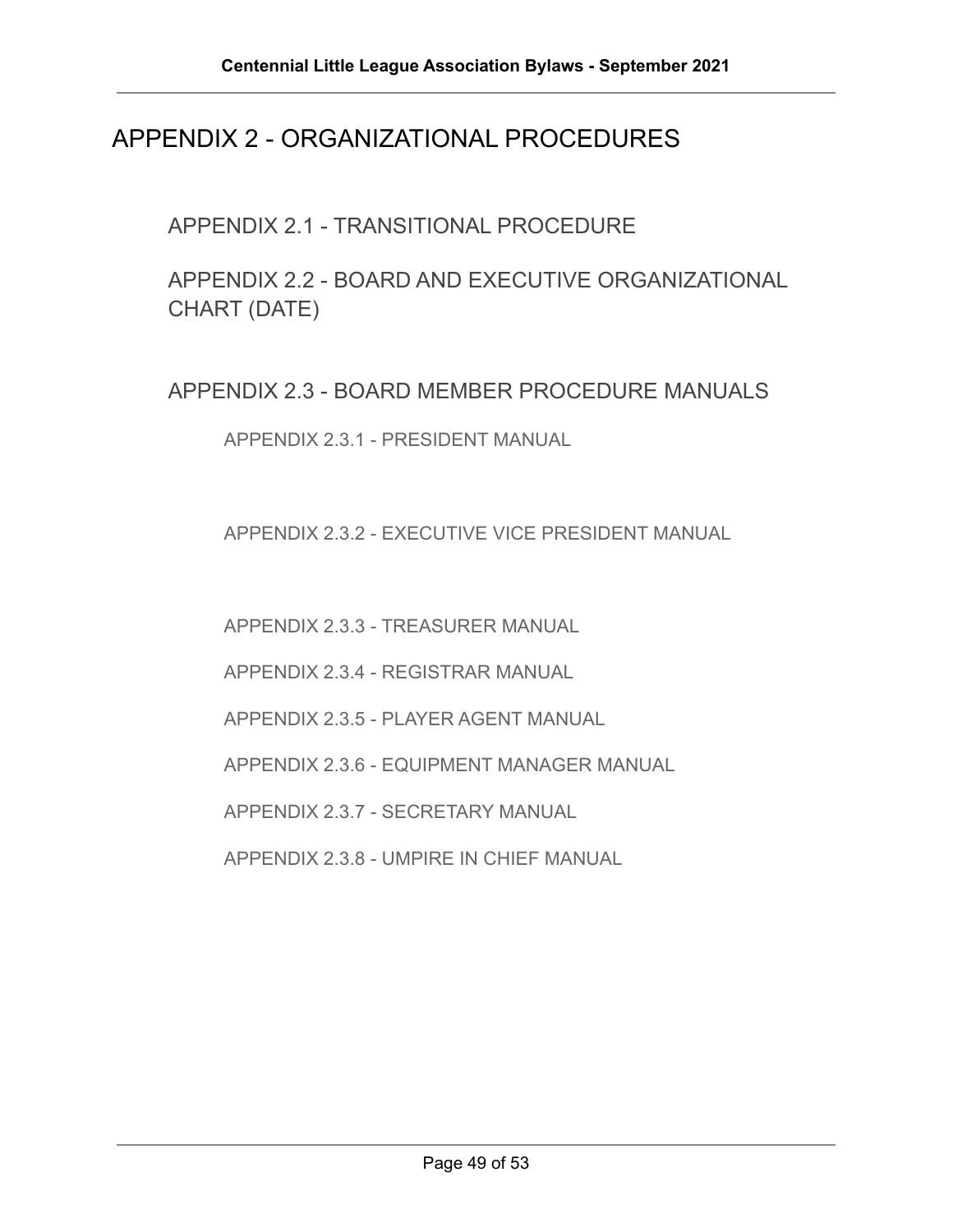### <span id="page-49-0"></span>APPENDIX 3 - HOUSE LEAGUE RULES

APPENDIX 3.1 - T-BALL HOUSE RULES (YR)

APPENDIX 3.2 - ROOKIE BALL HOUSE RULES (YR)

APPENDIX 3.3 - MINORS DIVISION HOUSE RULES (YR)

<span id="page-49-1"></span>APPENDIX 3.4 - MAJORS DIVISION HOUSE RULES (YR)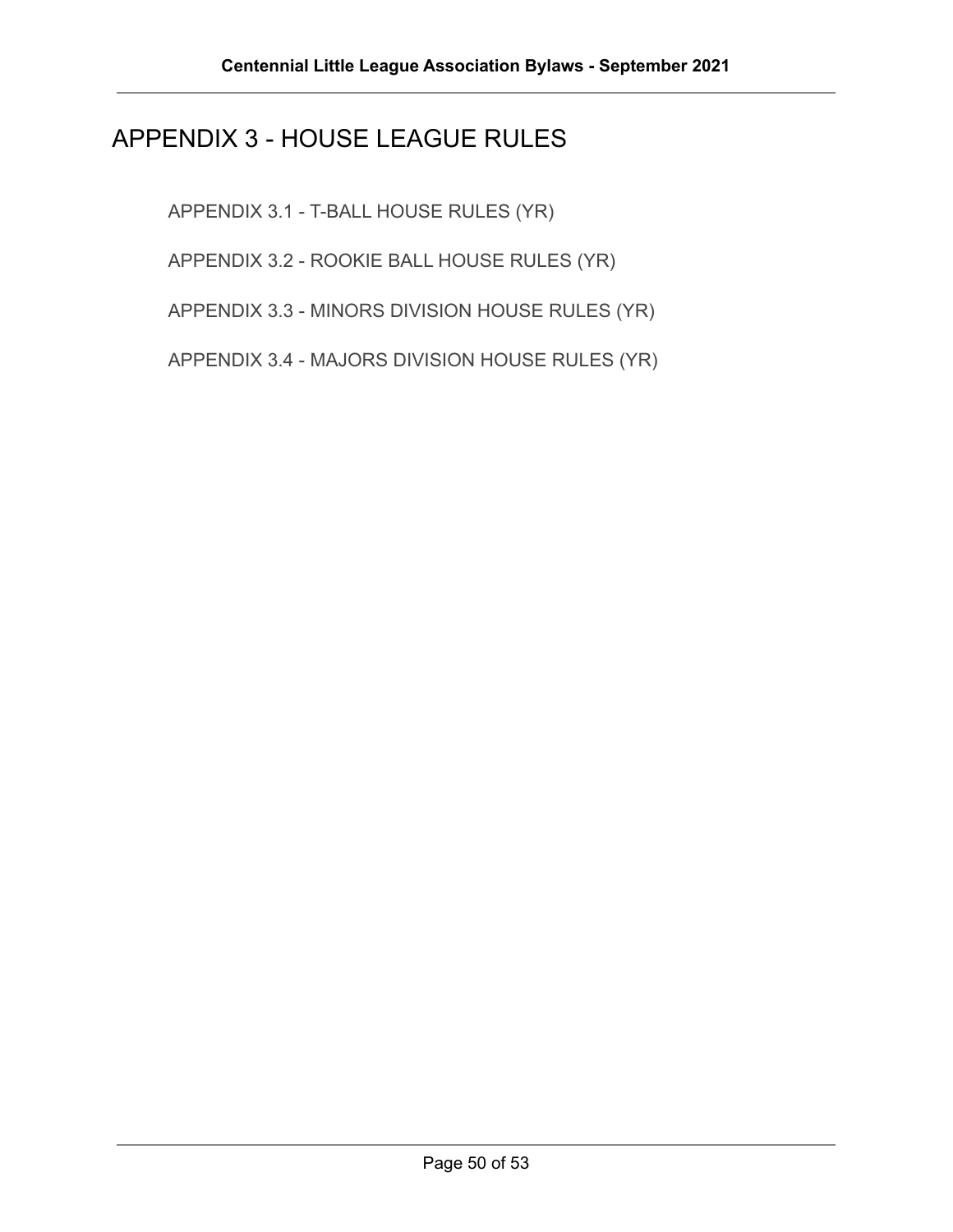#### <span id="page-50-0"></span>APPENDIX 4 - SAFETY PLAN

#### <span id="page-50-1"></span>Weather Related Policies

#### <span id="page-50-2"></span>Air Quality Policy

With respect to any level of air quality, Centennial wishes to inform you that High Risk (Level 7) or higher will be considered unplayable conditions and all games will be cancelled by determination at 90 minutes prior to game start and no sooner.

With regards to moderate air quality levels 4 thru 6 playing is a team and parent decision, especially those with medical concerns. Please inform your coach of your players absence or attendance. Should you choose to allow your player to participate please ensure they are prepared with the appropriate medications.

Centennial will require a parent or guardian in attendance with the player to monitor the player's well-being. In the same regard the parent or guardian is to be responsible for supervising and/or appropriately administering the players medication(s) if required.

Air Quality Index can be found here - [https://weather.gc.ca/airquality/pages/abaq-002\\_e.html](https://weather.gc.ca/airquality/pages/abaq-002_e.html)

#### <span id="page-50-3"></span>Heat Warnings Policy

When the Government of Canada provides Heat Related Weather Warnings, Centennial Little League shall institute the following policy:

Using these guidelines from Little League [International](https://www.littleleague.org/university/articles/staying-safer-in-unsafe-weather/) we wanted to provide the following considerations:

- 1) It is up to the coaches discretion on whether to play or practice in the heat. For a game situation that decision should be made between both coaches no later than 90 minutes before game time. Rescheduling the game will more than likely need to occur during existing practice time scheduled. Please communicate this to your division Coordinator, The Player Agent and the Umpire Scheduler so that both notifying umpires and rescheduling can be sorted out quickly.
	- Tball [tball@cllbaseball.ca](mailto:tball@cllbaseball.ca) Rookie Ball - [rookie@cllbaseball.ca](mailto:rookie@cllbaseball.ca) Minors - [minors@cllbaseball.ca](mailto:minors@cllbaseball.ca) Majors - [majors@cllbaseball.ca](mailto:majors@cllbaseball.ca) Int/Jr/Sr - [playeragent@cllbaseball.ca](mailto:playeragent@cllbaseball.ca) Player Agent - [playeragent@cllbaseball.ca](mailto:playeragent@cllbaseball.ca)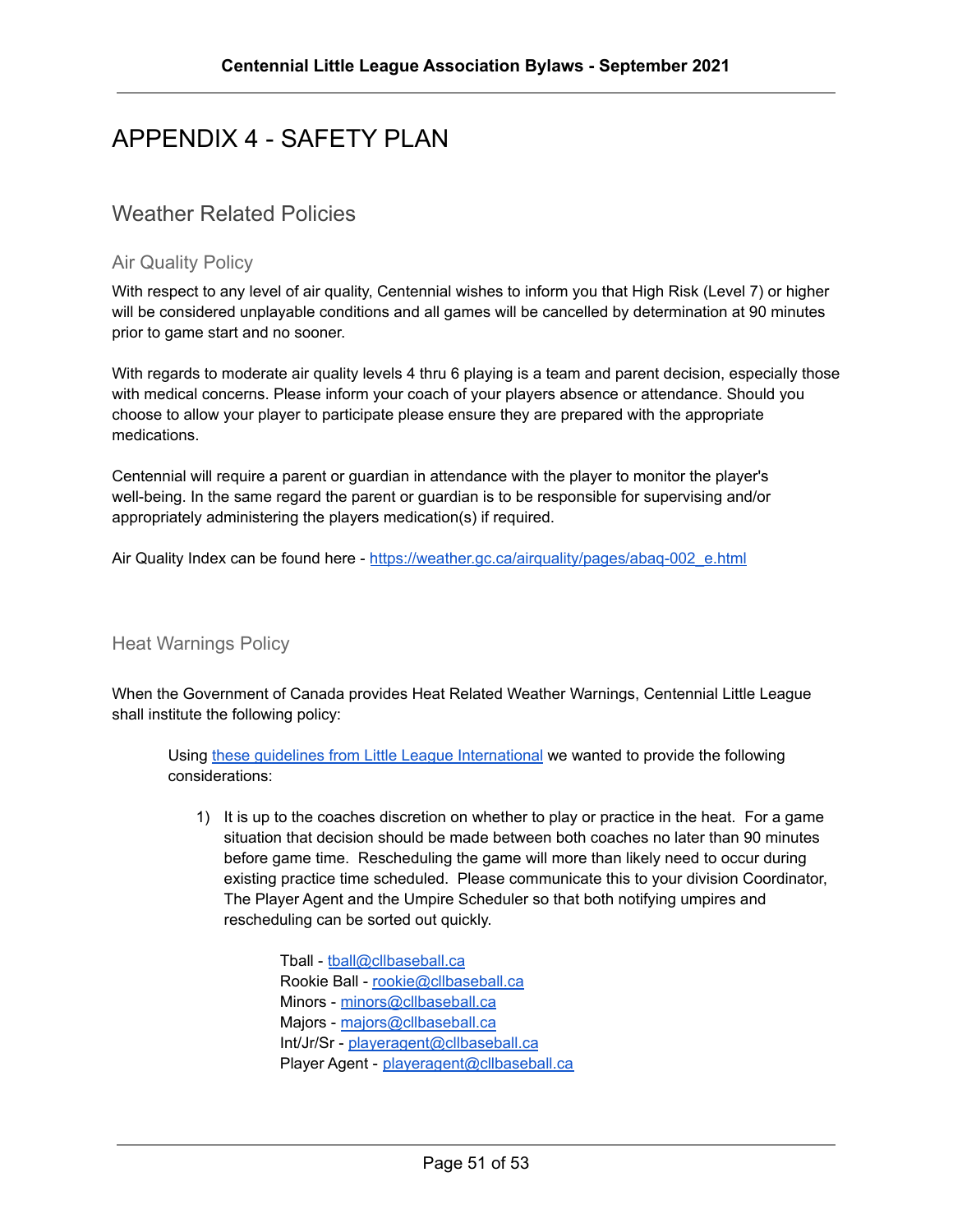- 2) If you choose to go ahead and play or practice please strongly consider the following:
	- a) Water, Water, Water Make sure kids and Coaches have lots of intake of water or sports drinks. If you aren't physically sweating, you are not drinking enough water. Make sure parents bring lots of extra water - 1 water bottle will more than likely not be enough. Also tell your catchers that during an inning if they need to call TimeOut to get a drink it is completely acceptable and encouraged!
	- b) Shade Get your players some downtime in the shade whenever possible. Bring Pop Up Tents for Dugouts, etc… Umbrellas are great too!
	- c) Sunscreen Remind your players and their families to use plenty of Sunscreen.
	- d) Watch your kids if someone is looking out of sorts, or seems different check up on them! Heat injuries are serious - and we need to be proactively watching for them!

Please make responsible choices over the next few days while we are having these hotter temperatures than normal!